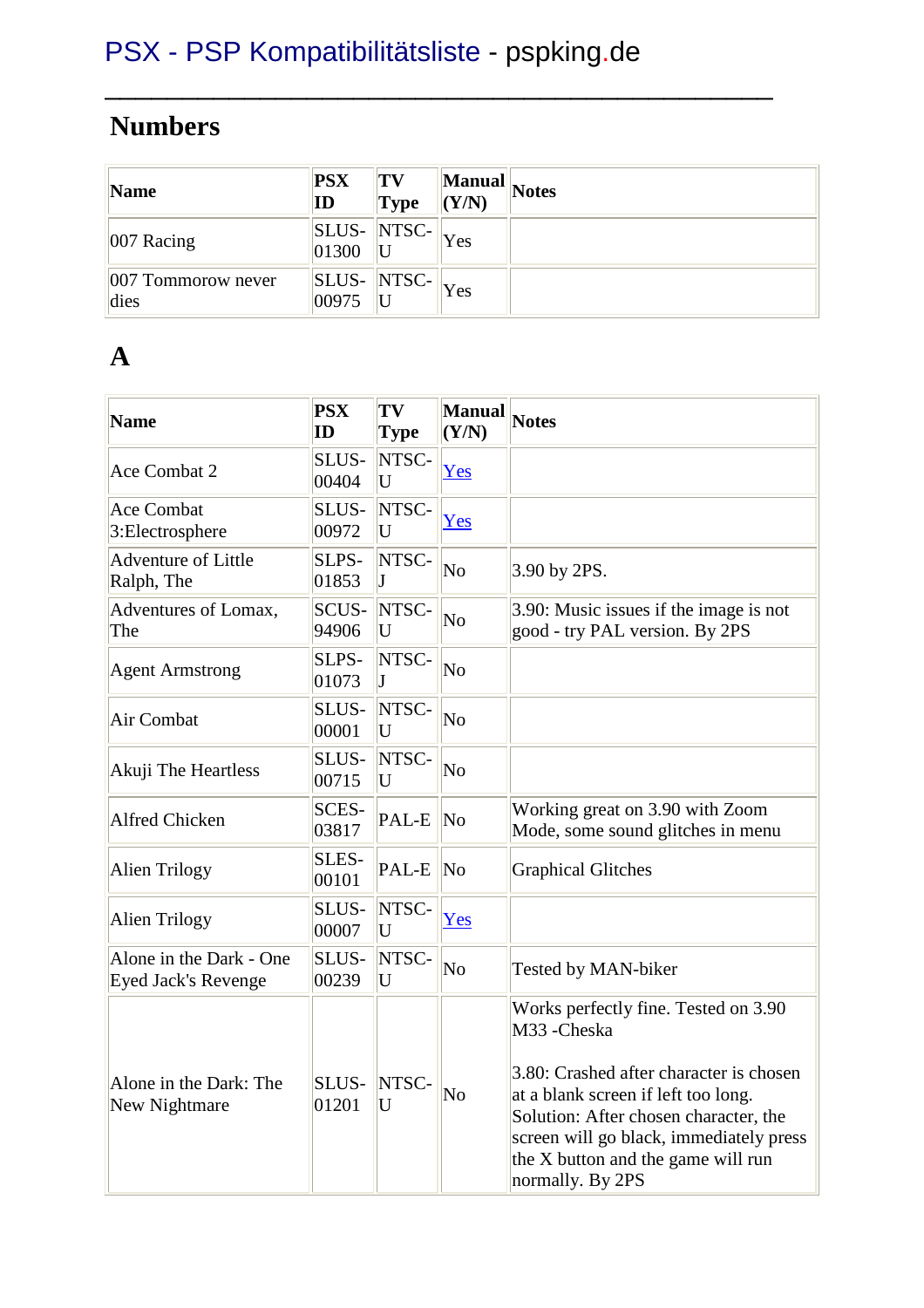| Alundra                                  | SLUS-<br>00553 | NTSC-<br>U | Yes                    | On 3.71 works perfect fine by dopi                                                                                                                  |
|------------------------------------------|----------------|------------|------------------------|-----------------------------------------------------------------------------------------------------------------------------------------------------|
| Alundra 2                                | SLUS-<br>01017 | NTSC-<br>U | Yes                    |                                                                                                                                                     |
| Apocalypse                               | SLES-<br>00460 | PAL-E No   |                        |                                                                                                                                                     |
| Aqua GT                                  | SLES-<br>03390 | PAL-E No   |                        |                                                                                                                                                     |
| Arc the Lad                              | SLUS-<br>01224 | NTSC-<br>U | $\overline{\text{No}}$ | <b>Update from SaintPizzy: Runs perfect</b><br>on $3.71$ and above                                                                                  |
| Arc the Lad 2                            | SLUS-<br>01252 | NTSC-<br>U | $\overline{\text{No}}$ | <b>Update from SaintPizzy: New update -</b><br>works under 3.52 firmware. Use the<br>popsloader plugin to select your PSX on<br><b>PSP</b> version. |
| Arc the Lad 3                            | SLUS-<br>01253 | NTSC-<br>U | N <sub>o</sub>         | <b>Update from SaintPizzy: New update -</b><br>works under 3.52 firmware. Use the<br>popsloader plugin to select your PSX on<br>PSP version.        |
| Area 51                                  | SLUS-<br>00164 | NTSC-<br>U | N <sub>o</sub>         | Works only for CFW under 3.40 OE<br>$(Such as 3.10$ OE)                                                                                             |
| Arkanoid R 2000                          | SLPM-<br>86262 | NTSC-      | No                     |                                                                                                                                                     |
| <b>Armored Core</b>                      | SLUS-<br>01323 | NTSC-<br>U | Yes                    |                                                                                                                                                     |
| <b>Armored Core Master of</b><br>Arena   | SLUS-<br>01030 | NTSC-<br>U | No                     |                                                                                                                                                     |
| <b>Armored Core Project</b><br>Phantasma | SLUS-<br>00670 | NTSC-<br>U | $\overline{\text{No}}$ |                                                                                                                                                     |
| Army Men 3D                              | SLUS-<br>00491 | NTSC-<br>U | Yes                    | No flaws. 3.71 m33-4 ~Beaniehat~                                                                                                                    |
| <b>Azure Dreams</b>                      | SLUS-<br>00614 | NTSC-<br>U | Yes                    |                                                                                                                                                     |

## **B**

 $\mathbf b$   $\mathbf b$ 

| Name                               | <b>PSX</b><br>$\mathbf{ID}$ | TV<br><b>Type</b> | <b>Manual</b><br>(Y/N) | <b>Notes</b>            |
|------------------------------------|-----------------------------|-------------------|------------------------|-------------------------|
| Batman Forever: The<br>Arcade Game | SLUS-<br>00387              | NTSC-             | No                     | $ 3.90:$ Tested by 2PS. |
| <b>Battle Arena Toshinden</b>      | <b>SCUS-</b><br>94200       | NTSC-             | No                     |                         |
| Battle Arena Toshinden 4           | <b>SLES-</b><br>02493       | PAL-E No          |                        |                         |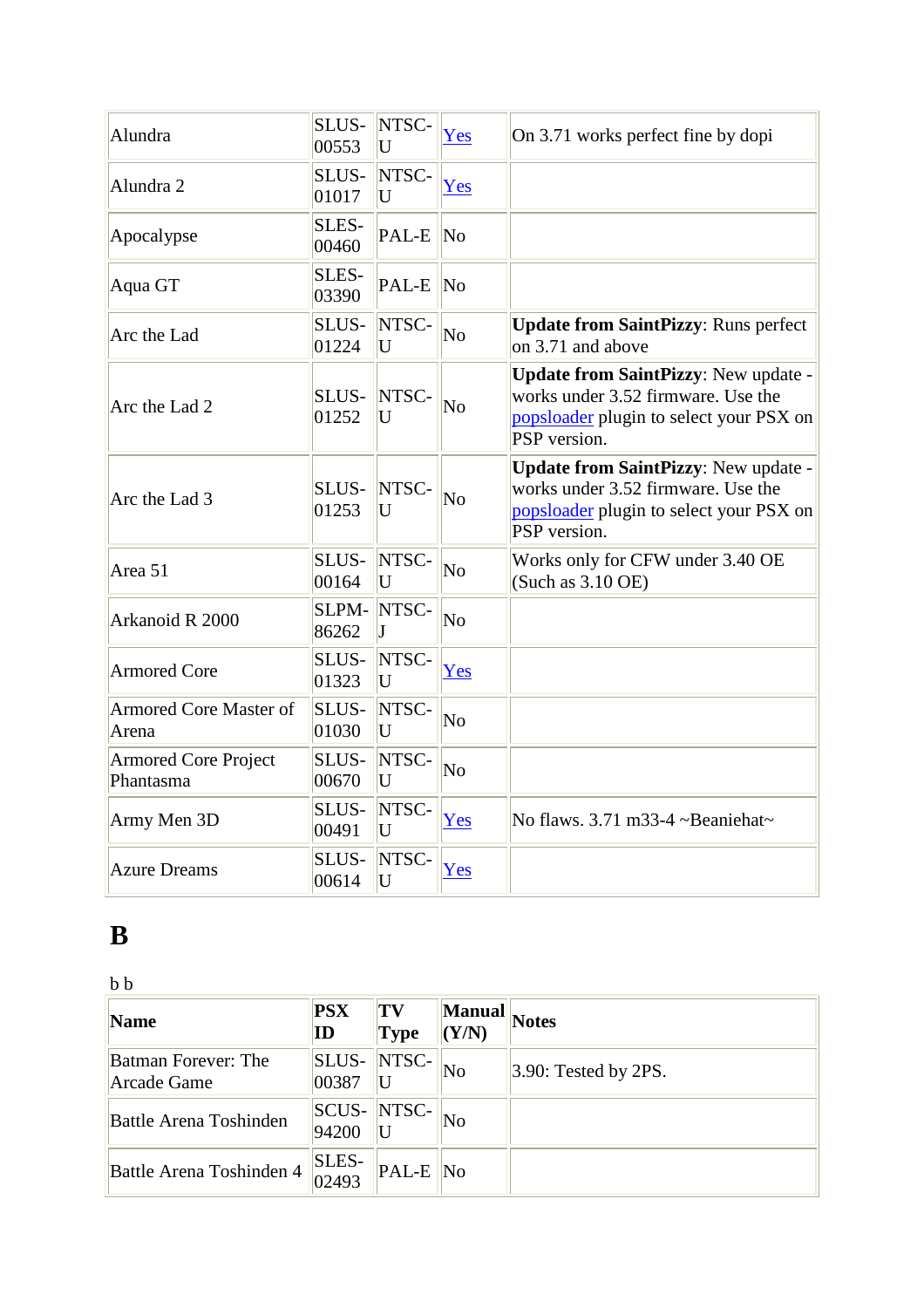| Beatmania                                | SLPM-<br>86126 | NTSC-            | $\overline{\text{No}}$ |                                                                                                                                                                                                                                                                                                                                                                                                                                      |
|------------------------------------------|----------------|------------------|------------------------|--------------------------------------------------------------------------------------------------------------------------------------------------------------------------------------------------------------------------------------------------------------------------------------------------------------------------------------------------------------------------------------------------------------------------------------|
| <b>BioHazard</b>                         | SLPS-<br>00222 | NTSC-            | $\overline{\text{No}}$ |                                                                                                                                                                                                                                                                                                                                                                                                                                      |
| <b>BioHazard Demo</b>                    | SLPM-<br>80027 | NTSC-            | No                     |                                                                                                                                                                                                                                                                                                                                                                                                                                      |
| <b>BioHazard Director's Cut</b>          | SLPS-<br>00998 | NTSC-            | Yes                    |                                                                                                                                                                                                                                                                                                                                                                                                                                      |
| <b>BioHazard 2</b>                       | SLPS-<br>01222 | NTSC-            | No                     |                                                                                                                                                                                                                                                                                                                                                                                                                                      |
| BioHazard 2 [Beta 2]                     | SLPS-<br>00222 | NTSC-            | No                     | <b>SLPS-00222:</b> Freezes when man in gun<br>shop speaks (funnily enough, straight<br>after he says freeze!). Tested on 3.40-<br>$3.52 - 3.71 - 3.80$ pops.<br><b>SLPS-01222:</b> Freezes once entered<br>police station, same way it does with<br>american version if game id isnt<br>changed. Tested on 3.52-3.80 pops.<br><b>NOTE:</b> Debug menu when pressing<br>select works to change location,<br>including police station. |
| <b>BioHazard 2 Demo</b>                  | SLPS-<br>00999 | NTSC-            | No                     | Firmware 3.40 OE-A required, and<br>SLPS-01222 MUST be set as the Game<br>ID.                                                                                                                                                                                                                                                                                                                                                        |
| <b>BioHazard Gun Survivor</b>            | SLPS-<br>02553 | NTSC-            | $\overline{\text{No}}$ |                                                                                                                                                                                                                                                                                                                                                                                                                                      |
| <b>Black Dawn</b>                        | SLUS-<br>00321 | NTSC-<br>U       | No                     | Tested on 3.52 M33-4 by<br>GamerbyDesign                                                                                                                                                                                                                                                                                                                                                                                             |
| <b>Blaster Master: Blasting</b><br>Again | SLUS-<br>01031 | NTSC-<br>U       | No                     | Crashes in on-foot dungeons as of 3.71<br>M33-4. tested by Joseph Collins.                                                                                                                                                                                                                                                                                                                                                           |
| <b>Blazing Dragons</b>                   | SLUS-<br>00100 | NTSC-<br>U       | $\overline{\text{No}}$ | Tested on 3.71 M33-2 by<br>Dusteater1983. It works perfect!                                                                                                                                                                                                                                                                                                                                                                          |
| <b>Bloody Bride</b>                      | SLPS-<br>00526 | NTSC-            | No                     | Crashes at 'Dec 25' right after the<br>Christmas Party, too bad, it's a great<br>RPG/Dating Sim.                                                                                                                                                                                                                                                                                                                                     |
| Blood Omen: Legacy of<br>Kain            | SLUS-<br>00027 | NTSC-<br>U       | Yes                    | Savegame function does not work<br>correctly; savegames are seen as corrupt<br>when read.<br>Saving seems to be fixed on 3.71 M33-<br>3. Tested by MonkeyJamboree                                                                                                                                                                                                                                                                    |
| <b>Bloody Roar</b>                       | SCUS-<br>94199 | NTSC-<br>U       | No                     | According to "John": "Works flawlessly<br>and stretches perfectly in 3.9"                                                                                                                                                                                                                                                                                                                                                            |
| <b>Bloody Roar 2</b>                     |                | SCUS-  NTSC-  No |                        | According to "John": "Works flawlessly                                                                                                                                                                                                                                                                                                                                                                                               |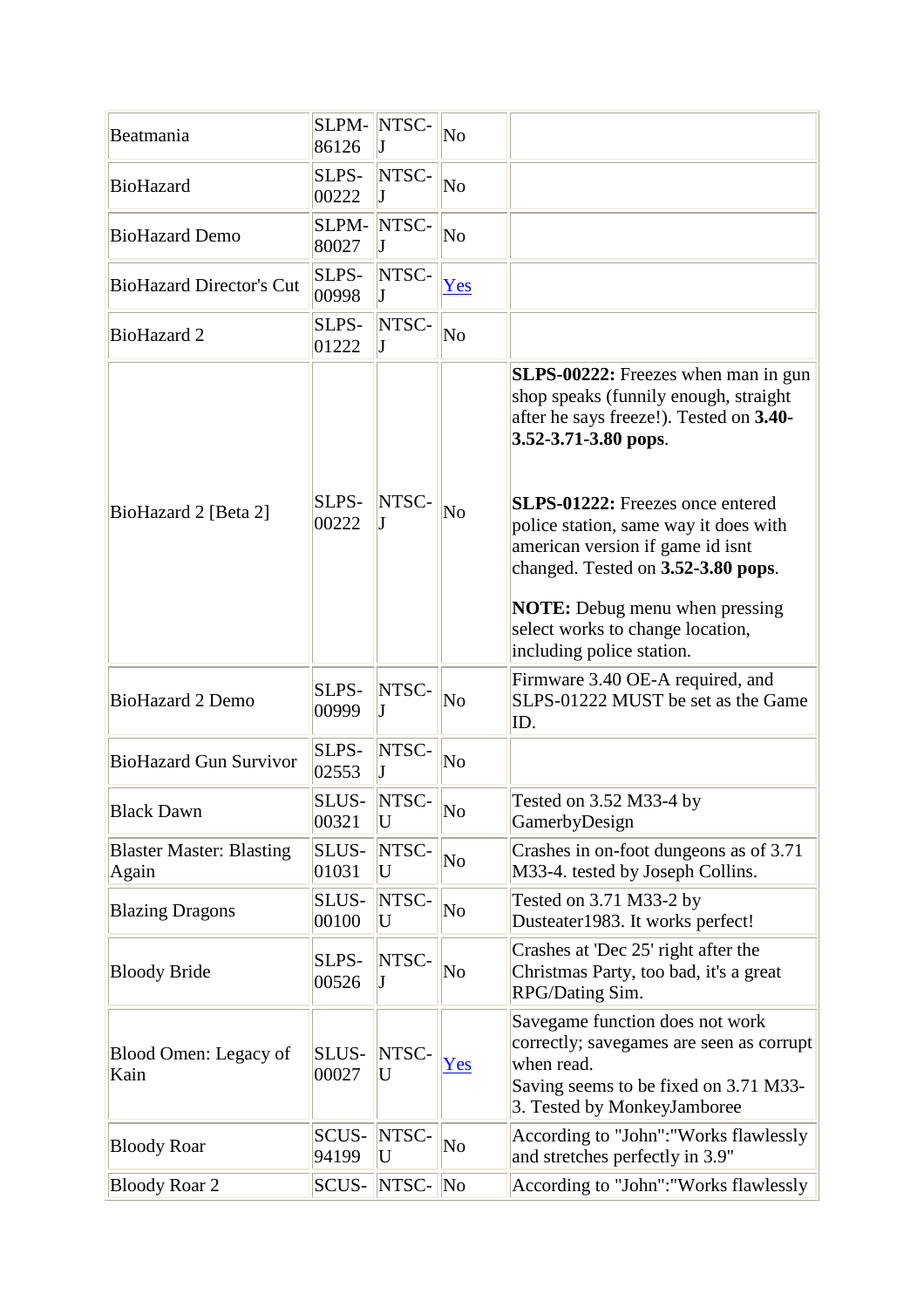|                                                       | 94424                 | U           |                        | and stretches perfectly in 3.9"                                                                                                                                                                                                                                                                                                                                                                                                                                                                                                                                                                                                                                               |
|-------------------------------------------------------|-----------------------|-------------|------------------------|-------------------------------------------------------------------------------------------------------------------------------------------------------------------------------------------------------------------------------------------------------------------------------------------------------------------------------------------------------------------------------------------------------------------------------------------------------------------------------------------------------------------------------------------------------------------------------------------------------------------------------------------------------------------------------|
| <b>Bomberman Fantasy Race</b>                         | SLUS-<br>00823        | NTSC-<br>U  | No                     | 3.80 by 2PS                                                                                                                                                                                                                                                                                                                                                                                                                                                                                                                                                                                                                                                                   |
| Brain Dead 13                                         | SLUS-<br>00083        | NTSC-<br>U  | $\overline{\text{No}}$ | 3.90 by 2PS                                                                                                                                                                                                                                                                                                                                                                                                                                                                                                                                                                                                                                                                   |
| <b>Brave Fencer Musashi</b>                           | SLUS-<br>00726        | NTSC-<br>U  | Yes                    | If you use the default GameID it will<br>freeze after the "Chapter 1" screen. So<br>use one of the GameID's below.<br>When you do use one of these gameIDs<br>you'll sometimes notice a little<br>slowdown or some stuttering in voices,<br>but at least the game works.<br>3.52 and below: Use GameID SLPS-<br>01156, SLPS-01724, or SLPS-01222.<br><b>3.71 and 3.72:</b> GameID SLPS-01156<br>and SLPS-01724 will work.<br>3.90: Only GameID SLPS-01156 will<br>work. Also the slowdown and stuttering<br>in voices is <i>slightly</i> better. EBOOT<br>needs to be made with CDDA<br>Popstation 1.24 (don't forget, you'll<br>need keys.bin). Many GUIs make bad<br>eboots |
| <b>Breakout</b>                                       | SLUS-<br>01170        | NTSC-<br>U  | No                     |                                                                                                                                                                                                                                                                                                                                                                                                                                                                                                                                                                                                                                                                               |
| Breath of Fire 3/III                                  | SLUS-<br>00422        | NTSC-<br> U | Yes                    |                                                                                                                                                                                                                                                                                                                                                                                                                                                                                                                                                                                                                                                                               |
| Breath Of Fire 4/IV                                   | SLUS-<br>01324        | NTSC-<br>U  | Yes                    | If run on a high version of pops you<br>wont see video. Use 3.40.                                                                                                                                                                                                                                                                                                                                                                                                                                                                                                                                                                                                             |
| <b>Broken Sword: The</b><br><b>Shadow Of Templars</b> | SLUS-<br>00484        | NTSC-<br>U  | Yes                    | 3.90: Tested on PAL version (SCES-<br>$(00346)$ - by 2PS.                                                                                                                                                                                                                                                                                                                                                                                                                                                                                                                                                                                                                     |
| Broken Sword II: The<br><b>Smoking Mirror</b>         | <b>SCES-</b><br>00798 | PAL-E       | $\overline{\text{No}}$ |                                                                                                                                                                                                                                                                                                                                                                                                                                                                                                                                                                                                                                                                               |
| Bugs Bunny & Taz -<br><b>Time Busters</b>             | SLES-<br>02896        | PAL-E       | $\overline{\text{No}}$ |                                                                                                                                                                                                                                                                                                                                                                                                                                                                                                                                                                                                                                                                               |
| <b>Bushido Blade</b>                                  | SCUS-<br>94180        | NTSC-<br>U  | No                     | Works fine on 3.52 M33-4 / 3.71 M33-<br>4. Tested by euthaherz                                                                                                                                                                                                                                                                                                                                                                                                                                                                                                                                                                                                                |
| <b>Bushido Blade 2</b>                                | SLUS-<br>00663        | NTSC-<br>U  | Yes                    | Works fine on 3.52 M33-4 / 3.71 M33-<br>4. Tested by euthaherz                                                                                                                                                                                                                                                                                                                                                                                                                                                                                                                                                                                                                |
| <b>Bust A Move / Groove</b>                           | SCUS-<br>94263        | NTSC-<br>U  | Yes                    | <b>3.90</b> : Experiencing a little delay when<br>playing Hamm's stage.                                                                                                                                                                                                                                                                                                                                                                                                                                                                                                                                                                                                       |
| Bust A Move / Groove 2 -                              | SLPM-                 | NTSC-       | $\overline{\text{No}}$ | 3.90: Tested on US version 'SLUS-                                                                                                                                                                                                                                                                                                                                                                                                                                                                                                                                                                                                                                             |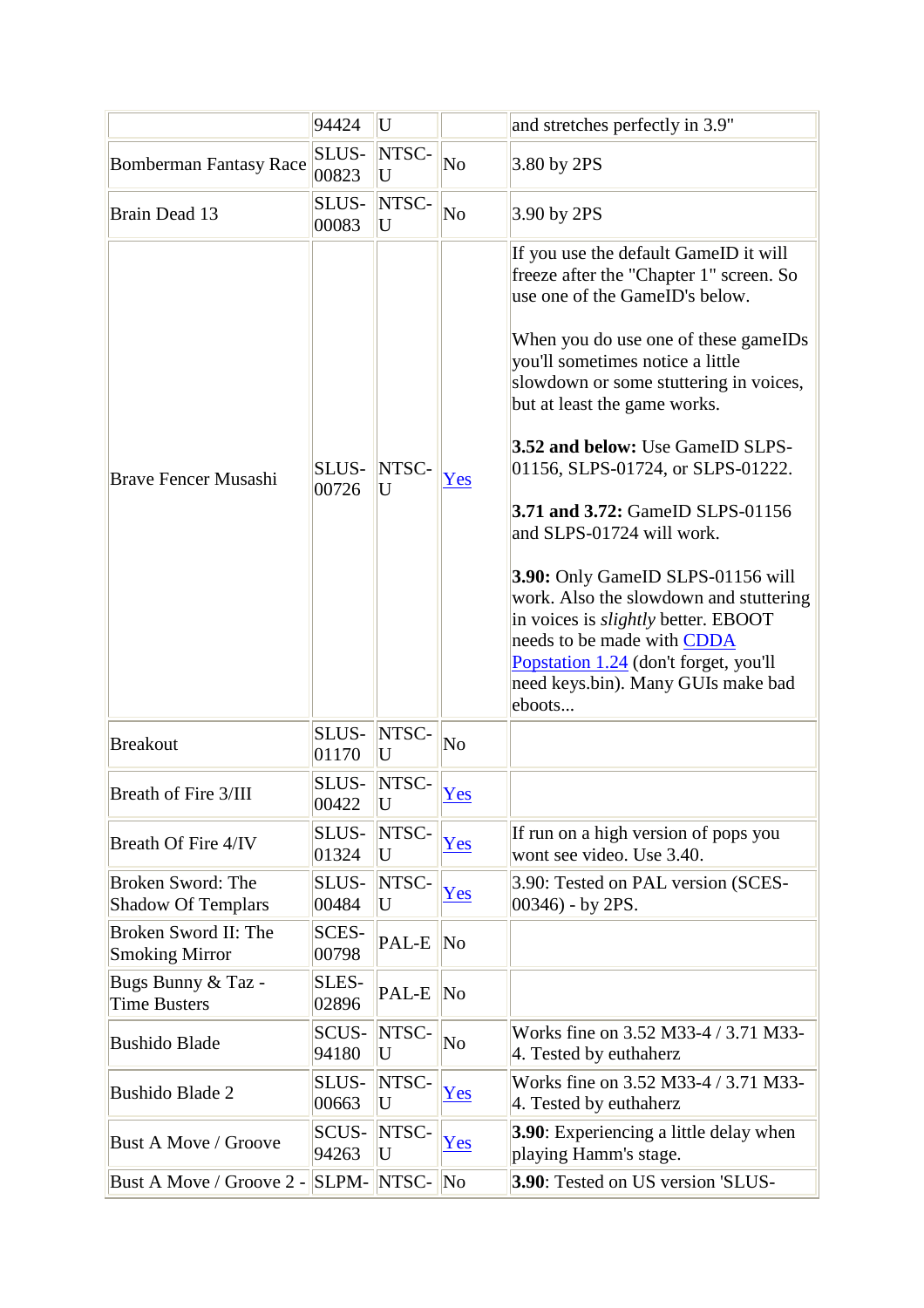| Dance Tengoku Mix | 86219 | $ 01159' - by 2PS.$          |
|-------------------|-------|------------------------------|
|                   |       | Tested with Popsloader 3.71. |

# **C**

| <b>Name</b>                                   | <b>PSX ID</b>         | TV<br><b>Type</b>              | <b>Manual</b><br>(Y/N) | <b>Notes</b>                                                                                                                                                                                                                                                                                                                                                  |
|-----------------------------------------------|-----------------------|--------------------------------|------------------------|---------------------------------------------------------------------------------------------------------------------------------------------------------------------------------------------------------------------------------------------------------------------------------------------------------------------------------------------------------------|
| C-12 Final Resistance                         | SCUS-<br>94666        | PAL-E No                       |                        |                                                                                                                                                                                                                                                                                                                                                               |
| Cabela's Ultimate Deer<br>Hunt: Open Season   | SLUS-<br>01400        | NTSC-<br>U                     | No                     | 3.80 by 2PS.                                                                                                                                                                                                                                                                                                                                                  |
| Capcom vs SNK<br>Millennium Fight 2000<br>Pro | <b>SLUS-</b><br>01476 | NTSC-<br>U                     | No                     | 3.90 by 2PS.<br>Tested on 3.71 M33-2                                                                                                                                                                                                                                                                                                                          |
| Capcom vs SNK<br>Millennium Fight 2000<br>Pro | <b>SLPM-</b><br>87053 | NTSC-<br>T                     | No                     |                                                                                                                                                                                                                                                                                                                                                               |
| Carmageddon [M4]                              | SLES-<br>01960        | $PAL-E No$                     |                        | Needs POPS 3.10; didn't work under<br>POPS 3.71. Sound glitches during<br>gameplay, no BGM. (3.10 by<br>PerfectCircle)                                                                                                                                                                                                                                        |
| Castlevania Chronicles                        | <b>SLUS-</b><br>01384 | NTSC-<br>U                     | Yes                    | Black screen with audio after death (in<br>2nd stage after extended play time)<br>***UPDATE***<br><b>3.40 OE-A:</b> The game freezes right<br>after you choose a game mode on the<br>main menu.<br><b>3.52 M33-4:</b> Same result as the<br>previous version.<br>3.71 M33-4: Fixes the bug on the main<br>game menu. Beyond that, the game<br>runs perfectly. |
| Castlevania: Symphony<br>of the Night         | SLUS-<br>00067        | NTSC-<br>$\overline{\text{U}}$ | Yes                    |                                                                                                                                                                                                                                                                                                                                                               |
| Chiisana Kyojin<br>Microman                   | SLPS-<br>01926        | NTSC-<br>J                     | $\overline{\text{No}}$ | 3.52: Works - by 2PS<br>3.80/.90: Hangs at loading bar - by 2PS                                                                                                                                                                                                                                                                                               |
| Chocobo Racing                                | SLPS-<br>01951        | NTSC-<br>J                     | Yes                    |                                                                                                                                                                                                                                                                                                                                                               |
| Chocobo Racing                                | SLUS-<br>00844        | NTSC-<br>U                     | Yes                    | Tested in Popsloader 3.71, works fine.                                                                                                                                                                                                                                                                                                                        |
| Choro Q                                       | SLPS-<br>00242        | NTSC-<br>J                     | $\overline{\text{No}}$ |                                                                                                                                                                                                                                                                                                                                                               |
| Chrono Cross                                  | SLUS-                 | $NTSC- Yes$                    |                        | This game does not let you save before                                                                                                                                                                                                                                                                                                                        |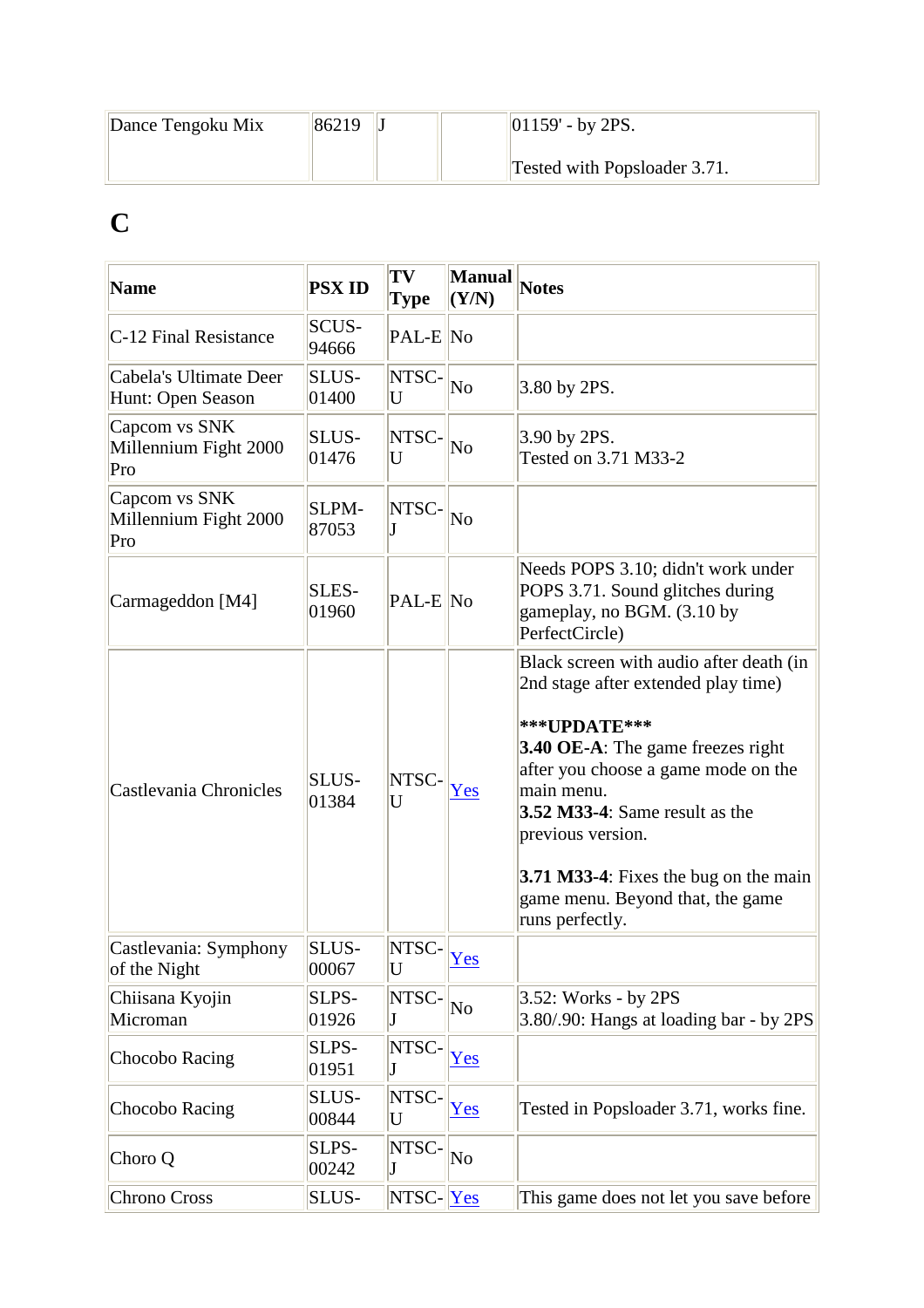|                                                                | 01041                 | U                       |     | changing discs, so you are going to<br>have to either use a patch made by<br>Psychospacefish, CWcheat, or create a<br>multidisc EBOOT with popstation md<br>(only works on $3.71 - 4$ m $33$ or higher)<br><b>3.40:</b> Use GameID SLPS-01222. It<br>will appear a little laggy, but it's less<br>likely to freeze. Update: Use GameID<br>SCUS-94640, it's much better.<br><b>3.51:</b> Use GameID SCUS-94640.<br><b>3.52:</b> The game will freeze when<br>accessing the character status.<br>3.71: Update by GamerbyDesign:<br>Tested on 3.71 M33 with SLUS-01041<br>& SLPS-01222 it does not freeze when<br>accessing character status, however it<br>does freeze in the first boss battle<br>against Mama Komodo. If you use<br>GameID SCUS-94640 it wont freeze<br>after Mama Komodo, but going to<br>character status it will freeze.<br>3.72: Use <b>popsloader</b> to run 3.72 pops.<br>With GameID SCUS-94640 it wont<br>freeze on character status or the first<br>boss Mama Komodo! This will work<br>ONLY on eboots created with<br>popstation_md. Don't use RS-GUI to<br>create the eboot because that GUI will<br>give disc 2 the game ID SCUS-<br>94641<br><b>3.90:</b> Intro movie does not load on the<br>first disc. Use 3.80 popsloader to run<br>3.72 pops. |
|----------------------------------------------------------------|-----------------------|-------------------------|-----|---------------------------------------------------------------------------------------------------------------------------------------------------------------------------------------------------------------------------------------------------------------------------------------------------------------------------------------------------------------------------------------------------------------------------------------------------------------------------------------------------------------------------------------------------------------------------------------------------------------------------------------------------------------------------------------------------------------------------------------------------------------------------------------------------------------------------------------------------------------------------------------------------------------------------------------------------------------------------------------------------------------------------------------------------------------------------------------------------------------------------------------------------------------------------------------------------------------------------------------------------------------------------------|
| Chrono Trigger (Part of<br><b>Final Fantasy</b><br>Chronicles) | SLUS-<br>01363        | NTSC-<br>U              | Yes | Bad sound, key items menu not<br>working. (Appears to be fixed in 3.03<br>$OE-A)$                                                                                                                                                                                                                                                                                                                                                                                                                                                                                                                                                                                                                                                                                                                                                                                                                                                                                                                                                                                                                                                                                                                                                                                               |
| <b>Circuit Breakers</b>                                        | SLUS-<br>00697        | NTSC-<br>$\overline{U}$ | No  | 3.90 by 2PS.                                                                                                                                                                                                                                                                                                                                                                                                                                                                                                                                                                                                                                                                                                                                                                                                                                                                                                                                                                                                                                                                                                                                                                                                                                                                    |
| City Of Lost Children                                          | <b>SCUS-</b><br>94150 | NTSC-<br>U              | No  | 3.90 by 2PS.                                                                                                                                                                                                                                                                                                                                                                                                                                                                                                                                                                                                                                                                                                                                                                                                                                                                                                                                                                                                                                                                                                                                                                                                                                                                    |
| <b>Clock Tower</b>                                             | <b>SLUS-</b><br>00539 | NTSC-<br>U              | No  | 3.90 by 2PS                                                                                                                                                                                                                                                                                                                                                                                                                                                                                                                                                                                                                                                                                                                                                                                                                                                                                                                                                                                                                                                                                                                                                                                                                                                                     |
| Clock Tower: The First<br>Fear                                 | SLPS-<br>00917        | <b>NTSC</b>             | No  | Tested On PopsLoader 3.71 By<br>NightmareTX. Have Some Not-So-<br>Frequent Sound Issues. Tiny Slow-<br>Downs Due To High 2-D Graphics.<br>Playable At 99.5% Anyway You Get<br>The Idea.                                                                                                                                                                                                                                                                                                                                                                                                                                                                                                                                                                                                                                                                                                                                                                                                                                                                                                                                                                                                                                                                                         |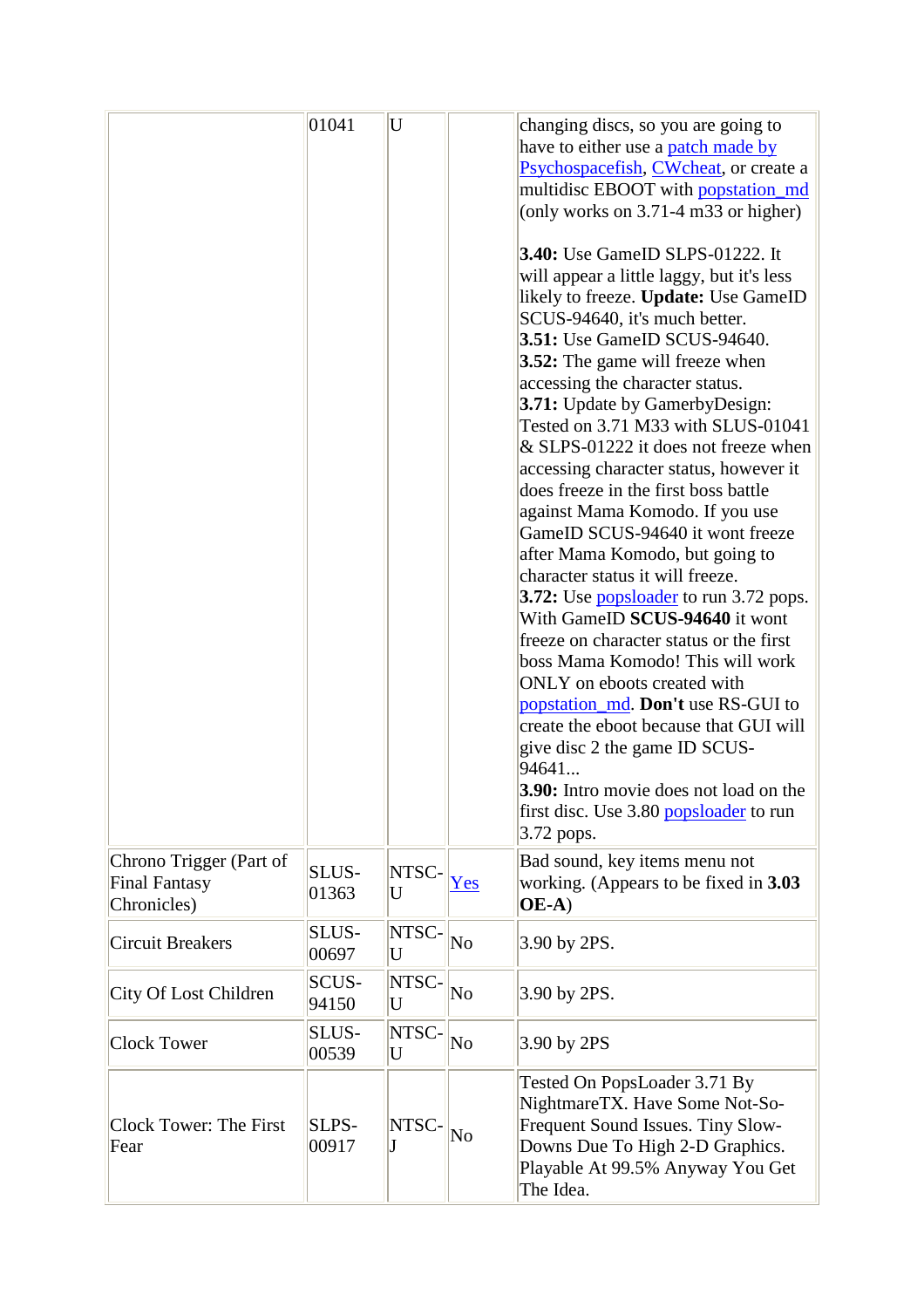| Clock Tower II: The<br>Struggle Within                         | SLUS-<br>00695        | NTSC-<br>U | N <sub>o</sub>         | 3.80 by 2PS                                                                                                                                                                                               |
|----------------------------------------------------------------|-----------------------|------------|------------------------|-----------------------------------------------------------------------------------------------------------------------------------------------------------------------------------------------------------|
| Colin McRae Rally                                              | <b>SCUS-</b><br>94474 | NTSC-<br>U | No                     | use 3.40/3.51 pops; you can change<br>aspect ratio to 16:9 in menu (and in<br>pops to FullScreen)                                                                                                         |
| Colin McRae Rally 2.0                                          | <b>SLUS-</b><br>01222 | NTSC-<br>U | No                     |                                                                                                                                                                                                           |
| Colony Wars                                                    | SLUS-<br>00543        | NTSC-<br>U | No                     |                                                                                                                                                                                                           |
| Colony Wars 2:<br>Vengeance                                    | <b>SLUS-</b><br>00722 | NTSC-<br>U | Yes                    |                                                                                                                                                                                                           |
| Colony Wars 3: Red Sun                                         | <b>SLUS-</b><br>00866 | NTSC-<br>U | N <sub>0</sub>         | Loads up to the main menu but freezes<br>when loading a mission. Tested on<br>3.52 M33-4 & 3.71 M33 by<br>GamerbyDesign.<br><b>Update:</b> Game currently works fine<br>with current SLUS. *No* freezing. |
| Command and Conquer                                            | <b>SLUS-</b><br>00379 | NTSC-<br>U | Yes                    |                                                                                                                                                                                                           |
| Command and Conquer:<br>Red Alert                              | <b>SLUS-</b><br>00431 | NTSC-<br>U | Yes                    |                                                                                                                                                                                                           |
| Command and Conquer:<br><b>Red Alert Retaliation</b><br>Allied | <b>SLUS-</b><br>00665 | NTSC-<br>U | No                     |                                                                                                                                                                                                           |
| Contender                                                      | <b>SCUS-</b><br>94294 | NTSC-<br>U | No                     | 3.80 by 2PS                                                                                                                                                                                               |
| Contender 2                                                    | <b>SLUS-</b><br>01305 | NTSC-<br>U | No                     | 3.80 by 2PS                                                                                                                                                                                               |
| Cool Boarders 1 (A.K.A.<br>Extreme Snowboarding)               | SCUS-<br>94356        | NTSC-<br>U | N <sub>o</sub>         | Tested on 3.71 M33 by<br>GamerbyDesign                                                                                                                                                                    |
| Cool Boarders 2                                                | <b>SCUS-</b><br>94358 | NTSC-<br>U | $\overline{\text{No}}$ |                                                                                                                                                                                                           |
| Cool Boarders 3                                                | <b>SCUS-</b><br>94251 | NTSC-<br>U | $\overline{\text{No}}$ | Tested on 3.71 M33 by<br>GamerbyDesign                                                                                                                                                                    |
| Cool Boarders 4                                                | <b>SCUS-</b><br>94559 | NTSC-<br>U | No                     | Tested on 3.52 M33 by<br>GamerbyDesign                                                                                                                                                                    |
| Cool Boarders 5 (A.K.A.<br>$ 2001\rangle$                      | <b>SCUS-</b><br>94597 | NTSC-<br>U | $\overline{\text{No}}$ | Tested on 3.71 M33 by<br>GamerbyDesign                                                                                                                                                                    |
| Cowboy Bebop                                                   | SLPS-<br>01126        | NTSC-<br>J | $\overline{\text{No}}$ |                                                                                                                                                                                                           |
| <b>Crash Bandicoot</b>                                         | <b>SCUS-</b><br>94900 | NTSC-<br>U | Yes                    | Works perfectly 3.03, 3.40, 3.71, 3.80<br>& 3.90. Tested by SephirothX                                                                                                                                    |
| <b>Crash Bandicoot 2</b>                                       | <b>SCUS-</b><br>94154 | NTSC-<br>U | Yes                    | Works perfectly 3.03, 3.40, 3.71, 3.80<br>& 3.90. Tested by SephirothX                                                                                                                                    |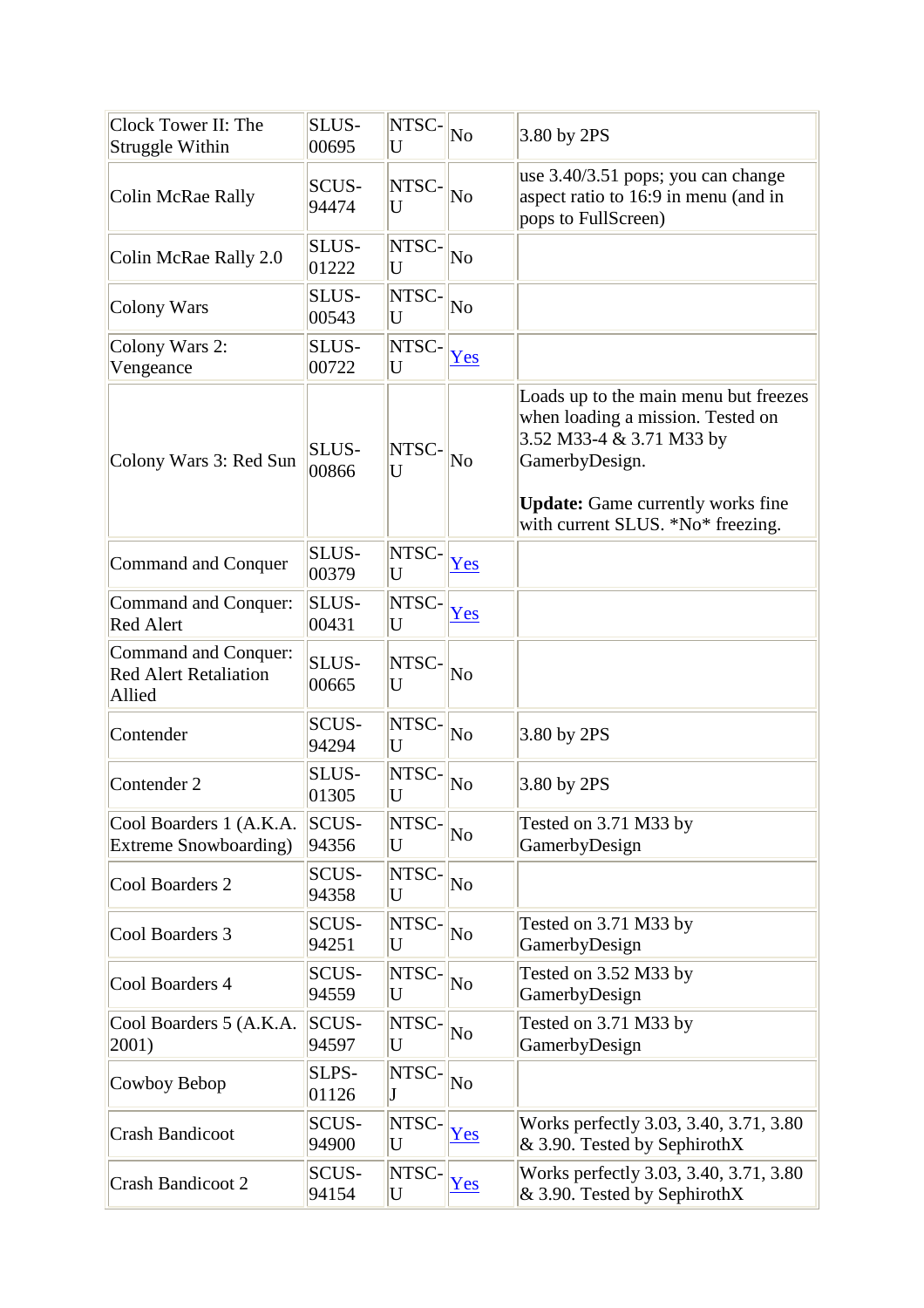| Crash Bandicoot 3:<br>Warped    | <b>SCUS-</b><br>94244 | NTSC-<br>U | Yes                    | Works perfectly 3.03, 3.40, 3.71, 3.80<br>$& 3.90$ . Tested by SephirothX                                                                                                                                                                                                                                              |
|---------------------------------|-----------------------|------------|------------------------|------------------------------------------------------------------------------------------------------------------------------------------------------------------------------------------------------------------------------------------------------------------------------------------------------------------------|
| Crash Bash                      | SCUS-<br>94570        | NTSC-<br>U | Yes                    | Works 3.03, 3.40, 3.71, 3.80 & 3.90.<br>Slight occasional slowdowns. Tested<br>by SephirothX                                                                                                                                                                                                                           |
| Crash Team Racing               | <b>SCUS-</b><br>94426 | NTSC-<br>U | $\overline{\text{No}}$ | Stuttering mouth animations during the<br>opening sequence; has no affect on<br>gameplay.<br>Has severe glitches and not playable<br>on $3.90$ M $33$ - tested by +DONO<br>Works 100% fine (including mouth<br>animation) on 3.90m33-3 with<br>exception of Dracula save icon glitch. -<br>tested by murderinthethirst |
| <b>Critical Blow</b>            | SLPS-<br>01044        | NTSC-      | $\overline{\text{No}}$ | 3.80 by 2PS                                                                                                                                                                                                                                                                                                            |
| Croc: Legend of Gobbo           | SLUS-<br>00530        | NTSC-<br>U | No                     |                                                                                                                                                                                                                                                                                                                        |
| Croc: 2                         | Unknown               | NTSC-<br>U | No                     | Works well. Slowdowns Tested on<br>3.03. By SephirothX                                                                                                                                                                                                                                                                 |
| <b>Crossroad Crisis</b>         | SLUS-<br>01342        | NTSC-<br>U | $\overline{\text{No}}$ | 3.80 by 2PS                                                                                                                                                                                                                                                                                                            |
| Crusaders of Might and<br>Magic | SLUS-<br>00799        | NTSC-<br>U | Yes                    |                                                                                                                                                                                                                                                                                                                        |
| Cybersled                       | SLUS-<br>00008        | NTSC-<br>U | No                     |                                                                                                                                                                                                                                                                                                                        |

#### **D**

| <b>Name</b>                                          | <b>PSX</b><br>ID      | TV<br><b>Type</b> | <b>Manual</b><br>(Y/N) | <b>Notes</b>                    |
|------------------------------------------------------|-----------------------|-------------------|------------------------|---------------------------------|
| D                                                    | SLUS-<br>00128        | NTSC-<br>U        | $\overline{\text{No}}$ | $3.90$ : Doesn't boot - by 2PS. |
| Dance Dance Revolution<br>5th Mix                    | SLPM-<br>86897        | NTSC-             | $\overline{\text{No}}$ |                                 |
| Dance Dance Revolution<br>Disney Mix                 | SLUS-<br>01281        | NTSC-<br>U        | No                     |                                 |
| Dance Dance Revolution<br>Konamix                    | <b>SLUS-</b><br>01446 | NTSC-             | $\overline{\text{No}}$ |                                 |
| Dancing Stage - Featuring<br><b>Dreams Come True</b> | <b>SLPM-</b><br>86505 | NTSC-             | $\overline{\text{No}}$ | Graphical glitches              |
| Danger Girl                                          | SLUS-<br>00881        | NTSC-<br>U        | $\overline{\text{No}}$ | $3.80$ by 2PS                   |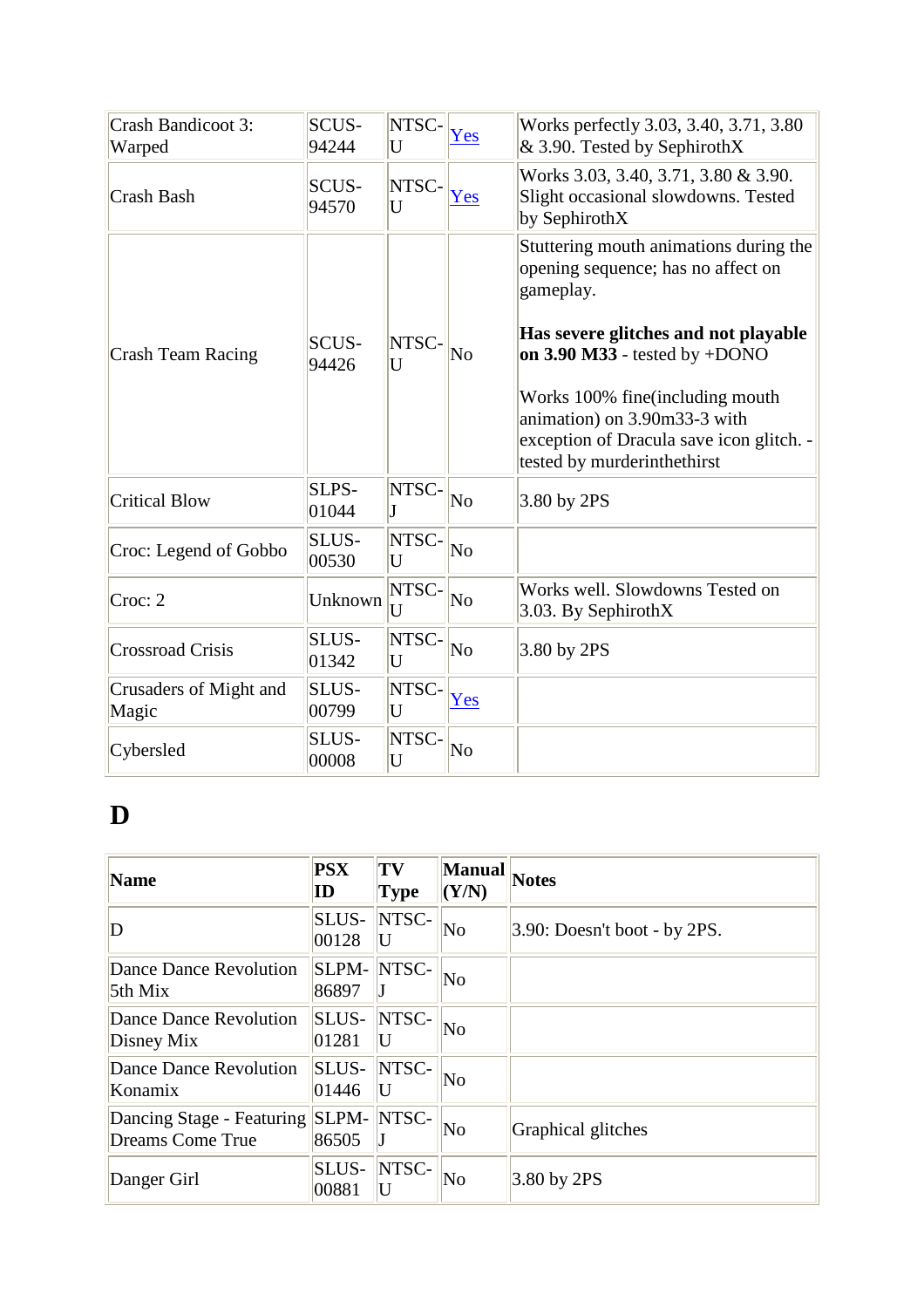| Dark Hunter: Shita<br>Youma No Mori        | SLPS-<br>00789 | NTSC-      | No                     | 3.80 by 2PS                                                                                                                                                                                                                      |
|--------------------------------------------|----------------|------------|------------------------|----------------------------------------------------------------------------------------------------------------------------------------------------------------------------------------------------------------------------------|
| Dead or Alive                              | SLUS-<br>00606 | NTSC-<br>U | Yes                    | Runs smooth, no problems                                                                                                                                                                                                         |
| Deathtrap Dungeon                          | SLUS-<br>00566 | NTSC-<br>U | Yes                    |                                                                                                                                                                                                                                  |
| Death Wing                                 | SLPS-<br>00489 | NTSC-      | No                     | 3.80 by 2PS                                                                                                                                                                                                                      |
| Deception III - Dark<br>Delusion           | SLUS-<br>01067 | NTSC-<br>U | No                     | Does not get passed PSX boot screen.<br>Test on 3.71 M33 by GamerbyDesign.<br>Will not work with 3.71-M33-4. Runs<br>fine with pops 3.72; completed through<br>first mission.                                                    |
| <b>Destruction Derby</b>                   | SCUS-<br>94302 | NTSC-<br>U | No                     |                                                                                                                                                                                                                                  |
| <b>Destruction Derby 2</b>                 | SCUS-<br>94350 | NTSC-<br>U | No                     |                                                                                                                                                                                                                                  |
| <b>Destruction Derby 3</b><br>(A.K.A. RAW) | SCES-<br>02060 | PAL-E      | $\overline{\text{No}}$ | Major lag issues. Sound skips. Tested<br>on 3.71 M33 by GamerbyDesign.                                                                                                                                                           |
| Devil Dice                                 | SLUS-<br>00672 | NTSC-<br>U | No                     |                                                                                                                                                                                                                                  |
| Diablo                                     | SLUS-<br>00619 | NTSC-<br>U | Yes                    | Sometimes freezes on 3.52. Use 3.40<br>for perfect gameplay.<br>Freezes after Blizzard logo during intro<br>if disc-load speed is set to fast. Runs<br>fine on 3.72 with disc speed on normal.                                   |
| Die Hard Trilogy                           | SLUS-<br>00119 | NTSC-<br>U | No                     |                                                                                                                                                                                                                                  |
| Die Hard Trilogy 2                         | SLUS-<br>01015 | NTSC-<br>U | No                     |                                                                                                                                                                                                                                  |
| Digimon World                              | SLUS-<br>01032 | NTSC-<br>U | No                     | $3.52$ pops                                                                                                                                                                                                                      |
| Digimon World 2                            | SLUS-<br>01193 | NTSC-<br>U | N <sub>o</sub>         | 3.9                                                                                                                                                                                                                              |
| Digimon World 3                            | SLUS-<br>01328 | NTSC-<br>U | No                     | 3.71: Make sure you use GameID<br><b>SLPS01724</b>                                                                                                                                                                               |
| Dino Crisis                                | SLUS-<br>00922 | NTSC-<br>U | Yes                    | Voices do not work under 3.52 M33.<br><b>Update by GamerbyDesign:</b><br>Everything works perfectly, including<br>the voices. Tested on 3.71 M33.<br><b>Update 2 by GamerbyDesign: On the</b><br>PSP Slim when you switch to the |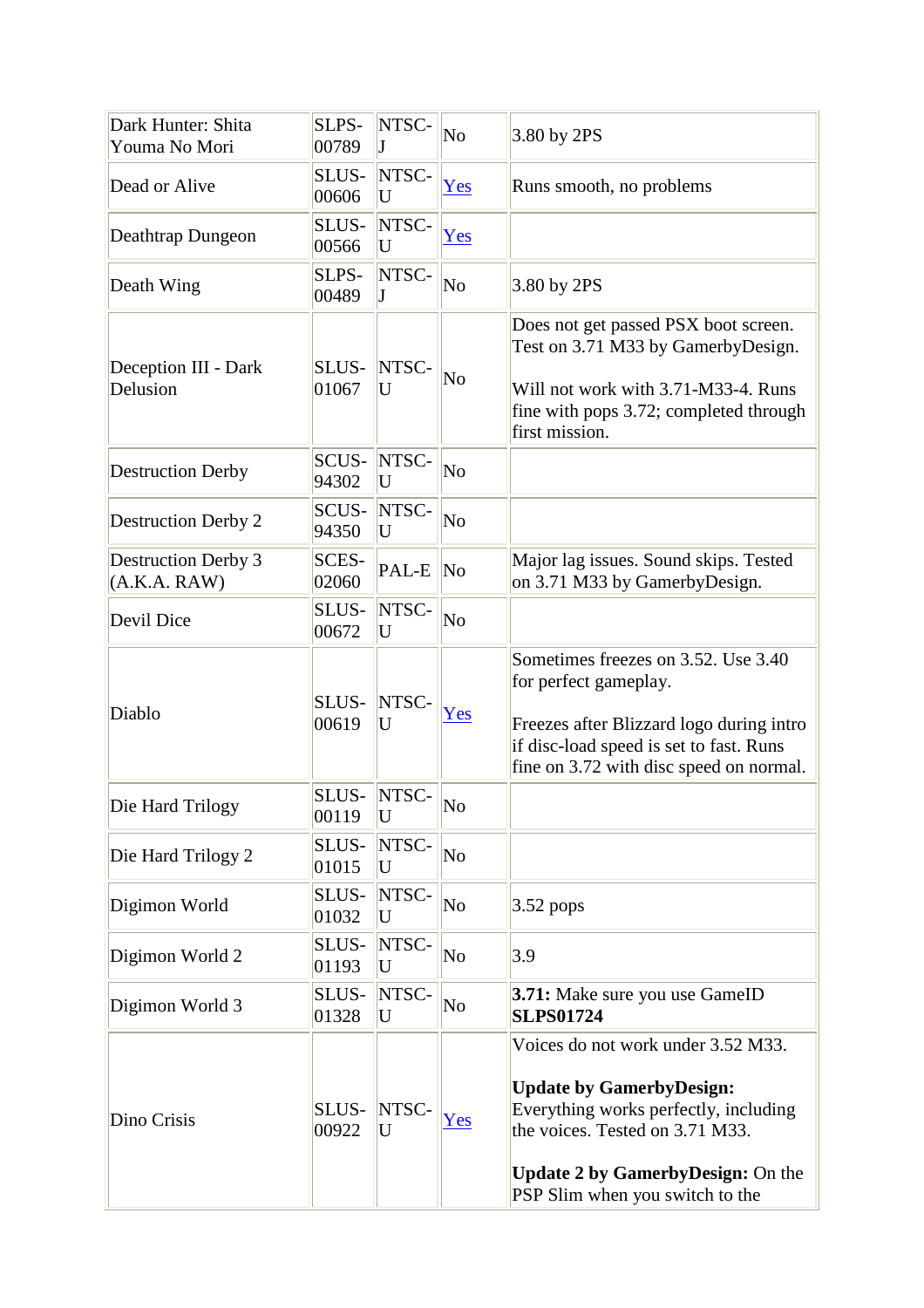|                                           |                       |            |                        | shotgun and try to shoot the game<br>freezes and the PSP shuts down. Tested<br>on 3.71 M33-2                                                                                                                                                                                                          |
|-------------------------------------------|-----------------------|------------|------------------------|-------------------------------------------------------------------------------------------------------------------------------------------------------------------------------------------------------------------------------------------------------------------------------------------------------|
| Dino Crisis 2                             | SLUS-<br>01279        | NTSC-<br>U | Yes                    |                                                                                                                                                                                                                                                                                                       |
| Discworld                                 | SCUS-<br>94600        | NTSC-<br>U | No                     | Game runs, but graphics are messed up.                                                                                                                                                                                                                                                                |
| Disney's Hercules                         | <b>SCES-</b><br>00891 | PAL-E      | No                     |                                                                                                                                                                                                                                                                                                       |
| Disruptor                                 | SLUS-<br>00224        | NTSC-<br>U | No                     | 3.80 by 2PS                                                                                                                                                                                                                                                                                           |
| <b>DoDonPachi</b>                         | SLPS-<br>00548        | NTSC-      | No                     | Tested and works on 3.40 POPS, 0<br>compression tested by BootsMegamix                                                                                                                                                                                                                                |
| DonPachi                                  | SLPS-<br>01364        | NTSC-<br>T | No                     | Works on 3.40 POPS tested by<br>BootsMegamix                                                                                                                                                                                                                                                          |
| Donald Duck - Goin'<br>Quackers, Disney's | SLUS-<br>01242        | NTSC-<br>U | No                     | Works on POPSLOADER for 3.80M33<br>$v2 + set$ game ID=SLPS02180. When<br>popsloader loading menu appears, select<br>3.00, 3.01, 3.02, 3.03 or 3.10 pops<br>ONLY, game does NOT work on pops<br>versions above (hangs up after 2 intro<br>movies)!!! Tested by MAN-biker on<br>PSP Slim FW v3.80 M33-5 |
| Doom                                      | SLUS-<br>00077        | NTSC-<br>U | No                     | Freezes at first loading screen on ANY<br>firmware (3.00-3.73).<br>update* 3.80 pops works! same<br>as PAL, intro is fuzzy; no speed<br>issue. $\sim$ Beaniehat $\sim$                                                                                                                                |
| Doom                                      | SLUS-<br>00132        | PAL-E      | $\overline{\text{No}}$ | Intro is messed up, but works!<br>Gameplay is a little fast, such as faster<br>reloading.*graphics are unviewable<br>3.00-3.03**3.80 fixes speed issue, intro<br>still broken. ~Beaniehat~                                                                                                            |
| Double Dragon                             | SLPS-<br>00191        | NTSC-      | $\overline{\text{No}}$ | 3.90 by 2PS.                                                                                                                                                                                                                                                                                          |
| Dr Slump                                  | SLPS-<br>01934        | NTSC-      | No                     |                                                                                                                                                                                                                                                                                                       |
| Dracula: The<br>Resurrection              | SLUS-<br>01440        | NTSC-<br>U | No                     |                                                                                                                                                                                                                                                                                                       |
| Dragon Warrior 7/VII                      | SLUS-<br>01206        | NTSC-<br>U | Yes                    | Locks up at Deathpal boss<br><b>UPDATE:</b> Stopped locking up on                                                                                                                                                                                                                                     |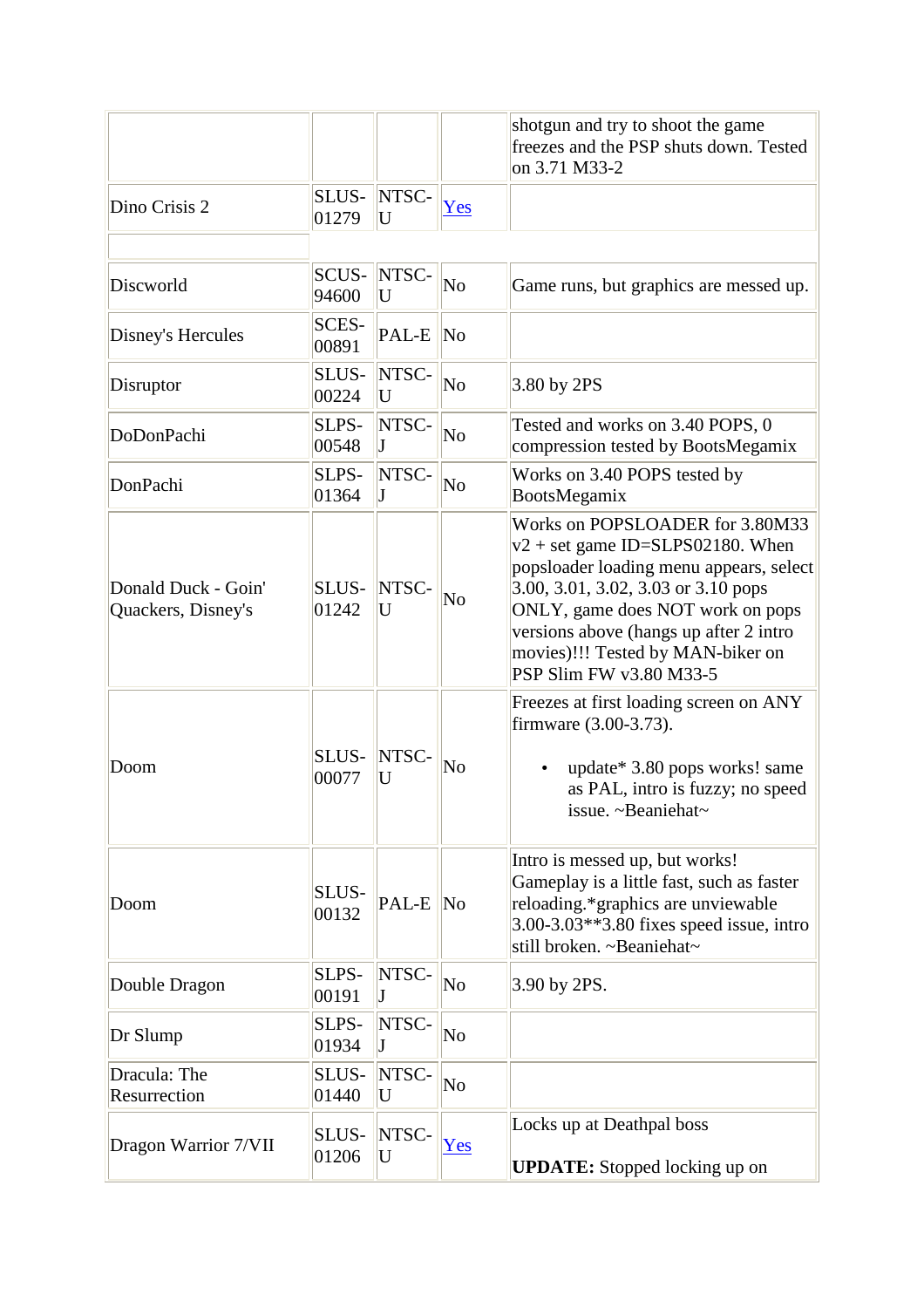|                              |                       |            |                        | Deathpal boss using 3.10 OE-A and up.                                                                                                                              |
|------------------------------|-----------------------|------------|------------------------|--------------------------------------------------------------------------------------------------------------------------------------------------------------------|
| Dragonball Z GT Final        | SLUS-                 | NTSC-      | $\overline{\text{No}}$ | Locks up on 3.80. Use 3.40 via<br>popsloader<br>Perfect with 3.51 and 3.71 POPS                                                                                    |
| <b>Bout</b>                  | 00493                 | U          |                        |                                                                                                                                                                    |
| Dragonball Z Legends         | SLPS-<br>00355        | NTSC-      | $\overline{\text{No}}$ | <b>3.52:</b> Sometimes freezes. Use 3.40 for<br>perfect gameplay.<br><b>3.72:</b> Doesn't seem to freeze like it did<br>before.                                    |
| Driver                       | SLUS-<br>00842        | NTSC-<br>U | No                     | Slow down issues.<br><b>Update by GamerbyDesign: Tested on</b><br>3.52 M33-4 game works perfectly<br>except that you can't restart missions<br>because it freezes. |
| Driver <sub>2</sub>          | SLUS-<br>01161        | NTSC-<br>U | Yes                    |                                                                                                                                                                    |
| Duke Nukem Time to Kill      | <b>SLES-</b><br>01515 | PAL-E      | N <sub>0</sub>         |                                                                                                                                                                    |
| Duke Nukem Time to Kill      | SLUS-<br>00583        | NTSC-<br>U | Yes                    |                                                                                                                                                                    |
| Duke Nukem Total<br>Meltdown | SLUS-<br>00355        | NTSC-<br>U | N <sub>o</sub>         |                                                                                                                                                                    |

## **E**

| <b>Name</b>                  | <b>PSX</b><br>ID      | TV<br><b>Type</b> | <b>Manual</b><br>(Y/N) | <b>Notes</b>                                                               |
|------------------------------|-----------------------|-------------------|------------------------|----------------------------------------------------------------------------|
| Earth Worm Jim 2             |                       | PAL-E             | N <sub>0</sub>         |                                                                            |
| Ehrgeiz                      | SLUS-<br>00809        | NTSC-<br>U        | Yes                    | Use 3.03 or the game will take<br>FOREVER to load.                         |
| Einhander                    | <b>SCUS-</b><br>94243 | NTSC-             | Yes                    | Played through first two bosses, worked<br>100%. 3.52, 3.90-3. - Meursault |
| Emperor's New Groove,<br>The | <b>SCUS-</b><br>94571 | NTSC-<br>U        | No                     |                                                                            |
| Eretzvaju / Evil Zone        | SLPS-<br>01790        | NTSC-             | No                     |                                                                            |
| Excalibur 2555 A.D.          | SLUS-<br>00541        | NTSC-             | Yes                    |                                                                            |
| Exhumed                      | SLES-<br>00097        | PAL-E             | $\ $ No                | 3.80 by 2PS                                                                |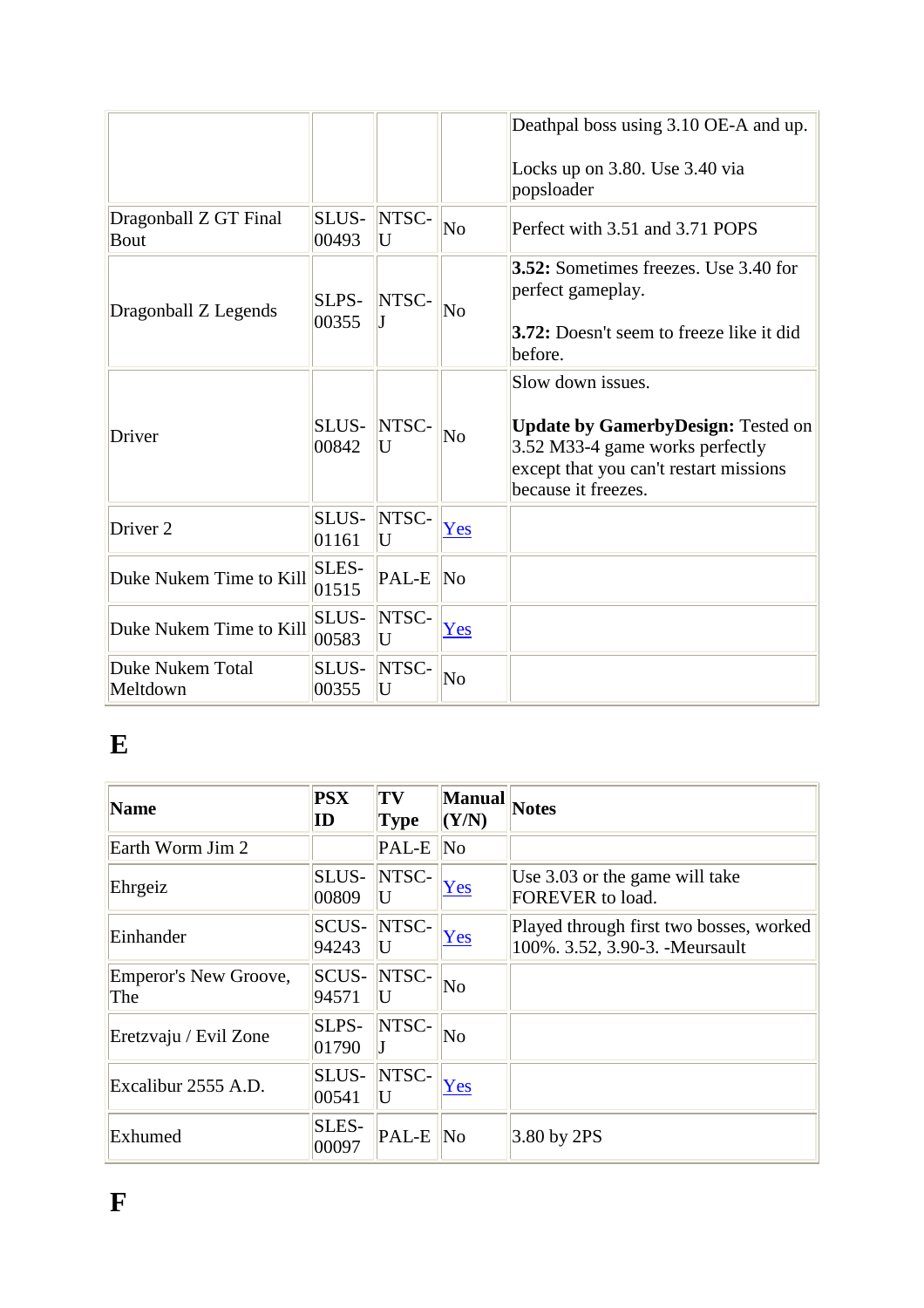| <b>Name</b>                     | <b>PSX</b><br>$\mathbf{ID}$ | TV<br><b>Type</b> | <b>Manual</b><br>(Y/N) | <b>Notes</b>                                                                                                                                                                                                                                                                                                                                                                                                                                                                                                                                                                                                                               |
|---------------------------------|-----------------------------|-------------------|------------------------|--------------------------------------------------------------------------------------------------------------------------------------------------------------------------------------------------------------------------------------------------------------------------------------------------------------------------------------------------------------------------------------------------------------------------------------------------------------------------------------------------------------------------------------------------------------------------------------------------------------------------------------------|
| Fade to Black                   | SLUS-<br>00236              | NTSC-<br>U        | <u>Yes</u>             | Best on 3.72 with Fast Load Speed                                                                                                                                                                                                                                                                                                                                                                                                                                                                                                                                                                                                          |
| <b>Fatal Fury Wild Ambition</b> | SLUS-<br>01001              | NTSC-<br>U        | No                     |                                                                                                                                                                                                                                                                                                                                                                                                                                                                                                                                                                                                                                            |
| Fear Effect                     | SLUS-<br>00920              | NTSC-<br>U        | Yes                    |                                                                                                                                                                                                                                                                                                                                                                                                                                                                                                                                                                                                                                            |
| Fear Effect 2: Retro Helix      | SLUS-<br>01266              | NTSC-<br>U        | $\overline{\text{No}}$ |                                                                                                                                                                                                                                                                                                                                                                                                                                                                                                                                                                                                                                            |
| <b>Felony 11-79</b>             | SLUS-<br>00533              | NTSC-<br>U        | No                     | 3.80 by 2PS<br>Works perfectly. Tested on 3.71-M33-2.                                                                                                                                                                                                                                                                                                                                                                                                                                                                                                                                                                                      |
| <b>FIFA '99</b>                 | SLUS-<br>00782              | PAL-E             | N <sub>0</sub>         |                                                                                                                                                                                                                                                                                                                                                                                                                                                                                                                                                                                                                                            |
| <b>Fighting Force</b>           | SLUS-<br>00433              | NTSC-<br>U        | $\overline{\text{No}}$ |                                                                                                                                                                                                                                                                                                                                                                                                                                                                                                                                                                                                                                            |
| Final Doom                      | SLUS-<br>00331              | NTSC-<br>U        | Yes                    |                                                                                                                                                                                                                                                                                                                                                                                                                                                                                                                                                                                                                                            |
| Final Fantasy IV/4              | SLUS-<br>01360              | NTSC-<br>U        | Yes                    |                                                                                                                                                                                                                                                                                                                                                                                                                                                                                                                                                                                                                                            |
| Final Fantasy V/5               | SLUS-<br>00879              | NTSC-<br>U        | Yes                    |                                                                                                                                                                                                                                                                                                                                                                                                                                                                                                                                                                                                                                            |
| Final Fantasy VI/6              | SLUS-<br>00900              | NTSC-<br>U        | Yes                    | If you use a high version of pops you<br>will get a corrupted save. To solve this,<br>delete your non working save, then use<br>popsloader to run the game on 3.03.<br>Once you get to the title screen you'll<br>have a perfectly working save. You can<br>now reset and use popsloader and use a<br>higher version to play the game.                                                                                                                                                                                                                                                                                                     |
| Final Fantasy VII/7             | <b>SCUS-</b><br>94163       | NTSC-<br>U        | Yes                    | Make sure your Disc-Load Speed is set<br>to "Normal". If you have it on Fast the<br>game may glitch after a battle.<br>3.03: Certain enemy moves can cause<br>the the whole screen to turn green or red<br>while still hearing battle sounds and<br>music, the game time will literally slow<br>down to where one attack can take ten<br>minutes to complete. If you do manage<br>to make it to the field screen, save then<br>reset to restore the glitched graphics.<br>Known moves to cause this so far: Hell<br>Bubbles, Sleepel, Ultrasound, and Limit<br>Break: Seal Evil (basically any attack<br>that can cause sleep or silence). |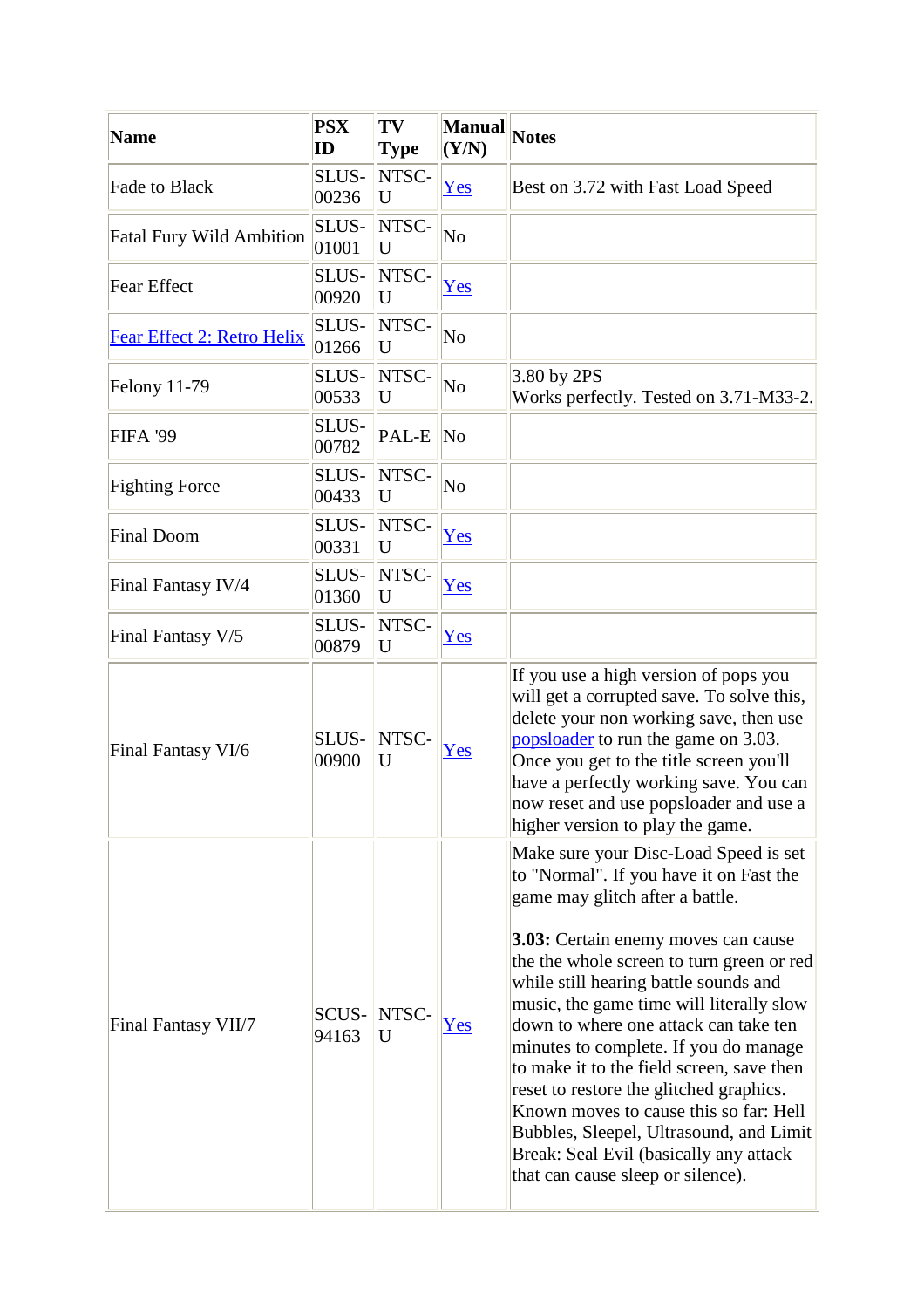|                             |                       |            |     | <b>3.11:</b> No battle swirl, but sleep and<br>silence attacks don't cause game to<br>glitch.<br><b>3.40:</b> Battle swirl works fine, but sleep<br>and silence attaks DO cause the game to<br>glitch.<br><b>3.52:</b> Battle swirl works fine, also sleep<br>and silence attacks no longer cause<br>glitches.<br>3.71: Works great didn't crash or glitch<br>at all.<br><b>3.80:</b> Unplayable. The battle swirl<br>causes the game to glitch. Use the new<br>popsloader to run the game under a<br>version that works.<br><b>3.90:</b> Same problem 3.80 has. Use the<br>popsloader designed for 3.80 m33, it<br>works on 3.90 m33 also. |
|-----------------------------|-----------------------|------------|-----|---------------------------------------------------------------------------------------------------------------------------------------------------------------------------------------------------------------------------------------------------------------------------------------------------------------------------------------------------------------------------------------------------------------------------------------------------------------------------------------------------------------------------------------------------------------------------------------------------------------------------------------------|
| Final Fantasy VII/7         | <b>SCES-</b><br>00869 | PAL-E No   |     | In 3.030E-C, the screen is moved to the<br>bottom. Playing in "original" size<br>works, but stretching it in any way<br>crops the screen at the bottom.                                                                                                                                                                                                                                                                                                                                                                                                                                                                                     |
| <b>Final Fantasy VIII/8</b> | SLUS-<br>00892        | NTSC-<br>U | Yes | Set camera movement to 0% in the<br>game's configuration.<br>Try using an alternate GameID (SCUS-<br>94640, SLPS-02180, SLPS-01222, or<br>SLPS-01156). There's also this tool to<br>switch between two popular IDs.<br>Things that may cause the game to<br>freeze (especially on the default<br>GameID):<br>Zell's Duel Burning Rave<br>Some of Quistis' limits.<br>Scanning and casting magic in battle.<br>Drawing for an extended period of time.<br>Many special attacks monsters and<br>bosses can do.                                                                                                                                |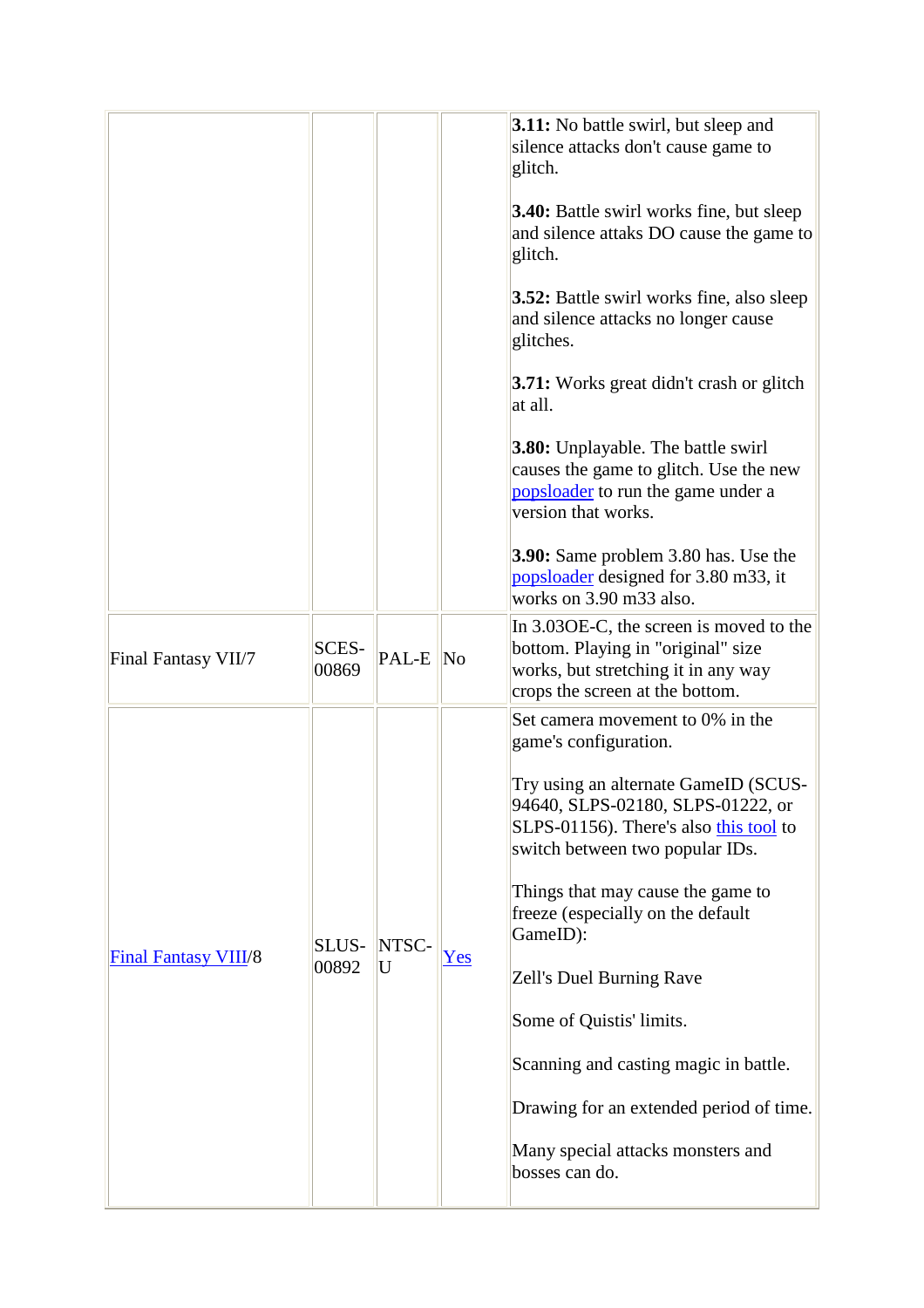|                      |                |            |                                                                                                                                                         | Fighting Elvoret in the Comm Tower.                                                                                                                                                                                                                                                                                                                                                                                                                                                    |
|----------------------|----------------|------------|---------------------------------------------------------------------------------------------------------------------------------------------------------|----------------------------------------------------------------------------------------------------------------------------------------------------------------------------------------------------------------------------------------------------------------------------------------------------------------------------------------------------------------------------------------------------------------------------------------------------------------------------------------|
|                      |                |            |                                                                                                                                                         | <b>Fighting Granaldo in Training Area</b><br>$(3.71 M33-4)$                                                                                                                                                                                                                                                                                                                                                                                                                            |
|                      |                |            |                                                                                                                                                         | Wendigos in the Dollet forest can cause<br>the game to randomly freeze.                                                                                                                                                                                                                                                                                                                                                                                                                |
|                      |                |            |                                                                                                                                                         | When fighting Griever if he draws from<br>you, the game may freeze.                                                                                                                                                                                                                                                                                                                                                                                                                    |
|                      |                |            |                                                                                                                                                         | For specific information on making this<br>game more compatible, go to the <b>Final</b><br>Fantasy VIII page.                                                                                                                                                                                                                                                                                                                                                                          |
| Final Fantasy VIII/8 | SLES-<br>02080 | PAL-E      | Yes                                                                                                                                                     | PAL versions of FFVIII are copy-<br>protected; in order to play them, it's<br>necessary to fix the images with a PPF<br>patch (use PPF-O-Matic 3.0 to apply the<br>patch) before converting them into<br>eboots. Game works with more or less<br>the same flaws afflicting the NTSC<br>version, fixable with the GameID<br>workaround. (3.71 M33'3 by<br>PerfectCircle)<br>Edit: to patch the PAL version of<br>FFVIII (and FFVII for that matter)<br>search for an app called PatchIt |
|                      |                |            |                                                                                                                                                         | (DCEmu has some of the files<br>necessary) and Zapper / Zapper2000<br>(not sure on this one though it may just<br>fix the screen position between PAL<br>and NTSC). - Keikura                                                                                                                                                                                                                                                                                                          |
| Final Fantasy IX/9   | SLUS-<br>01251 | NTSC-<br>U | Yes                                                                                                                                                     | 3.71: Minor frame dropping during<br>scenes with many characters, nothing to<br>affect playability.<br>Minor sound glitches during some<br>model-based battle scenes on 3.71 M33-<br>3 by MonkeyJamboree.                                                                                                                                                                                                                                                                              |
|                      |                |            | <b>3.90:</b> Opening FMV played for me,<br>however there was no sound. I copied<br>the game with Alcohol 52%, then made<br>the eboot with PSX2PSP v1.3. |                                                                                                                                                                                                                                                                                                                                                                                                                                                                                        |
| Final Fantasy IX/9   | SLES-<br>02965 | PAL-E      | Yes                                                                                                                                                     | PAL versions of FFIX are copy-<br>protected; in order to play them, it's<br>necessary to fix the images with the<br>appropriate regional patches prior to<br>conevrting them into eboots. Game is<br>perfectly emulated under POPS 3.80;                                                                                                                                                                                                                                               |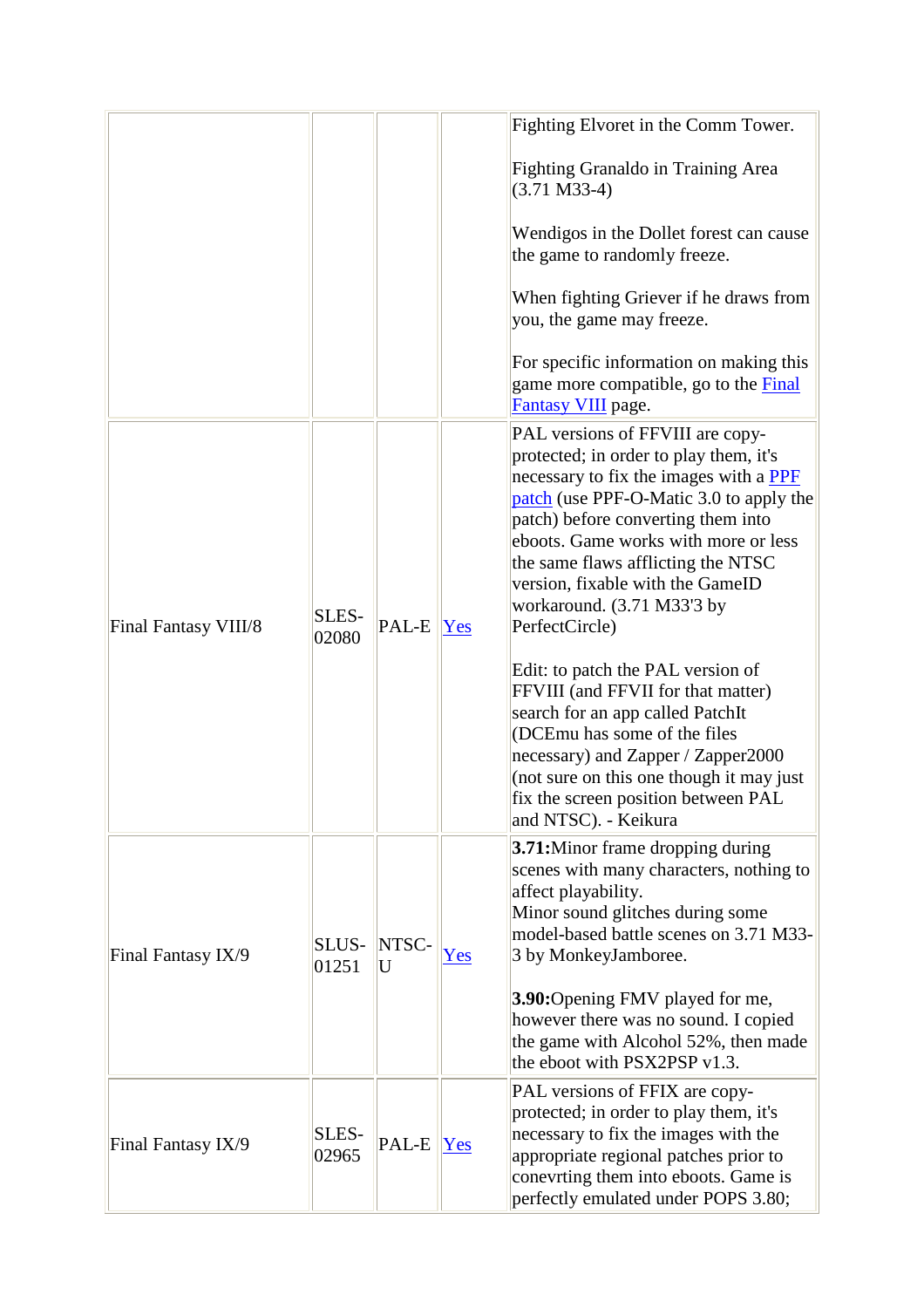|                                  |                |             |                        | lower versions originate sound issues,<br>due to the emulator skipping regional<br>checks and forcing the game to run at<br>60 HZ while it was retooled to run at<br>50. (3.80 M33'5 by PerfectCircle)                                                                                                                                                                                                                                                                                                                          |
|----------------------------------|----------------|-------------|------------------------|---------------------------------------------------------------------------------------------------------------------------------------------------------------------------------------------------------------------------------------------------------------------------------------------------------------------------------------------------------------------------------------------------------------------------------------------------------------------------------------------------------------------------------|
| <b>Final Fantasy Origins</b>     | SLUS-<br>01541 | NTSC-<br>U  | Yes                    |                                                                                                                                                                                                                                                                                                                                                                                                                                                                                                                                 |
| <b>Final Fantasy Tactics</b>     | SCUS-<br>94221 | NTSC-<br>U  | Yes                    |                                                                                                                                                                                                                                                                                                                                                                                                                                                                                                                                 |
| <b>Final Round</b>               | SLUS-<br>00064 | NTSC-<br>U  | $\overline{\text{No}}$ | $3.90$ by 2PS                                                                                                                                                                                                                                                                                                                                                                                                                                                                                                                   |
| Fox Hunt                         | SLUS-<br>00101 | NTSC-<br>U  | $\overline{\text{No}}$ | 3.80 by 2PS                                                                                                                                                                                                                                                                                                                                                                                                                                                                                                                     |
| FOX NHL Championship<br>2000     | SLUS-<br>00925 | NTSC-<br>U  | No                     | Hangs                                                                                                                                                                                                                                                                                                                                                                                                                                                                                                                           |
| Frogger 2: Swampy's<br>Revenge   | SLUS-<br>01172 | NTSC-<br>U  | No                     | use $3.40/3.51$ pops (best sound)                                                                                                                                                                                                                                                                                                                                                                                                                                                                                               |
| <b>Front Mission 3</b>           | SLUS-<br>01011 | NTSC-<br>U  | No                     | From Mallard: Due to a bug, the game<br>crashes (freezes) through the battles,<br>when the<br>HP of the Wanzer legs is 0 (player or<br>enemy). It happens with a chance of<br>98% during the battle-animations  : (<br>So it would be wise to make a battle<br>save with every turn and to avoid direct<br>attacks to an opponent with Leg $HP = 0$ .<br>Missle attacks and attacks with<br>Flamethrowers will work much better.<br>Aside of that, there are no other<br>problems (i played the game 25 hours<br>$\mu$ to now). |
| <b>Front Mission 3</b>           | SLES-<br>02423 | PAL-E No    |                        | Behaves the same as above. Although if<br>the enemy wanzer's legs HP is 0 and<br>you destroy the wanzer all parts or the<br>body (not sure on that yet) it won't<br>freeze, yet if you only do damage and<br>no kill then it will freeze - Keikura                                                                                                                                                                                                                                                                              |
| <b>Front Mission Alternative</b> | SLPS-<br>00953 | NTSC-<br>IJ | No                     |                                                                                                                                                                                                                                                                                                                                                                                                                                                                                                                                 |
| Future Cop L.A.P.D.              | SLUS-<br>00739 | NTSC-<br>U  | $\overline{\text{No}}$ | Tested on 3.71 M33-3 by<br>MonkeyJamboree Tested on 3.51 M33<br>by Finstern PS. Works great over AD-<br>HOC through IRShell                                                                                                                                                                                                                                                                                                                                                                                                     |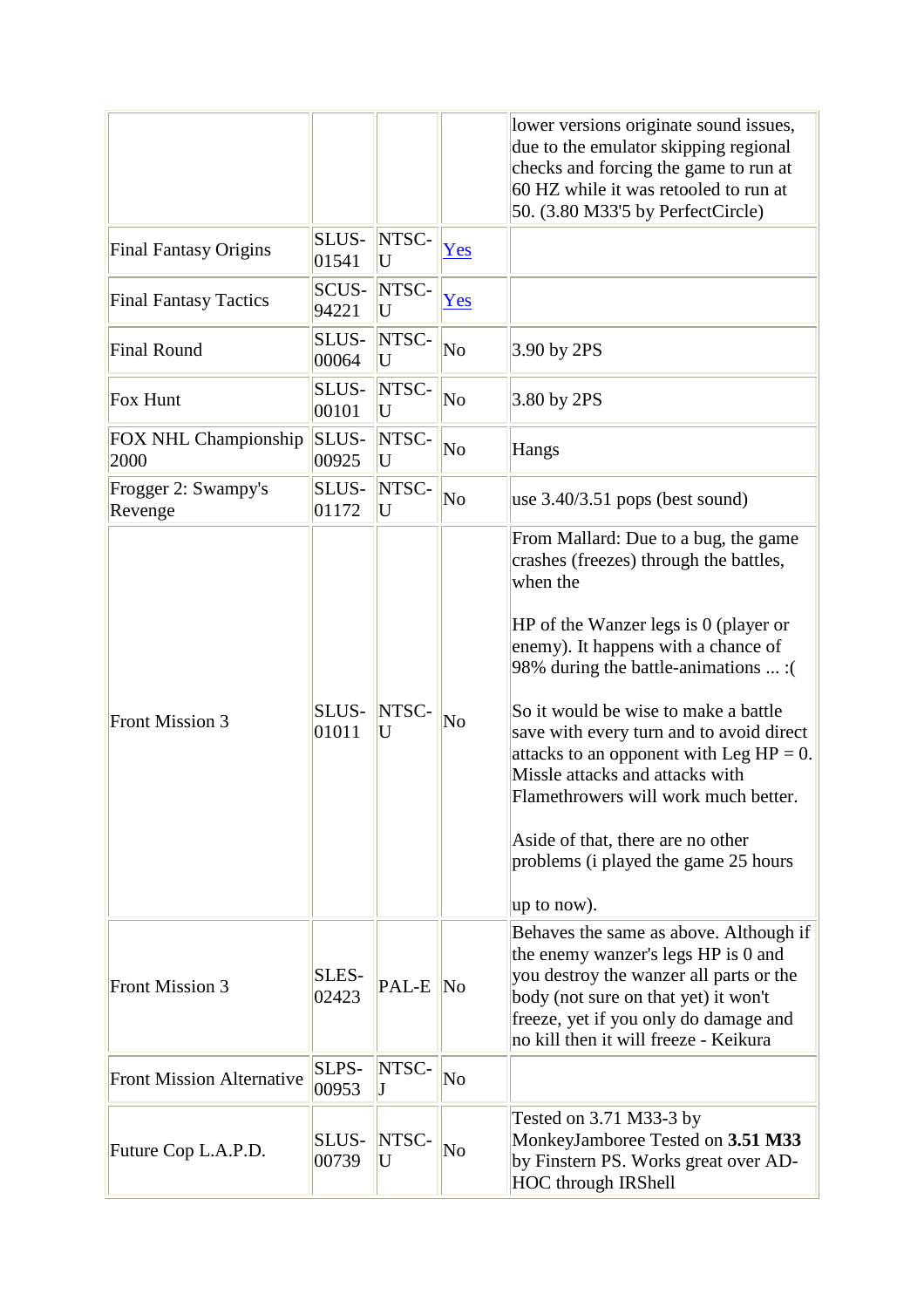## **G**

| <b>Name</b>                                                                     | <b>PSX ID</b>                          | TV<br>Type                                 | <b>Manual</b><br>(Y/N) | <b>Notes</b>                                                                                                                     |
|---------------------------------------------------------------------------------|----------------------------------------|--------------------------------------------|------------------------|----------------------------------------------------------------------------------------------------------------------------------|
| G-Darius                                                                        | SLES-01314                             | $ PAL-E $ No                               |                        | 3.90 by 2PS.                                                                                                                     |
| Gaiaseed: Project Seed<br>Trap                                                  | SLPS-00624                             | NTSC-                                      | No                     | 3.80 by 2PS                                                                                                                      |
| Galaxian^3                                                                      | <b>SCES-00269</b>                      | $ PAL-E $ No                               |                        | 3.80 by 2PS                                                                                                                      |
| Galerians                                                                       | <b>SLUS-00986</b>                      | NTSC-<br>$\overline{U}$                    | Yes                    |                                                                                                                                  |
| Gatchaman: The<br>Shooting, (Simple<br><b>Characters 2000 Series</b><br>Vol.08) | SLPS-03444                             | NTSC-                                      | No                     | 3.80 by 2PS                                                                                                                      |
| Gekido - Urban Fighters SLUS-00970                                              |                                        | NTSC-<br>U                                 | N <sub>0</sub>         |                                                                                                                                  |
| <b>Gekioh Shooting</b><br>King(Shinryu)                                         | <b>SLUS-01498</b>                      | NTSC-<br>U                                 | N <sub>0</sub>         | 3.80 by 2PS                                                                                                                      |
| Gekitotsu Toma L'Arc -<br>L'Arc-En-Ciel vs.<br>Tomarunner                       | <b>SCPS-10134</b>                      | NTSC-                                      | N <sub>0</sub>         |                                                                                                                                  |
| Gex 3                                                                           | <b>SLUS-00806</b>                      | NTSC-<br>U                                 | Yes                    |                                                                                                                                  |
| Gex                                                                             | <b>SLUS-00042</b>                      | NTSC-<br>U                                 | N <sub>0</sub>         |                                                                                                                                  |
| Gex: Enter The Gecko                                                            | <b>SLUS-00598</b>                      | NTSC-<br>U                                 | No                     |                                                                                                                                  |
| Ghost in the Shell                                                              | <b>SLUS-00552</b>                      | NTSC-<br>U                                 | N <sub>0</sub>         | Use the SLPS-01222 ID.                                                                                                           |
| Ghost in the Shell                                                              | <b>SCPS-10043</b>                      | $\bigl\ \text{NTSC-}\bigr\ _{\mathrm{No}}$ |                        | Hangs when firing gun<br><b>Update:</b> May work when using the<br>SLPS-01222 game ID                                            |
| Gran Turismo                                                                    | <b>SCUS-94194</b>                      | NTSC-<br>U                                 | Yes                    | Tested on 3.71 M33-2                                                                                                             |
| Gran Turismo                                                                    | $SCESp00984$ PAL-E No                  |                                            |                        | Tested on Firmware 3.40 OE-A                                                                                                     |
| Gran Turismo 2                                                                  | SCUS-94455                             | NTSC-<br>IJ                                | Yes                    | Tested on 3.71 M33-2<br>On 3.90 M33, it seems to work until<br>you begin to race (Excluding license<br>drives) where it freezes. |
| Gran Turismo 2                                                                  | $SCES-12380$ PAL-E Yes                 |                                            |                        | Tested on 3.90 M33-3, Seems to<br>work fine.                                                                                     |
| <b>Grand Theft Auto</b>                                                         | $\text{SLUS-00106}$ NTSC- $\text{Yes}$ |                                            |                        | Unknown - was there actually a PAL                                                                                               |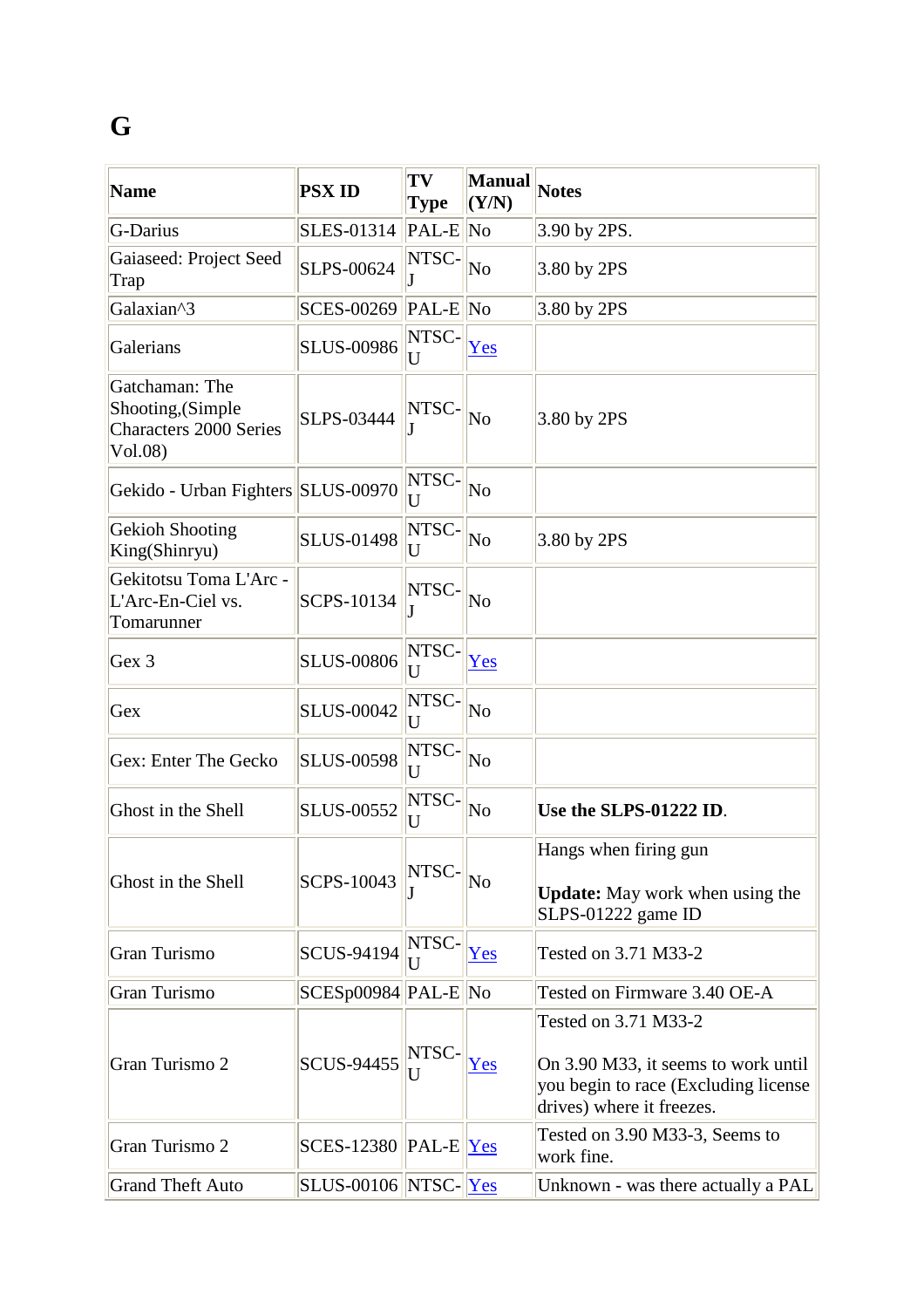|                                                |                   | U          |                        | release made?<br>No Errors on 3.71 M33-3. Tested by<br>MonkeyJamboree (and yes, a PAL<br>release WAS made. SLES-00032,<br>for reference) |
|------------------------------------------------|-------------------|------------|------------------------|------------------------------------------------------------------------------------------------------------------------------------------|
| <b>Grand Theft Auto 2</b>                      | <b>SLUS-00789</b> | NTSC-<br>U | Yes                    | No Errors on 3.71 M33-3. Tested by<br>MonkeyJamboree                                                                                     |
| <b>Grand Theft Auto:</b><br>London             | <b>SLUS-00846</b> | NTSC-<br>U | Yes                    | No Swapping Needed. No Errors on<br>3.71 M33-3. Tested by<br>MonkeyJamboree                                                              |
| Grandia                                        | <b>SCUS-94457</b> | NTSC-<br>U | No                     |                                                                                                                                          |
| Granstream Saga, The                           | <b>SLUS-00597</b> | NTSC-<br>U | N <sub>o</sub>         |                                                                                                                                          |
| Groove Adventure<br>Rave: Plue no<br>Daibouken | SLPM-<br>87011    | NTSC-      | No                     |                                                                                                                                          |
| <b>Guilty Gear</b>                             | <b>SLUS-00772</b> | NTSC-<br>U | $\overline{\text{No}}$ |                                                                                                                                          |
| <b>Gundam Battle Assault</b>                   | <b>SLUS-01226</b> | NTSC-<br>U | No                     |                                                                                                                                          |
| Gunship                                        | SLUS-00313        | NTSC-<br>U | N <sub>0</sub>         |                                                                                                                                          |

## **H**

| <b>Name</b>                     | <b>PSX</b><br>ID | TV<br><b>Type</b> | <b>Manual</b><br>(Y/N) | <b>Notes</b>                                                                                                                                                                                 |
|---------------------------------|------------------|-------------------|------------------------|----------------------------------------------------------------------------------------------------------------------------------------------------------------------------------------------|
| Hard Boiled                     | SLES-<br>00033   | PAL-E             | N <sub>0</sub>         | 3.80 by 2PS                                                                                                                                                                                  |
| Harmful Park                    | SLPS-<br>04998   | NTSC-             | No                     | Runs perfectly, tested on 3.71M33-4.<br>Perfectly playable despite being in<br>Japanese.                                                                                                     |
| Harvest Moon: Back To<br>Nature | SLUS-<br>01115   | NTSC-<br>U        | Yes                    |                                                                                                                                                                                              |
| <b>HBO</b> Boxing               | SLUS-<br>1027    | NTSC-<br>U        | No                     | 3.90 by 2PS                                                                                                                                                                                  |
| <b>Heart of Darkness</b>        | SLUS-<br>00696   | NTSC-             | No                     | Works flawlessly just like the Pal<br>version. Again, no save between disc 1<br>and 2, however, a multi-disk version<br>works perfect so you can change disks.<br>Tested on 3.90 M33 -Cheska |
| <b>Heart of Darkness</b>        | SLES-<br>00461   | PAL-E             | N <sub>0</sub>         | Works flawlessly. No save between disc<br>1 and 2, still have to try a multidisc<br>POPS with it. (3.71 M33'3 by                                                                             |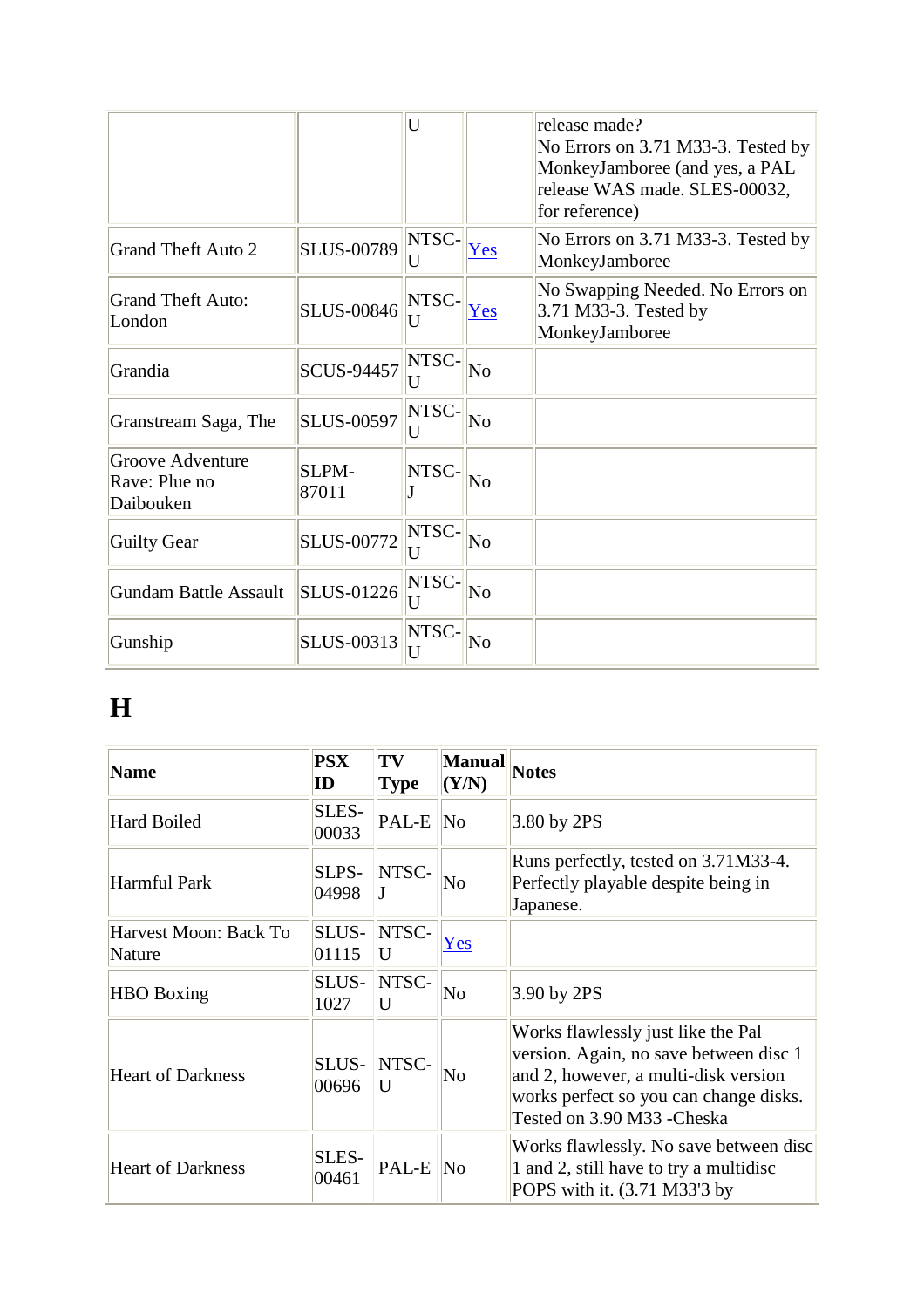|                                 |                       |                                     |                        | PerfectCircle)                                |
|---------------------------------|-----------------------|-------------------------------------|------------------------|-----------------------------------------------|
| Herc's Adventures               | SLUS-<br>00298        | NTSC-<br>U                          | $\overline{\text{No}}$ | $3.80$ by 2PS                                 |
| Hogs of War                     | SLUS-<br>01195        | $\overline{PAL-E}$ $\overline{Yes}$ |                        | Screen position is not valide.                |
| Hokuto No Ken 2                 | <b>SLPS-</b><br>02993 | NTSC-                               | $\overline{\text{No}}$ |                                               |
| Hoshigami Running Blue<br>Earth | <b>SLUS-</b><br>01375 | NTSC-<br>U                          | $\overline{\text{No}}$ | Tested on $3.71$ M $33-2$ by<br>GamerbyDesign |
| Hot Shots Golf 2                | <b>SCUS-</b><br>94476 | NTSC-                               | Yes                    | $3.80$ by 2PS                                 |
| Hydro Thunder                   | <b>SLUS-</b><br>00847 | NTSC-                               | $\overline{\text{No}}$ | No sound                                      |

#### **I**

| <b>Name</b>                                      | <b>PSX</b><br>ID | TV<br><b>Type</b> | Manual<br>(Y/N)        | <b>Notes</b>                                                                                                                                                              |
|--------------------------------------------------|------------------|-------------------|------------------------|---------------------------------------------------------------------------------------------------------------------------------------------------------------------------|
| Ichigeki: Hagane No Hito                         | SLPS-<br>02199   | NTSC-             | $\overline{\text{No}}$ | 3.80 by 2PS                                                                                                                                                               |
| <b>Incredible Crisis</b>                         | SLUS-<br>01225   | NTSC-<br>U        | N <sub>o</sub>         | 3.80 by 2PS.<br>3.90: PAL/US title hangs at the start of<br>the first mission, try other $FW(3.80)$ -<br>by 2PS.<br>Sometimes choppy but not enough to<br>affect gameplay |
| The Incredible Hulk - The SLUS-<br>Pantheon Saga | 00150            | NTSC-<br>U        | Yes                    |                                                                                                                                                                           |
| Intelligent Qube                                 | SCUS-<br>94181   | NTSC-<br>U        | Yes                    |                                                                                                                                                                           |
| <b>Intellivision Classics</b>                    | SLUS-<br>00906   | NTSC-<br>U        | Yes                    |                                                                                                                                                                           |
| International Karate+                            | SLES-<br>04040   | PAL-E             | $\overline{\text{No}}$ | 3.90 by 2PS.                                                                                                                                                              |
| International Track &<br>Field                   | SLES-<br>00333   | PAL-E             | N <sub>o</sub>         | 3.90 by 2PS.                                                                                                                                                              |
| <b>Invasion From Beyond -</b><br><b>B-Movie</b>  | SLUS-<br>00709   | NTSC-<br>U        | $\overline{\text{No}}$ | Technically it does run however your<br>better off looking at a slide show. Its<br>faster then the FPS you get on this<br>game. Tested on 3.71 M33-4 by<br>GamerbyDesign  |
| <b>Irem Arcade Classics</b>                      | SLPS-<br>00341   | NTSC-             | No                     | 3.80: Press START to load Kung-Fu<br>Master, if you press X, the game will                                                                                                |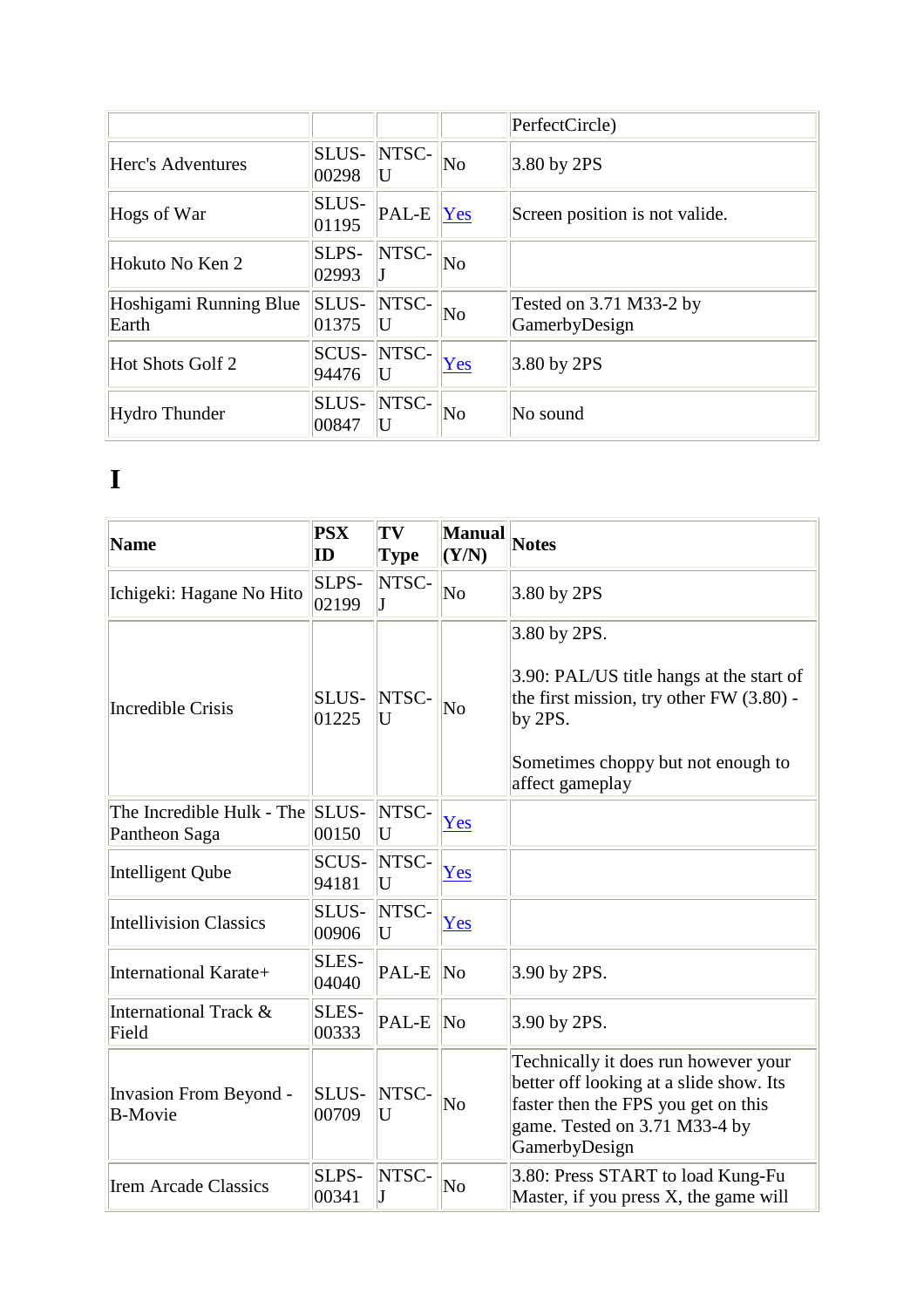|                                       |                |                                  |                        | crash! By 2PS                                         |
|---------------------------------------|----------------|----------------------------------|------------------------|-------------------------------------------------------|
| <b>Irritating Stick</b>               | SLUS-<br>00775 | NTSC-                            | $\overline{\text{No}}$ | $3.80$ by 2PS                                         |
| <b>IS:</b> Internal Section           | SLPS-<br>01868 | NTSC-                            | $\overline{\text{No}}$ | $3.90$ by 2PS                                         |
| <b>ISS Pro Evolution Soccer</b><br> 2 | SLES-<br>03321 | $PAL-E$ No                       |                        |                                                       |
| Italian Job, The                      | SLES-<br>03489 | $\mathsf{PAL}\text{-}\mathsf{E}$ | $\overline{\text{No}}$ | 3.90: Title hangs at the loading screen -<br>by $2PS$ |

#### **J**

| <b>Name</b>                           | <b>PSX</b><br>ID | TV<br><b>Type</b> | Manual<br>(Y/N)        | Notes                                                                                                     |
|---------------------------------------|------------------|-------------------|------------------------|-----------------------------------------------------------------------------------------------------------|
| Jackie Chan's Stunt<br>Master         | SLUS-<br>00684   | NTSC-<br>U        | N <sub>o</sub>         | Game hangs right after the Midway<br>credit screen even with SLPS01222                                    |
| Jade Cocoon: Story of the<br>Tamamayu | SCUS-<br>00854   | NTSC-<br>U        | No                     | Game starts and runs, but a fatal crash<br>in the second forest stops all progress in<br>the game.        |
| Jet Moto                              | SCUS-<br>94309   | NTSC-<br>U        | N <sub>o</sub>         | Tested on 3.52 M33-4 by<br>GamerbyDesign                                                                  |
| Jet Moto 2                            | SCUS-<br>94167   | NTSC-<br>U        | $\overline{\text{No}}$ |                                                                                                           |
| Jet Moto 3                            | SCUS-<br>94555   | NTSC-<br>U        | No                     | Tested on 3.71 M33-2 by<br>GamerbyDesign                                                                  |
| Jojo's Bizarre Adventure              | SLUS-<br>01060   | NTSC-<br>U        | Yes                    |                                                                                                           |
| Juggernaut                            | SLUS-<br>00894   | NTSC-<br>U        | $\overline{\text{No}}$ | 3.80 by 2PS                                                                                               |
| <b>Jumping Flash</b>                  | SCUS-<br>94103   | NTSC-<br>U        | No                     | Works well 3.03 $\&$ 3.90. Power pill $\&$<br>timestop cause temporary slowdowns.<br>Tested by SephirothX |
| Jumping Flash 2                       | SCUS-<br>94108   | NTSC-<br>U        | No                     | Works well 3.03, 3.40 & 3.90. Timestop<br>causes temporary slowdown. Tested by<br>SephirothX              |

## **K**

| Name                          | <b>PSX</b><br>ID     | TV <br>$\mathbf{Type}$ | (Y/N)                  | $\ \overline{\text{Manual}}\ _{\text{Notes}}$ |
|-------------------------------|----------------------|------------------------|------------------------|-----------------------------------------------|
| $\vert$ Kagero - Deception II | SLUS-NTSC-<br>100677 |                        | No                     | Tested on $3.71$ M $33-2$ by<br>GamerbyDesign |
| Kaikan Phrase                 | 86438                | <b>SLPM-</b> NTSC-     | $\overline{\text{No}}$ |                                               |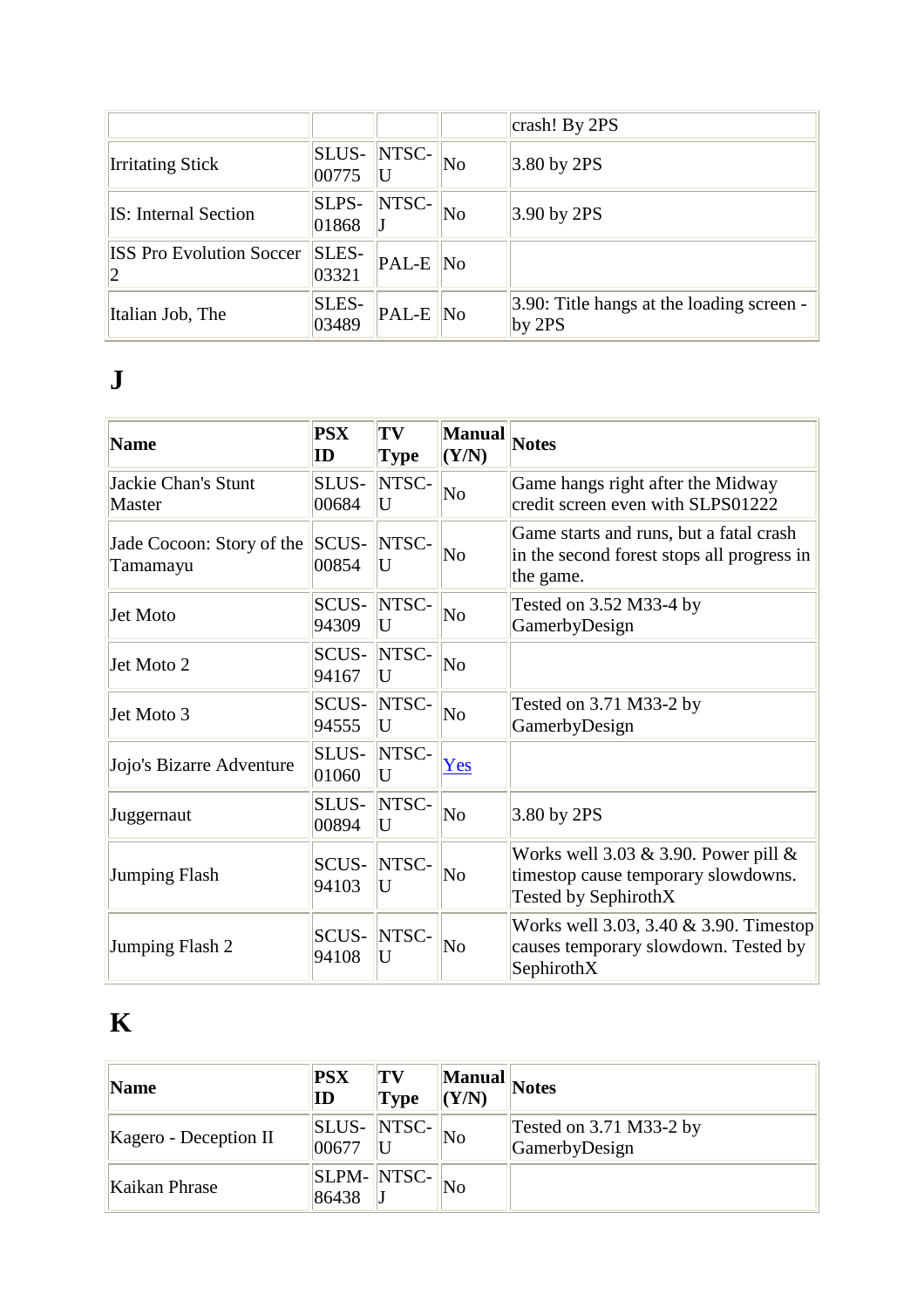| Kartia - The Word of Fate          | SLUS-<br>00631        | NTSC-<br>U | N <sub>0</sub>         | Tested on 3.71 M33-4 by<br>GamerbyDesign                                                                                                                                                                                                                                                        |
|------------------------------------|-----------------------|------------|------------------------|-------------------------------------------------------------------------------------------------------------------------------------------------------------------------------------------------------------------------------------------------------------------------------------------------|
| King's Field                       | SLUS-<br>00158        | NTSC-<br>U | $\overline{\text{No}}$ |                                                                                                                                                                                                                                                                                                 |
| King's Field 2                     | SLUS-<br>00255        | NTSC-<br>U | $\overline{\text{No}}$ |                                                                                                                                                                                                                                                                                                 |
| Klaymen Klaymen (The<br>Neverhood) | SLPS-<br>01365        | NTSC-<br>J | $\overline{\text{No}}$ | No Errors on 3.71 M33-3. Tested by<br>MonkeyJamboree                                                                                                                                                                                                                                            |
| Klonoa Door To<br>Phantomile       | SCUS-<br>00585        | NTSC-<br>U | No                     | 1st area boss does not appear, crashes<br>when boss fight begins; occurs with<br>POPS 3.02 and 3.03 firmware. In 3.80<br>M33, the game loads and plays well--<br>up until somewhere in Vision 2, then it<br>seems to freeze at random points.                                                   |
| Koudelka                           | SLUS-<br>01051        | NTSC-<br>U |                        |                                                                                                                                                                                                                                                                                                 |
| Krazy Ivan                         | SLES-<br>00128        | PAL-E      | $\overline{\text{No}}$ |                                                                                                                                                                                                                                                                                                 |
| Kula World                         | <b>SCUS-</b><br>94303 | NTSC-<br>U | $\overline{\text{No}}$ |                                                                                                                                                                                                                                                                                                 |
| Kula World                         | <b>SCES-</b><br>01000 | PAL-E No   |                        | 3.80: Graphical issues during the demo<br>$-$ by 2PS.<br>Tested on Firmware 3.40 OE-A by<br>dvdchas. Note: Background music is<br>CD-Audio, so was absent during my<br>tests.<br><b>UPDATE:</b> Tested in 3.71 pops,<br>converted using Popstation_toc_tinnus.<br>Working with background music |

## **L**

| <b>Name</b>                    | <b>PSX</b><br>ID | TV<br>Type                       | <b>Manual</b><br>$\mathbf{Y/N}$ | Notes                                                                                                                                                                                                                                                            |
|--------------------------------|------------------|----------------------------------|---------------------------------|------------------------------------------------------------------------------------------------------------------------------------------------------------------------------------------------------------------------------------------------------------------|
| Legacy of Kain: Soul<br>Reaver | SLUS-<br>00708   | NTSC-                            | <b>Yes</b>                      | Minor sound deterioration during<br>Talking Sequences on ALL firmwares<br>$\vert 3.71 \rangle$ and 3.72 included other then that<br>gameplay has no errors on 3.71m33 and<br>higher Tested by Finstern, works<br>perfectly under 3.90m33-2, no sound<br>defects. |
| Legacy of Kain: Soul<br>Reaver | SLES-<br>01301   | $\mathsf{PAL}\text{-}\mathsf{E}$ | $\mathbb{N}^{\text{o}}$         | After Main Menu, game freezes to<br>black screen. unplayable. tested on<br>$3.90m33$ 2.                                                                                                                                                                          |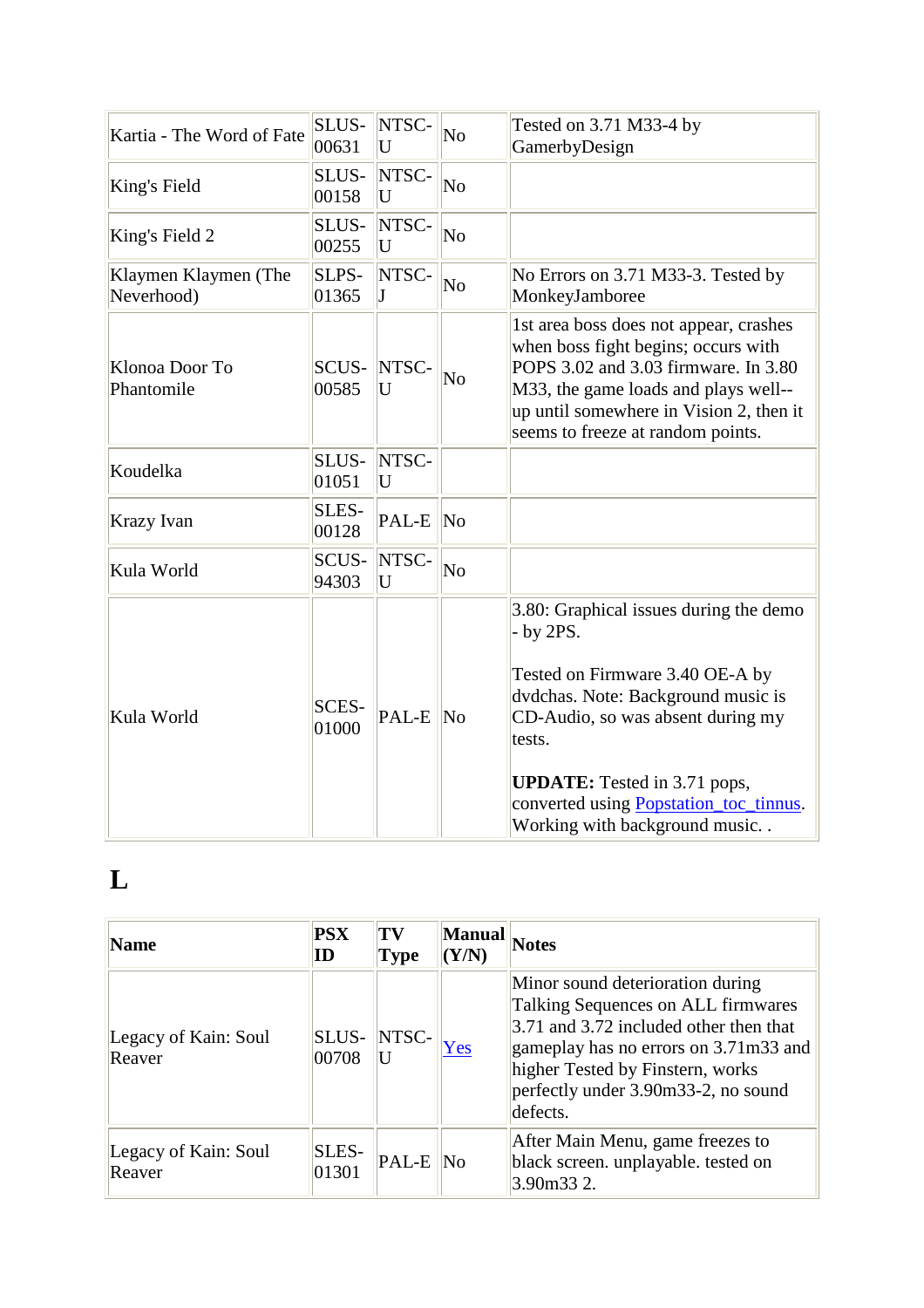| Legend of Dragoon                          | SCUS-<br>94491        | NTSC-<br>U | Yes                    | Minor sound deterioration during<br>battles; resolved by saving and<br>restarting on 3.71 m33-3, the sound<br>deterioration disappears, but you get a<br>black screen at parts. Seems to happen<br>at the same spots.<br>While playing on 3.71 you'll get a<br>blackscreen after Lenus fight. Update to<br>3.80 and it will run fine. Also use<br>popsloader to emulate other firmwares,<br>so you can change back, because there<br>will be more blackscreens and you'll<br>need to change firmware back to 3.71.<br>(At least, that worked for me).<br>Works perfectly on my 3.90 m33-2!!<br>People have found that if you don't turn<br>into a Dragoon during the Lenus fight<br>then it wont freeze. (yes she's hard, but<br>you don't want to risk it freezing, so<br>don't change into your Dragoons.) |
|--------------------------------------------|-----------------------|------------|------------------------|--------------------------------------------------------------------------------------------------------------------------------------------------------------------------------------------------------------------------------------------------------------------------------------------------------------------------------------------------------------------------------------------------------------------------------------------------------------------------------------------------------------------------------------------------------------------------------------------------------------------------------------------------------------------------------------------------------------------------------------------------------------------------------------------------------------|
| Legend of Legaia                           | <b>SCUS-</b><br>94254 | NTSC-<br>U | Yes                    | Graphics glitches, Using items freeze<br>the game for most people.<br><b>UPDATE:</b> No Errors found on 3.71<br>M33-3. Tested by MonkeyJamboree<br>• Change GameID to SCPS10059                                                                                                                                                                                                                                                                                                                                                                                                                                                                                                                                                                                                                              |
| Legend of Mana                             | SLUS-<br>01013        | NTSC-<br>U | Yes                    | • Graphics glitches when using some<br>artifacts<br>• Minor sound glitches (sound is almost<br>perfect with $3.52$ M $33+$ ).<br>• Some Artifacts lock game when<br>placed. Golden Seed locks game on 3.4<br>OE and 3.52 M33. Golden Seed does<br>not lock game on 3.71 M33<br>• Using heavy attacks with the bow and<br>the flail causes severe artifacting, all<br>other weapons work fine (3.40 OE)<br>All issues are cleared up in POPs 3.72<br>NO sound glitches no artifact glitches<br>everything 100% on 3.72 POPs [Solace]                                                                                                                                                                                                                                                                          |
| Loaded                                     | SLUS-<br>00076        | NTSC-<br>U | No                     | Works great, no problems in 1st level.<br>3.80 m33-5 $\sim$ Beaniehat $\sim$                                                                                                                                                                                                                                                                                                                                                                                                                                                                                                                                                                                                                                                                                                                                 |
| Lode Runner - The<br><b>Legend Returns</b> | SLPS-<br>00182        | NTSC-<br>J | $\overline{\text{No}}$ | Tested by MAN-biker                                                                                                                                                                                                                                                                                                                                                                                                                                                                                                                                                                                                                                                                                                                                                                                          |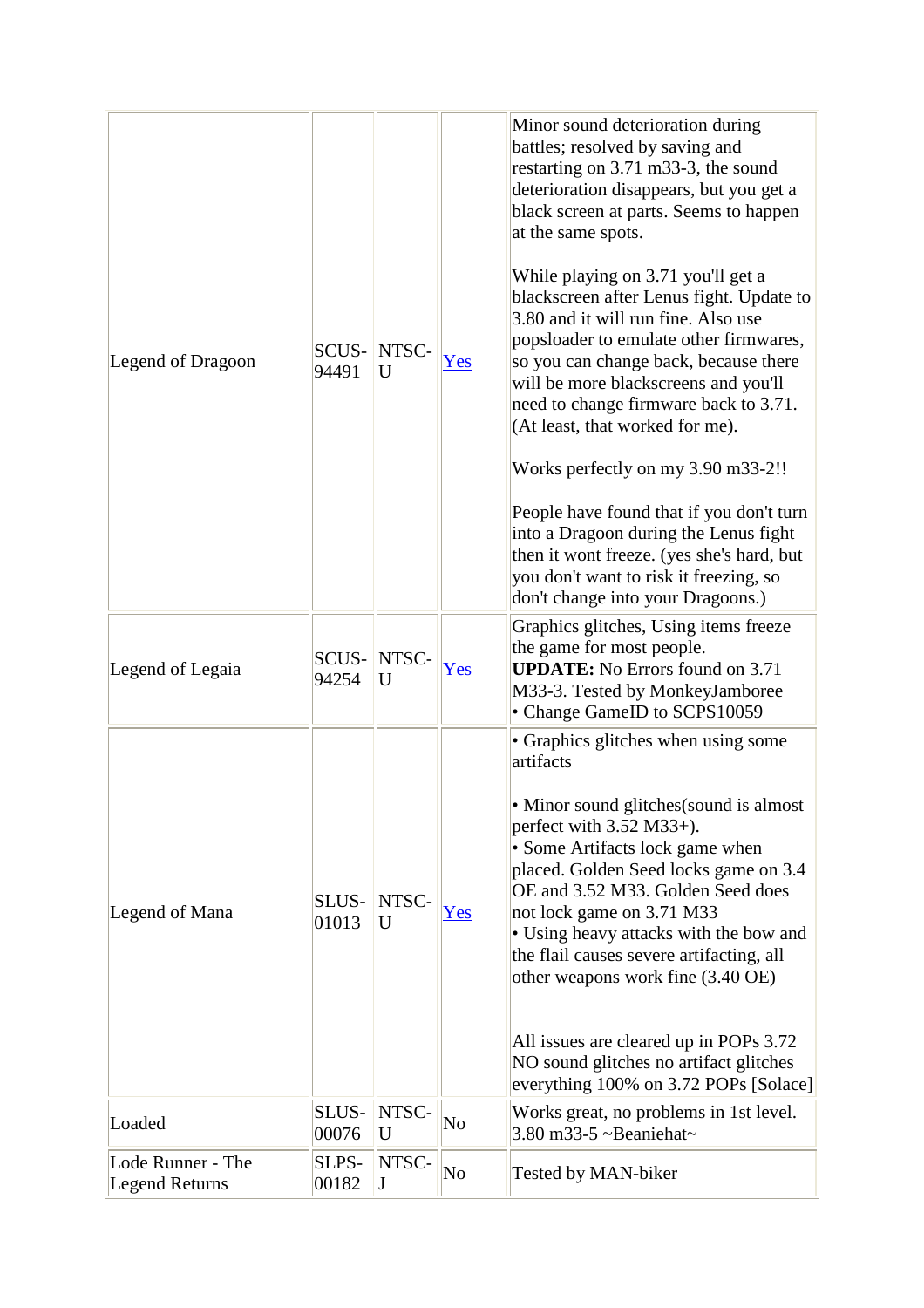| Lost World: Jurassic Park           | SLUS-<br>00515 | NTSC- | No | No Errors on 3.71 M33-3. Tested by<br>MonkeyJamboree                                                                                                                                                                                                                                                                       |
|-------------------------------------|----------------|-------|----|----------------------------------------------------------------------------------------------------------------------------------------------------------------------------------------------------------------------------------------------------------------------------------------------------------------------------|
| Lunar Silver Star Story<br>Complete | SLUS-<br>00628 | NTSC- | No | Use CW cheat to switch discs.                                                                                                                                                                                                                                                                                              |
| Lunar 2: Eternal Blue               | SLUS-<br>01071 | NTSC- | No | 3.71 $\&$ 3.72: Game Hangs on the end of<br>FMV where u exit the Blue Shpere<br>Tower just on the first disc<br><b>3.90:</b> This one doesn't even load the<br>FMV, so for those wanting to play the<br>game <b>don't</b> use popstation_md. Just<br>make single disc EBOOTs and play the<br>game on an earlier popsloader |

#### **M**

| <b>Name</b>                                     | <b>PSX</b><br>ID      | TV<br><b>Type</b> | <b>Manual</b><br>(Y/N) | <b>Notes</b>                             |
|-------------------------------------------------|-----------------------|-------------------|------------------------|------------------------------------------|
| Magic Carpet                                    | SLUS-<br>00029        | NTSC-<br>U        | No                     |                                          |
| Magic the Gathering:<br>Battlemage              | SLUS-<br>00247        | NTSC-<br>U        | Yes                    |                                          |
| Magical Tetris Challenge                        | <b>SCES-</b><br>02175 | PAL-G No          |                        | 3.90: Tested by 2PS.                     |
| Manpuku                                         | SLPS-<br>03381        | NTSC-<br>L        | $\overline{\text{No}}$ |                                          |
| <b>Marvel Super Heroes</b>                      | SLUS-<br>00257        | NTSC-<br>J        | No                     |                                          |
| Marvel Super Heroes VS<br><b>Street Fighter</b> | SLUS-<br>00793        | NTSC-<br>$\bf J$  | Yes                    |                                          |
| Marvel Vs. Capcom                               | SLUS-<br>01059        | NTSC-<br>U        | Yes                    |                                          |
| <b>Mass Destruction</b>                         | SLUS-<br>00462        | NTSC-<br>U        | $\overline{\text{No}}$ | Tested on 3.71 M33-4 by<br>GamerbyDesign |
| <b>MDK</b>                                      | SLUS-<br>00426        | NTSC-<br>U        | N <sub>0</sub>         | 3.90 by 2PS.                             |
| Mechwarrior 2                                   | SLUS-<br>00401        | NTSC-<br>U        | Yes                    |                                          |
| Medal of Honor                                  | SLUS-<br>00974        | PAL-E             | Yes                    |                                          |
| Medal of Honor:<br>Underground                  | SLUS-<br>01270        | NTSC-<br>U        | $\overline{\text{No}}$ |                                          |
| Medievil                                        | <b>SCES-</b><br>00311 | PAL-E             | N <sub>o</sub>         |                                          |
| Medievil                                        | SCUS-                 | NTSC-No           |                        | No Errors on 3.71 M33-3. Tested by       |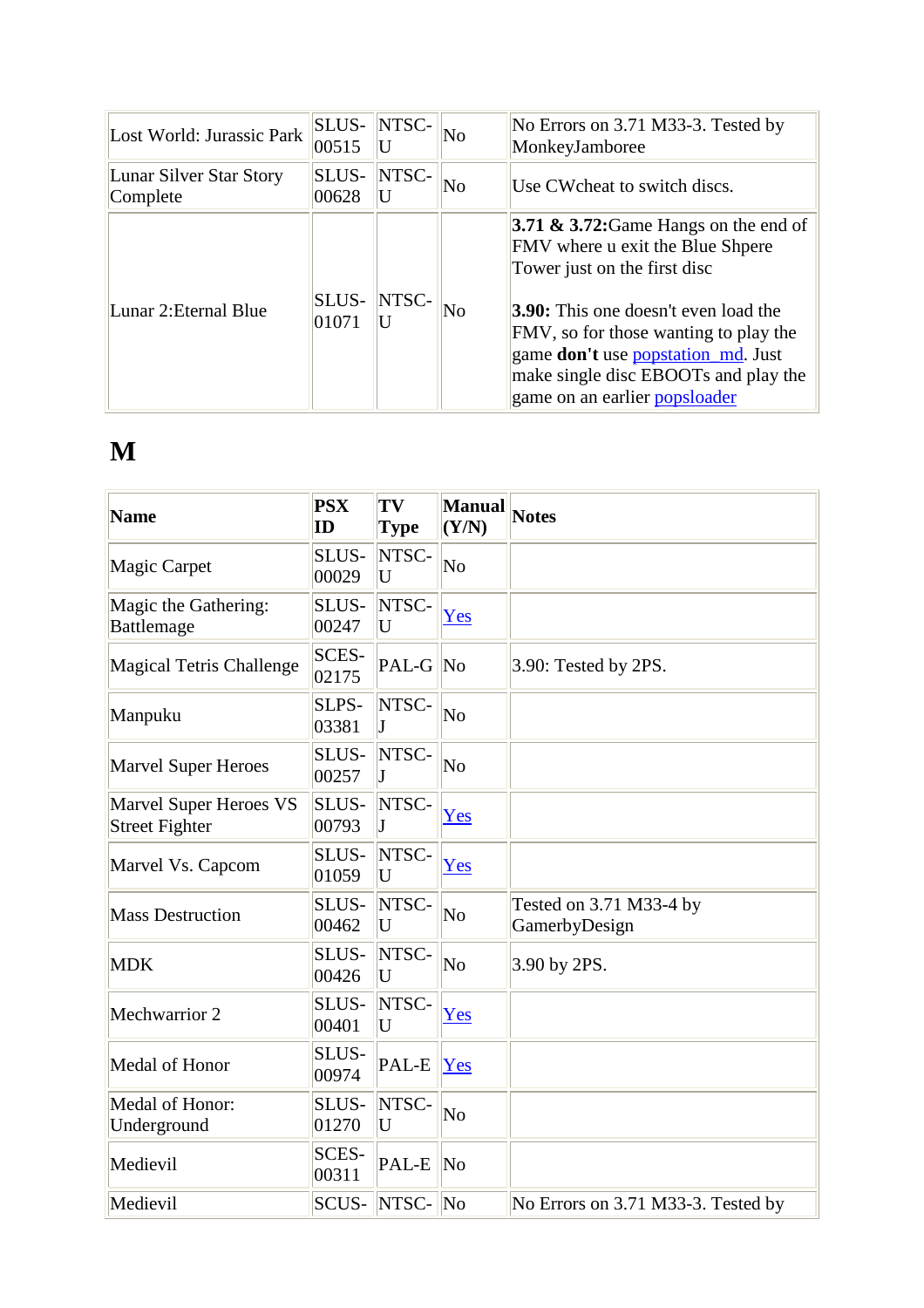|                                           | 94227                 | U          |                        | MonkeyJamboree                                                                                                                                                                                                                                                                                                                                                                                                                                                           |
|-------------------------------------------|-----------------------|------------|------------------------|--------------------------------------------------------------------------------------------------------------------------------------------------------------------------------------------------------------------------------------------------------------------------------------------------------------------------------------------------------------------------------------------------------------------------------------------------------------------------|
| Medievil 2/II                             | <b>SCUS-</b><br>94564 | NTSC-<br>U | Yes                    | No Errors on 3.71 M33-3. Tested by<br>MonkeyJamboree                                                                                                                                                                                                                                                                                                                                                                                                                     |
| Megaman 8                                 | SLUS-<br>00453        | NTSC-<br>U | $\overline{\text{No}}$ |                                                                                                                                                                                                                                                                                                                                                                                                                                                                          |
| Megaman Battle & Chase                    | SLES-<br>00766        | PAL-E      | $\overline{\text{No}}$ | No problems I can find as of 3.90 M33                                                                                                                                                                                                                                                                                                                                                                                                                                    |
| Megaman Legends 1                         | SLUS-<br>00603        | NTSC-<br>U | $\overline{\text{No}}$ |                                                                                                                                                                                                                                                                                                                                                                                                                                                                          |
| Megaman Legends 2                         | SLUS-<br>01140        | NTSC-<br>U | N <sub>0</sub>         | Tested on 3.71 M33-4 by<br>GamerbyDesign.<br>I'm using a PSP-Slim with 3.90 M33<br>and it freezes on the Flutter if you go<br>down the second ladder and try to go up<br>again, the game even turn off my<br>console, I tried the saulcomcor's<br>EBOOT and making my own with<br>IceTea 1.3 even used Popsloader 3.80<br>(Full) with the FW on 3.71, but nothing,<br>you can't go up the ladder and you need<br>to do so a little further in the game by<br>VoltKaizer. |
| Megaman Legends 2                         | SLES-<br>03556        | PAL-E      | N <sub>o</sub>         | Voiceovers during cutscenes are not in<br>synch and if the video finishes first it<br>cuts out the remaining dialog.<br>Gameplay seems perfect otherwise.<br>Tested on OE-B                                                                                                                                                                                                                                                                                              |
| The Misadventures of<br><b>Tron Bonne</b> | SLUS-<br>00896        | NTSC-<br>U | $\overline{\text{No}}$ | Crashes after Tiesel gets kidnapped just<br>before you start the actual game.<br>Tested on 3.90 M33 by shortboy:<br>Game plays fine. Some VA gets cut off<br>but it plays fine.                                                                                                                                                                                                                                                                                          |
| Megaman X3                                | SLES-<br>00503        | PAL-E      | No                     | Locks up after 'Capcom' video when<br>displaying Now Loading screen as of<br>3.90 M33                                                                                                                                                                                                                                                                                                                                                                                    |
| Megaman X4                                | SLUS-<br>00561        | NTSC-<br>U | Yes                    | If for some reason game freezes during<br><b>WARNING for Boss, Use SLPS-01222</b><br>Note: Now works perfectly under 3.9!                                                                                                                                                                                                                                                                                                                                                |
| Megaman X5                                | SLUS-<br>01334        | NTSC-<br>U | No                     |                                                                                                                                                                                                                                                                                                                                                                                                                                                                          |
| Megaman X6                                | SLUS-<br>01395        | NTSC-<br>U | No                     | Works perfectly in 3.9 (tested in<br>3.90M33 by Trasgo7)                                                                                                                                                                                                                                                                                                                                                                                                                 |
| Meta-Ph-List Gamma X<br>2097              | SLPS-<br>00680        | NTSC-      | No                     | 3.80 by 2PS.                                                                                                                                                                                                                                                                                                                                                                                                                                                             |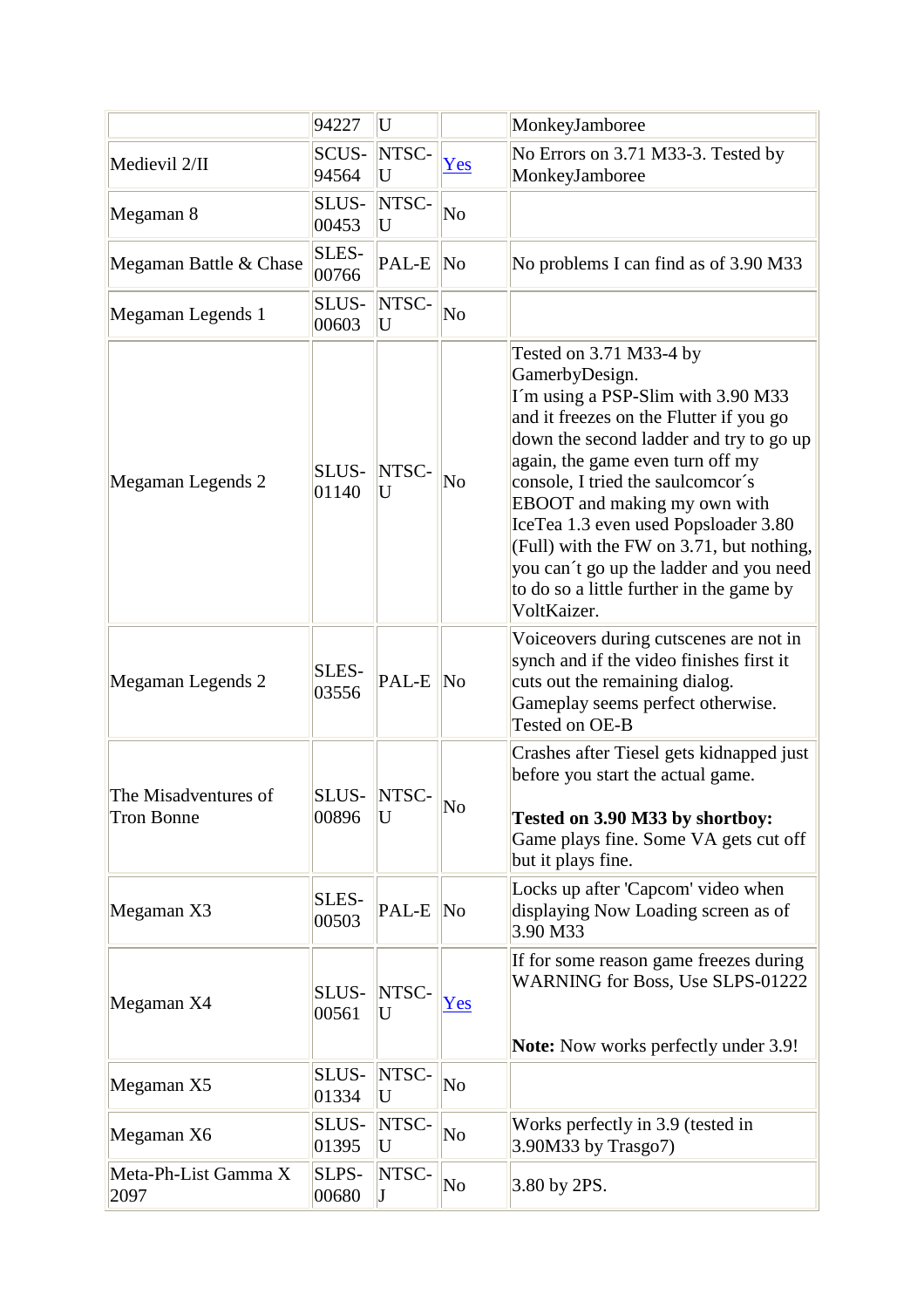|                                          |                       |            |                        | 3.90 by 2PS.                                                                                                                                                                                                                                                                                                                                                                                                                                                                                                                                                                                                                                                                                                                                                                 |
|------------------------------------------|-----------------------|------------|------------------------|------------------------------------------------------------------------------------------------------------------------------------------------------------------------------------------------------------------------------------------------------------------------------------------------------------------------------------------------------------------------------------------------------------------------------------------------------------------------------------------------------------------------------------------------------------------------------------------------------------------------------------------------------------------------------------------------------------------------------------------------------------------------------|
| Metal Gear Solid                         | SLUS-<br>00594        | NTSC-<br>U | Yes                    | Note: for the Psycho Mantis fight, you<br>may have to use other techniques to<br>beat him - shoot the vases with his face<br>on them since you can't unplug your<br>controller. Note 2: If you are using<br>Firmware 3.30 OE-A, then you can<br>switch controller ports, allowing you to<br>beat Psycho Mantis.<br>Note 3: To switch discs using CW cheat<br>codes, read <i>psychospacefish's</i> post.<br>Note 4: You can use popstation md to<br>combine both discs into one eboot.<br>(only works on 3.71-4 m33 and above)<br>Note 5: By: cory theidiot You can switch<br>controller ports. All you have to do is<br>press "Home", then go to "Controller<br>settings", then "Assign Ports". After that<br>select Controller 2 or Controller 1 to<br>switch between them. |
| Metal Gear Solid Integral                | <b>SCPS-</b><br>45412 | NTSC-      | No                     |                                                                                                                                                                                                                                                                                                                                                                                                                                                                                                                                                                                                                                                                                                                                                                              |
| Metal Gear Solid VR<br><b>Missions</b>   | SLPM-<br>86247        | NTSC-<br>U | $\overline{\text{No}}$ |                                                                                                                                                                                                                                                                                                                                                                                                                                                                                                                                                                                                                                                                                                                                                                              |
| Metal Slug X                             | SLUS-<br>01212        | NTSC-<br>U | No                     |                                                                                                                                                                                                                                                                                                                                                                                                                                                                                                                                                                                                                                                                                                                                                                              |
| Micro Machines v3                        | SLUS-<br>00559        | NTSC-<br>U | No                     |                                                                                                                                                                                                                                                                                                                                                                                                                                                                                                                                                                                                                                                                                                                                                                              |
| Mini Moni Dice de Pyon                   | SLPM-<br>87015        | NTSC-      | No                     |                                                                                                                                                                                                                                                                                                                                                                                                                                                                                                                                                                                                                                                                                                                                                                              |
| Mini Moni Shakka to<br>Tamborin Da Pyon! | SLPM-<br>87079        | NTSC-      | N <sub>o</sub>         |                                                                                                                                                                                                                                                                                                                                                                                                                                                                                                                                                                                                                                                                                                                                                                              |
| Monopoly                                 | SLUS-<br>00507        | NTSC-<br>U | $\overline{\text{No}}$ | No music                                                                                                                                                                                                                                                                                                                                                                                                                                                                                                                                                                                                                                                                                                                                                                     |
| <b>Monster Rancher</b>                   | SLUS-<br>00568        | NTSC-<br>U | No                     | Since you can't change CDs in the<br>emulator to get more monsters you're<br>going to be limited to just a few.<br>However there's CWcheat codes that<br>will help you get what you want. Go to<br>the <b>Monster Rancher</b> page for more<br>info. Works great on 3.71                                                                                                                                                                                                                                                                                                                                                                                                                                                                                                     |
| <b>Monster Rancher 2</b>                 | SLUS-<br>00917        | NTSC-<br>U | No                     | If you copy this save into your<br>SAVEDATA folder you'll be able to<br>slate a whole bunch of new monsters at                                                                                                                                                                                                                                                                                                                                                                                                                                                                                                                                                                                                                                                               |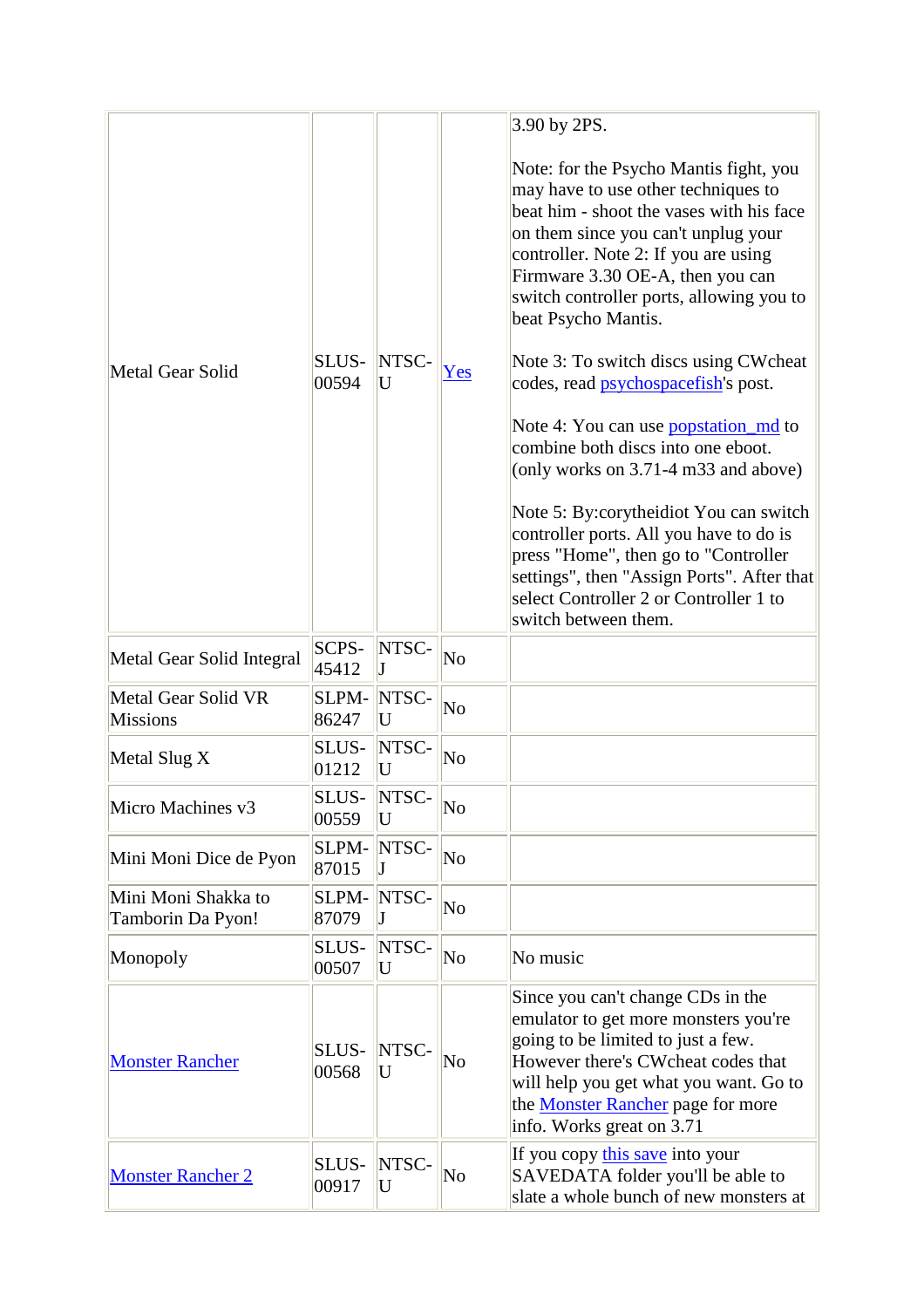|                                         |                       |            |                        | the shrine.                                                                                                                                                                                              |
|-----------------------------------------|-----------------------|------------|------------------------|----------------------------------------------------------------------------------------------------------------------------------------------------------------------------------------------------------|
|                                         |                       |            |                        | Otherwise you are going to need to use<br>CWcheat codes. Go to the Monster<br>Rancher 2 page for more info.                                                                                              |
|                                         |                       |            |                        | Tested on 3.71 M33-4 by<br>GamerbyDesign                                                                                                                                                                 |
| Mortal Kombat II                        | SLPS-<br>00444        | NTSC-      | $\overline{\text{No}}$ |                                                                                                                                                                                                          |
| Mortal Kombat 3                         | SCUS-<br>94201        | NTSC-<br>U | $\overline{\text{No}}$ |                                                                                                                                                                                                          |
| Mortal Kombat 4                         | SLUS-<br>00605        | NTSC-<br>U | Yes                    |                                                                                                                                                                                                          |
| Mortal Kombat Trilogy                   | SLUS-<br>00330        | NTSC-<br>U | Yes                    | No music, no sound - see the PSX on<br><b>PSP - Multi-Track Disk Handling</b><br>manual for fixes.<br><b>Update by GamerbyDesign:</b> It has<br>music and sound. Runs perfectly.<br>Tested on 3.71 M33-4 |
| Mortal Kombat<br>Mythologies - Sub Zero | SLUS-<br>00476        | NTSC-<br>U | No                     | 3.80 (SLES-01020): Press START/X<br>button at the text screens that follow<br>after boot-up, otherwise the game will<br>hang - by 2PS.<br>Tested on 3.71 M33-4 by<br>GamerbyDesign                       |
| Moto Racer                              | SLUS-<br>00498        | NTSC-<br>U | No                     |                                                                                                                                                                                                          |
| Moto Racer 2                            | SLUS-<br>00738        | NTSC-<br>U | $\overline{\text{No}}$ | Tested on 3.71 M33-4 by<br>GamerbyDesign                                                                                                                                                                 |
| Moto Racer World Tour                   | <b>SCES-</b><br>03037 | PAL-E      | $\overline{\text{No}}$ |                                                                                                                                                                                                          |
| Mr Driller                              | SLUS-<br>01111        | NTSC-<br>U | No                     |                                                                                                                                                                                                          |
| Ms. Pac-Man - Maze<br><b>Madness</b>    | SLUS-<br>01018        | NTSC-<br>U | No                     | Tested by MAN-biker                                                                                                                                                                                      |
| MTV's Celebrity<br>Deathmatch           | SLUS-<br>01453        | NTSC-<br>U | No                     | 3.90 by 2PS.                                                                                                                                                                                             |
| Music2000                               | SLES-<br>01356        | PAL-E      | No                     |                                                                                                                                                                                                          |

## **N**

| N<br>.⊪Nam≏<br>TValile | DCV<br>$\mathbf{L} \mathbf{D} \mathbf{\Lambda}$<br>ID | $\mathbf{H}$<br>`vne<br>- | $\blacksquare$<br>Manual<br>V/N<br><b>AIA</b> | <b>Notes</b> |
|------------------------|-------------------------------------------------------|---------------------------|-----------------------------------------------|--------------|
|                        |                                                       |                           |                                               |              |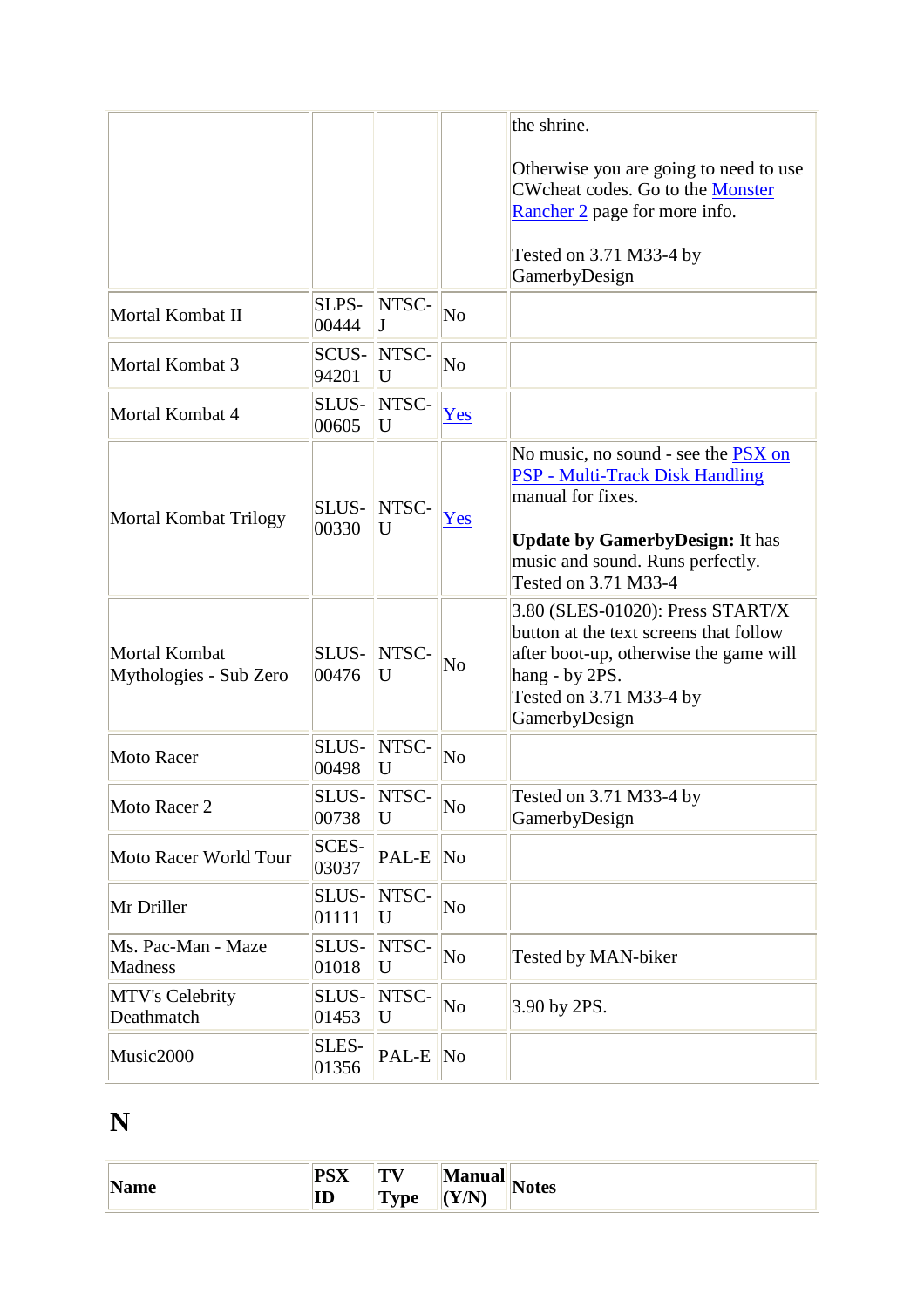| N <sub>2</sub> O Nitrous Oxide               | SLUS-<br>00637       | NTSC-<br>U | $\overline{\text{No}}$ | 3.90 by 2PS.                                                                |
|----------------------------------------------|----------------------|------------|------------------------|-----------------------------------------------------------------------------|
| Nanotek Warrior                              | SLUS-<br>00325       | NTSC-<br>U | No                     | 3.90 by 2PS.                                                                |
| Naruto: Shinobi no Sato<br>no Jintori Kassen | SLPS-<br>03553       | NTSC-      | No                     | 3.90 by 2PS.                                                                |
| <b>NASCAR Rumble</b>                         | SLUS-<br>01068       | NTSC-<br>U | $\overline{\text{No}}$ |                                                                             |
| Necronomicon: The<br>Dawning of Darkness     | SLES-<br>13493       | PAL-E      | $\overline{\text{No}}$ | 3.80 by 2PS                                                                 |
| Nectaris Military<br><b>Madness</b>          | SLUS-<br>00764       | NTSC-<br>U | Yes                    | No issues - runs fine                                                       |
| Need For Speed                               | SLUS-<br>00204       | NTSC-<br>U | Yes                    |                                                                             |
| Need For Speed 2                             | SLUS-<br>00276       | NTSC-<br>U | No                     |                                                                             |
| Need For Speed 3: Hot<br>Pursuit             | SLUS-<br>00620       | NTSC-<br>U | $\overline{\text{No}}$ |                                                                             |
| Need For Speed 4 - High<br><b>Stakes</b>     | SLUS-<br>00826       |            | Yes                    | Runs fantastic, no problems                                                 |
| Next Tetris (Deluxe), The                    | SLPS-<br>02507       | NTSC-      | No                     | 3.90 by 2PS.                                                                |
| NFL Blitz 2000                               | SLUS-<br>00861       | NTSC-<br>U | No                     |                                                                             |
| NFL Gameday 2005                             | SCUS-<br>94695       | NTSC-<br>U | No                     | Sound stops when starting game                                              |
| <b>NHL 2000</b>                              | <b>SLUS</b><br>00965 | NTSC-<br>U | $\overline{\text{No}}$ |                                                                             |
| <b>Nightmare Creatures</b>                   | SLUS-<br>00582       | NTSC-<br>U | Yes                    |                                                                             |
| Ninja: Shadow of<br><b>Darkness</b>          | SLUS-<br>00435       | NTSC-<br>U | Yes                    | 3.90/.80: PSP powers-off at the end of<br>the second loading screen. By 2PS |
| No one can stop Mr.<br>Domino!               | SLUS-<br>00804       | NTSC-<br>U |                        | 3.90 by 2PS.                                                                |

# **O**

| Name                                | <b>PSX</b><br>$\mathbf{ID}$ | TV<br><b>Type</b> | Manual<br>(Y/N) | Notes                                                                                                      |
|-------------------------------------|-----------------------------|-------------------|-----------------|------------------------------------------------------------------------------------------------------------|
| 'Oddworld Abe's Exoddus SLUS- NTSC- | 00710                       |                   | No              | Tested on 3.71 M33-3 by<br>MonkeyJamboree.<br>If you have some issues with sound use<br>$ 3.40/3.51$ pops. |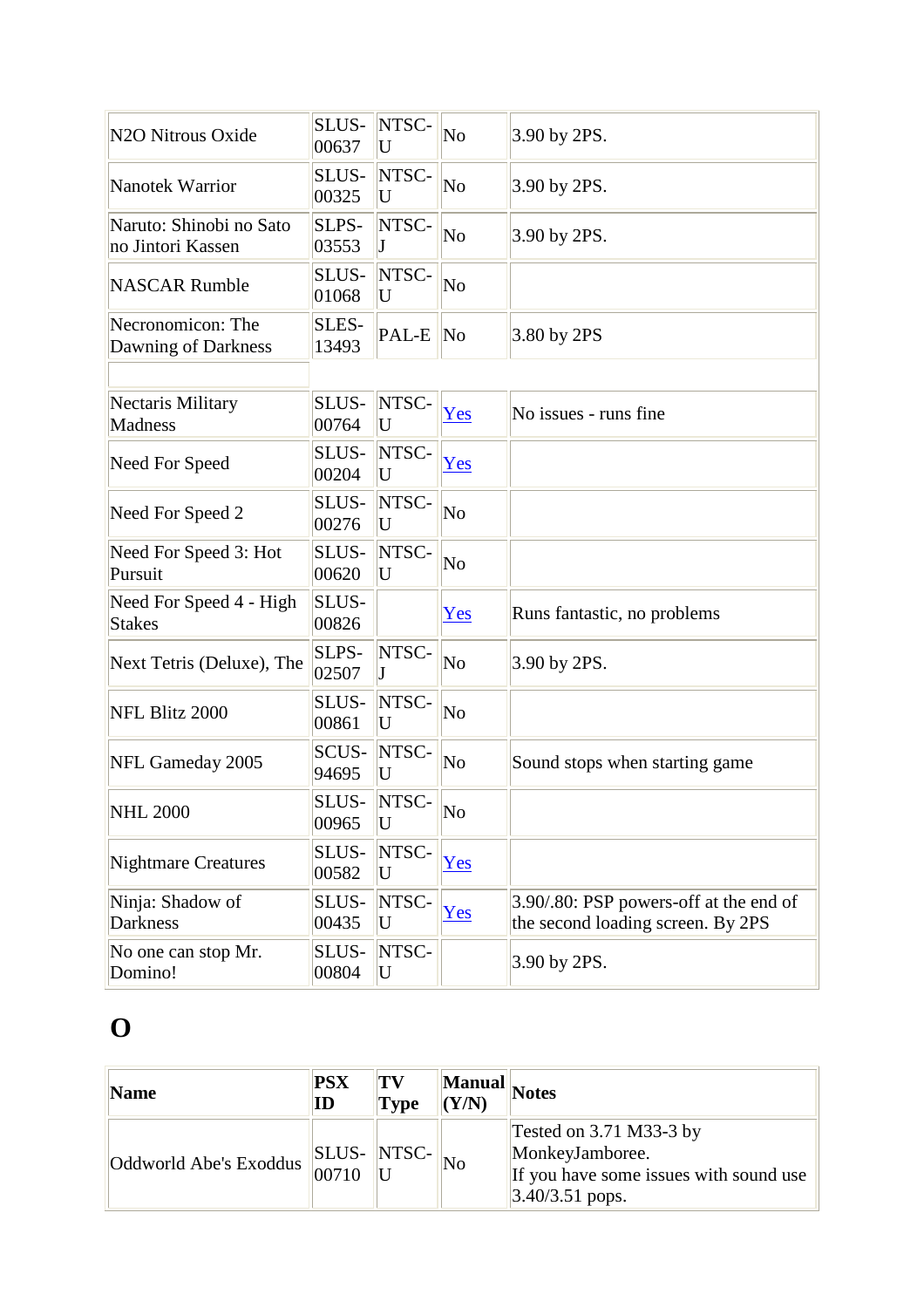| Oddworld Abe's Oddysee   | SLUS-<br>00190        | NTSC-<br>U | Yes                    | Sound hangs on the title screen under<br>$3.52$ M33. Clears up during the "Now"<br>Loading" screen.<br>Tested with no errors on 3.71 M33-3 by<br>MonkeyJamboree Tested by Finstern,<br>works on 3.10 perfectly for use with 2<br>player ad-hoc mode under IRShell |
|--------------------------|-----------------------|------------|------------------------|-------------------------------------------------------------------------------------------------------------------------------------------------------------------------------------------------------------------------------------------------------------------|
| Ogre Battle              | SLUS-<br>00467        | PAL-E No   |                        | Limited screen problem - no report on<br>the NTSC versions                                                                                                                                                                                                        |
| Omega Boost              | <b>SCUS-</b><br>94449 | NTSC-<br>U | $\overline{\text{No}}$ | Tested on $3.71$ M $33-3$ by<br>MonkeyJamboree                                                                                                                                                                                                                    |
| One                      | SLUS-<br>00469        | NTSC-<br>H | No                     | $3.90$ : Hangs at boot - by 2PS.                                                                                                                                                                                                                                  |
| <b>One Piece Mansion</b> | SLUS-<br>01406        | NTSC-      | $\overline{\text{No}}$ | $3.90$ by 2PS.                                                                                                                                                                                                                                                    |
| Overblood                | SLUS-<br>00464        | NTSC-<br>U | Yes                    |                                                                                                                                                                                                                                                                   |

#### **P**

| <b>Name</b>          | <b>PSX ID</b>    | TV<br><b>Type</b>       | <b>Manual</b><br>(Y/N) | <b>Notes</b>                                                                                                                                                                                                                                                      |
|----------------------|------------------|-------------------------|------------------------|-------------------------------------------------------------------------------------------------------------------------------------------------------------------------------------------------------------------------------------------------------------------|
| Pandemonium!         | SLUS-<br>00232   | NTSC-<br>U              | $\overline{\text{No}}$ |                                                                                                                                                                                                                                                                   |
| Pandemonium 2        | SLUS-<br>00578   | NTSC-<br>U              | No                     |                                                                                                                                                                                                                                                                   |
| <b>Panzer Bandit</b> | SLPS-<br>00899   | NTSC-                   | $\overline{\text{No}}$ |                                                                                                                                                                                                                                                                   |
| ParanoiaScape        | SLPS-<br>01375   | NTSC-                   | $\overline{\text{No}}$ | 3.80 by 2PS                                                                                                                                                                                                                                                       |
| Parappa The Rapper   | SCUS-<br>94183   | NTSC-<br>U              | $\overline{\text{No}}$ |                                                                                                                                                                                                                                                                   |
| Parasite Eve         | <b>SLUS00662</b> | NTSC-<br>$\overline{U}$ | Yes                    | If using 3.52 or below use<br>psychospacefish's patch to combine<br>both discs into one. Works perfectly<br>on 3.71 M33-4, you can use<br>popstation_md to create one eboot of<br>both discs.                                                                     |
| Parasite Eve 2       | SLUS-<br>01042   | NTSC-<br>U              | No                     | In order to proceed to disc 2 you<br>need to save your game before<br>getting into the truck at the trailer.<br>Then exit the game, now you can run<br>the disc 2 eboot and continue your<br>game (make sure your disc 2 eboot<br>has the same GameID as disc 1). |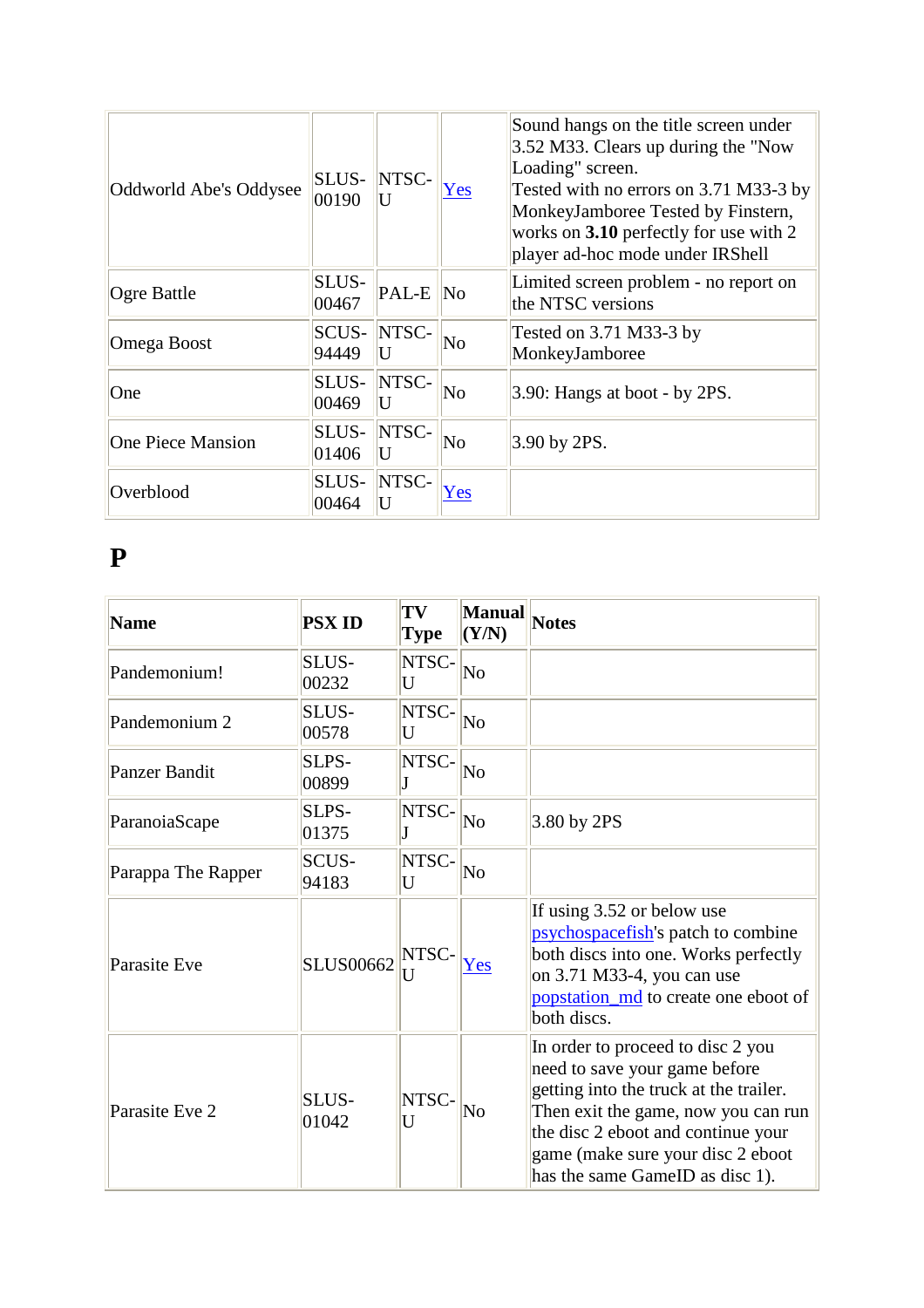|                                  |                |            |                        | The Full Motion Videos Have a<br>weird problem which basically<br>makes them unviewable (if that<br>bothers you then don't play this<br>game). SLPS-00025 must be used<br>(on both discs) to get this to boot at<br>all. NOTE: Does not work on m33<br>3.52-4 or m33 3.71-2 (stops right<br>before the opening sequence like it<br>did on older firmwares).<br>Runs fine on 3.40 OE |
|----------------------------------|----------------|------------|------------------------|-------------------------------------------------------------------------------------------------------------------------------------------------------------------------------------------------------------------------------------------------------------------------------------------------------------------------------------------------------------------------------------|
| Parasite Eve 2                   | SLES-<br>02558 | PAL-E No   |                        | Freezes on publisher screen on 3.90<br>M33-3. Tested by euthaherz                                                                                                                                                                                                                                                                                                                   |
| Penny Racers                     | SCES-<br>00391 | PAL-E No   |                        |                                                                                                                                                                                                                                                                                                                                                                                     |
| Pepsiman                         | SLPS-<br>01762 | NTSC-      | $\overline{\text{No}}$ | 3.90 by 2PS.                                                                                                                                                                                                                                                                                                                                                                        |
| Persona                          | SLUS-<br>00339 | NTSC-<br>U | Yes                    |                                                                                                                                                                                                                                                                                                                                                                                     |
| Persona 2: Eternal<br>Punishment | SLUS-<br>01158 | NTSC-<br>U | No                     | Slowdown when dialogue shows up.<br>There could be slowdown during<br>battles, too. High compression levels<br>cause areas to look garbled.                                                                                                                                                                                                                                         |
| Persona 2: Innocent Sin          | SLPS-<br>02100 | NTSC-      | $\overline{\text{No}}$ | Like Persona 2: Eternal Punishment,<br>Innocent Sin suffers from slowdown<br>between dialogue. It freezes at the<br>very first battle. Due to the story, you<br>have to see the characters unleashing<br>their persona. You can't turn off the<br>battle animation                                                                                                                  |
| PGA Tour'98                      | SLUS-<br>00517 | NTSC-<br>U | $\overline{\text{No}}$ | 3.80 by 2PS                                                                                                                                                                                                                                                                                                                                                                         |
| Philosoma                        | SCES-<br>00059 | PAL-E No   |                        | 3.90 by 2PS.                                                                                                                                                                                                                                                                                                                                                                        |
| Pikinya! EX                      | SLPS-<br>01345 | NTSC-<br>J | No                     | 3.80 by 2PS                                                                                                                                                                                                                                                                                                                                                                         |
| Pocket Fighters                  | SLUS-<br>00653 | NTSC-<br>U | No                     |                                                                                                                                                                                                                                                                                                                                                                                     |
| Point Blank                      | SCES-<br>00886 | PAL-E No   |                        |                                                                                                                                                                                                                                                                                                                                                                                     |
| Point Blank 3                    | SLUS-<br>01354 | NTSC-<br>U | No                     |                                                                                                                                                                                                                                                                                                                                                                                     |
| Populous: The<br>Beginning       | SLUS-<br>00277 | NTSC-<br>U | No                     | Tested on 3.40 OE-A, works great.                                                                                                                                                                                                                                                                                                                                                   |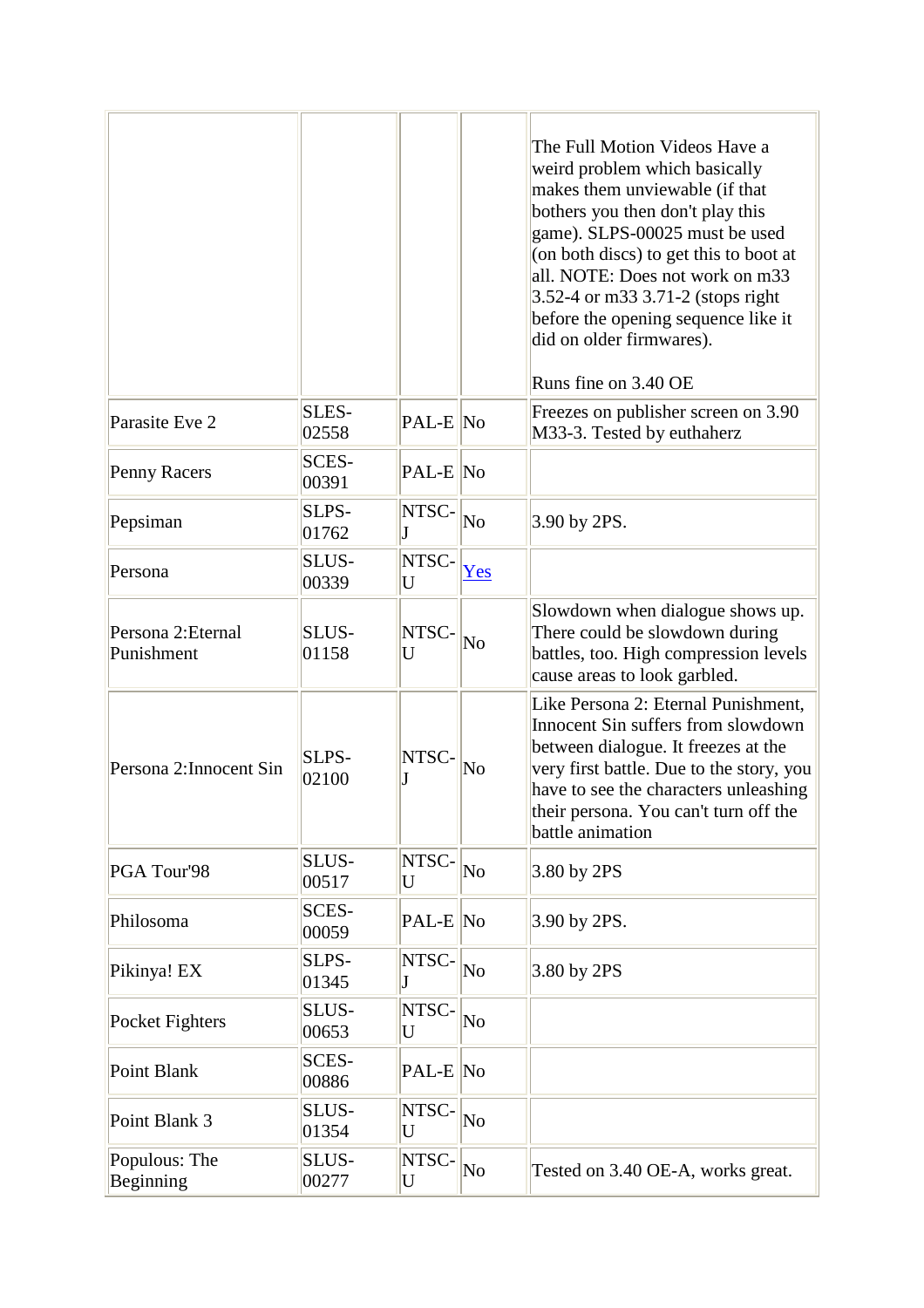| Porsche Challenge                             | <b>SCUS-</b><br>94187 | NTSC-<br>U       | No                     |                                                                                                                                                                  |
|-----------------------------------------------|-----------------------|------------------|------------------------|------------------------------------------------------------------------------------------------------------------------------------------------------------------|
| Power Shovel                                  | SLUS-<br>01343        | NTSC-<br>U       | No                     | 3.80 by 2PS                                                                                                                                                      |
| Poy Poy                                       | SLUS-<br>00486        | NTSC-<br>U       | $\overline{\text{No}}$ |                                                                                                                                                                  |
| Poy Poy 2                                     | SLUS-<br>00486        | NTSC-            | $\overline{\text{No}}$ |                                                                                                                                                                  |
| Professional<br>Underground League of<br>Pain | <b>SCUS-</b><br>94551 | NTSC-<br>U       | No                     | Main Menu music seems to not play,<br>no problems otherwise; tested on<br>3.71 M33-3 by Don Roberto                                                              |
| Project Overkill                              | SLUS-<br>00045        | NTSC-<br>U       | No                     |                                                                                                                                                                  |
| <b>Psychic Detective</b>                      | SLUS-<br>00165        | <b>NTSC</b><br>U | No                     | Title does not work in ANY<br>firmware/emulator as it requires the<br>game to be run from CD only. There<br>is a copy protection message at the<br>start. By 2PS |
| Puzzle Arena Toshinden                        | SLPS-<br>00879        | NTSC-            | No                     | 3.90 by 2PS                                                                                                                                                      |
| <b>Puzzle Star Sweep</b>                      | SLUS-<br>01307        | NTSC-<br>U       | No                     | 3.80 by 2PS                                                                                                                                                      |

# **Q**

| Name      | <b>PSX</b><br>ID                   | TV<br><b>Type</b> | (Y/N) | <b>Manual</b> Notes |
|-----------|------------------------------------|-------------------|-------|---------------------|
| Quake $2$ | <b>SLUS-</b> NTSC-<br>$ 0075^{-} $ |                   | No    |                     |

## **R**

| Name                                    | <b>PSX ID</b>         | TV<br>Type | <b>Manual</b><br>(Y/N) | <b>Notes</b>                                          |
|-----------------------------------------|-----------------------|------------|------------------------|-------------------------------------------------------|
| Raiden DX                               | <b>SCPS-</b><br>45019 | NTSC-      | No                     | 3.90: SLPS-00728 by 2PS                               |
| Raiden Project<br>(Anniversary Edition) | <b>SCUS-</b><br>94402 | NTSC-      | $\overline{\text{No}}$ | 3.90: Also works on PAL (SLES-<br>$ 00051)$ - by 2PS. |
| Rainbow Six: Lone<br>Wolf               | SLUS-<br>01473        | NTSC-      | No                     |                                                       |
| <b>Rally Cross</b>                      | <b>SCUS-</b><br>94308 | NTSC-      | $\overline{\rm No}$    | Tested on 3.52 M33-4 by<br>GamerbyDesign              |
| <b>Rally De Europe</b>                  | SLPS-<br>02679        | NTSC-      | No                     |                                                       |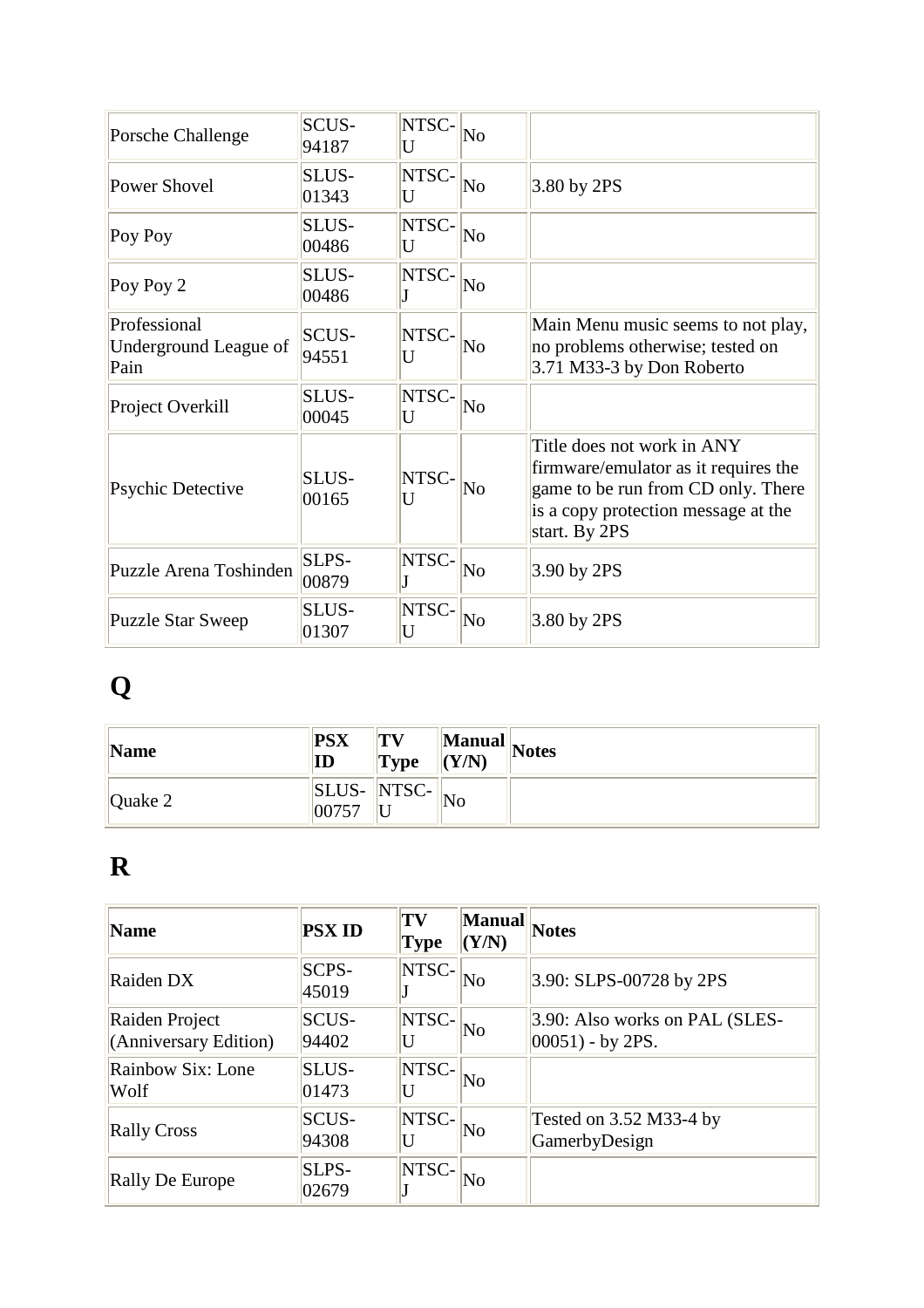| Rampage Through Time                    | SLUS-<br>01065        | <b>NTSC</b><br>U     | No                     | 3.90: Runs fine - 2PS<br>3.80: Freezes once in-game/demo -<br>2PS                                                                                                                                                                                      |
|-----------------------------------------|-----------------------|----------------------|------------------------|--------------------------------------------------------------------------------------------------------------------------------------------------------------------------------------------------------------------------------------------------------|
| Ranma 1/2 Renaissance                   | SLPS-<br>00522        | NTSC-<br>J           | No                     |                                                                                                                                                                                                                                                        |
| Rapid Reload                            | <b>SCES-0004</b>      | $ PAL-E $ No         |                        | 3.90 by 2PS                                                                                                                                                                                                                                            |
| <b>Ray Tracers</b>                      | SLUS-<br>00534        | NTSC-<br>U           | No                     |                                                                                                                                                                                                                                                        |
| <b>RayCrisis: Series</b><br>Termination | SLUS-<br>01217        | NTSC-<br>U           | $\overline{\text{No}}$ | 3.90 by 2PS                                                                                                                                                                                                                                            |
| Rayman                                  | SLUS-<br>00005        | NTSC-<br>U           | No                     |                                                                                                                                                                                                                                                        |
| Rayman                                  | SLES-<br>00049        | PAL-E No             |                        | Some great instructions on how to<br>run this game come from jawB.C.<br>Thanks for the tip!                                                                                                                                                            |
| Rayman 2                                | <b>SLUS01235</b>      | <b>NTSC</b><br>U     | $\overline{\text{No}}$ | Working only on 3.90 pops, make<br>sure Disc-Load Speed is set to<br>Normal (because of graphics<br>glitches)                                                                                                                                          |
| Raystorm                                | SLUS-<br>00482        | NTSC-<br>U           | No                     | 3.90: J (SLPS-00678) by 2PS.                                                                                                                                                                                                                           |
| <b>RC</b> Helicopter                    | SLUS-<br>01376        | NTSC-<br>U           | No                     | 3.90 by 2PS                                                                                                                                                                                                                                            |
| <b>RC</b> Revenge                       | SLUS-<br>01168        | NTSC-<br>U           | No                     |                                                                                                                                                                                                                                                        |
| Ready 2 Rumble Boxing                   | SLUS-<br>00857        | NTSC-<br>U           | No                     |                                                                                                                                                                                                                                                        |
| Ready 2 Rumble<br>Boxing: Round 2       | SLUS-<br>01147        | NTSC-<br>$\mathbf U$ | No                     | 3.90 by 2PS                                                                                                                                                                                                                                            |
| <b>Resident Evil</b>                    | SLUS-<br>00170        | NTSC-<br>U           | No                     | Works well 3.71. Some sound<br>glitches. Tested by SephirothX                                                                                                                                                                                          |
| <b>Resident Evil: Director's</b><br>Cut | SLUS-<br>00551        | NTSC-<br>U           | Yes                    | Works perfectly 3.40. Tested by<br>SephirothX. 3.52 M33-4 / 3.71 M33-<br>4 no hitches - euthaherz                                                                                                                                                      |
| <b>Resident Evil: Director's</b><br>Cut | SLES-<br>00969        | $\text{PAL-E}$  Yes  |                        |                                                                                                                                                                                                                                                        |
| <b>Resident Evil 2</b>                  | <b>SLUS-</b><br>00421 | NTSC-<br>U           | Yes                    | 3.40/3.52: SLPS-01222 MUST be set<br>as the Game ID.<br><b>3.71:</b> Disc 1 reported to work if you<br>use the GameID SLPS-01510,<br>however disc 2 freezes at police<br>station.<br>3.80: Both disk 1 and 2 work<br>perfectly using SLPS-01222 again. |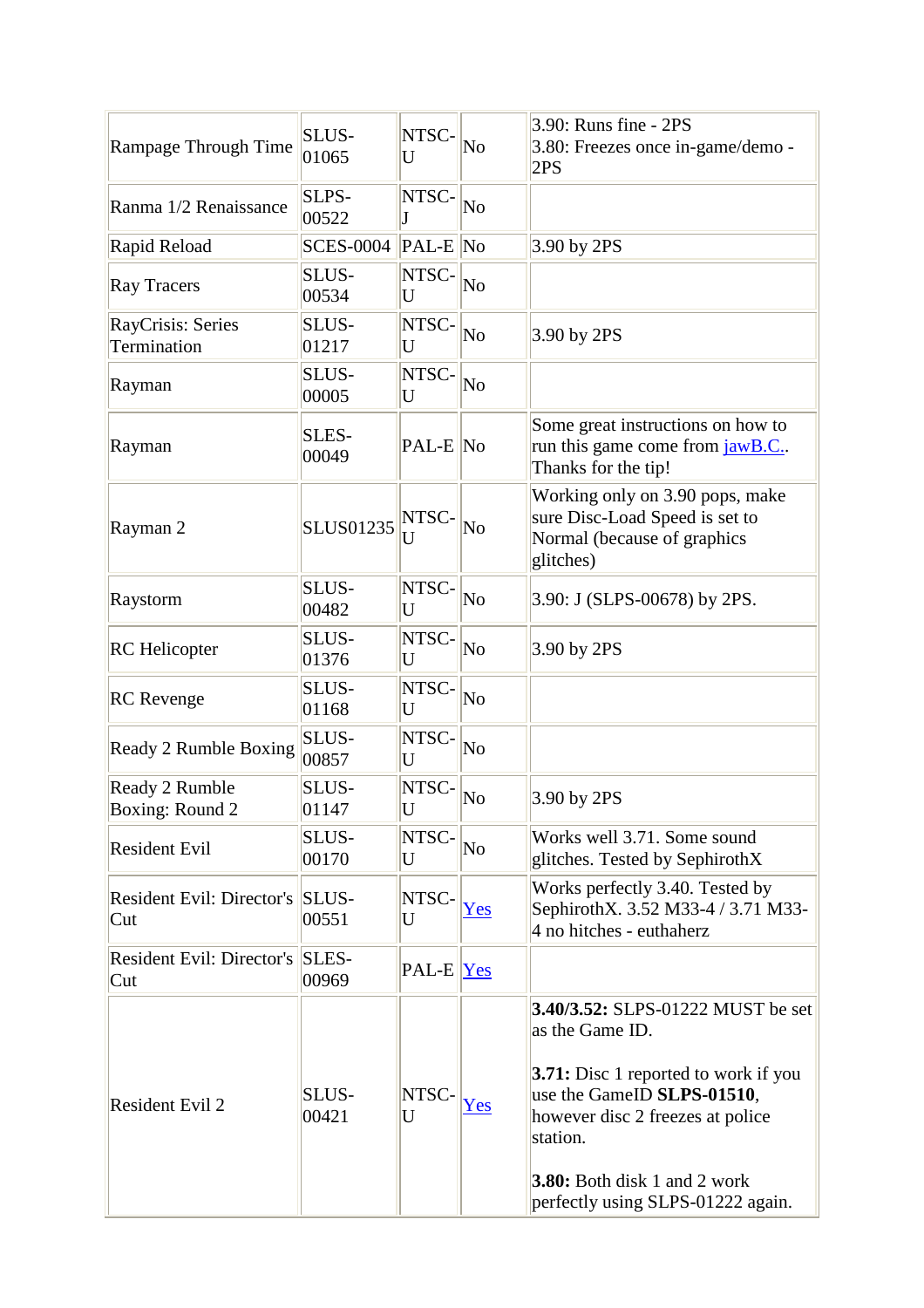|                                               |                       |                     |     | Tested by Cheska.                                                                                                                                                                                                                                                                                                                                                                           |
|-----------------------------------------------|-----------------------|---------------------|-----|---------------------------------------------------------------------------------------------------------------------------------------------------------------------------------------------------------------------------------------------------------------------------------------------------------------------------------------------------------------------------------------------|
|                                               |                       |                     |     | <b>3.90:</b> Both disk 1 and 2 freeze at<br>Violence Warning screen on SLPS-<br>01222. Leon/Claire A Scenarios<br>(Disk 1) works perfectly using<br>SLPS-01510, but B Scenarios freeze<br>at random points when going up<br>stairs or ladders in the police station.                                                                                                                        |
| <b>Resident Evil 2</b>                        | SLES-<br>00972        | $ PAL-E $ $Yes$     |     | The PAL version does work. POPS<br>v3.40 required (Download all POPS<br>versions using POPLoader - activate<br>plugins in Recovery Menu). Tested<br>on SLIM 3.71 M33-3.                                                                                                                                                                                                                     |
| Resident Evil 2: Dual<br><b>Shock Edition</b> | SLUS-<br>00748        | NTSC-<br>U          | No  | 3.52: Works perfectly - Use SLPS-<br>$01222 - by 2PS$<br>3.80/.90: Crashes at violence warning<br>screen even when using SLPS-01222<br>- use other fw $(3.52)$ - by 2PS                                                                                                                                                                                                                     |
| <b>Resident Evil 3:</b><br>Nemesis            | SLUS-<br>00923        |                     | Yes | Use SLPS-01222 (BioHazard 2<br>Game ID) to avoid Clock Tower<br>game freeze. To avoid game freeze<br>after getting the firehose, instead of<br>going directly to the alley, go back to<br>the parking lot to deposit the hose in<br>the chest. Now go directly to the<br>alley (without the fire hose) and then<br>there you withdraw the hose skipping<br>the door where the game freezes. |
| Resident Evil 3:<br>Nemesis                   | SLES-<br>02529        | $\text{PAL-E}$  Yes |     | Freezes on violence warning screen<br>on boot up. Tested on 3.71 M33-2<br>Use an .IMG file. Then run on 3.40,<br>with popsloader. Tested by<br>SephirothX                                                                                                                                                                                                                                   |
| <b>Resident Evil: Survivor</b>                | <b>SLUS-</b><br>01087 | NTSC-<br>U          | No  | Works perfectly 3.40, 3.71 & 3.90.<br>Tested by SephirothX                                                                                                                                                                                                                                                                                                                                  |
| <b>Resident Evil: Survivor</b>                | SLES-<br>02732        | PAL-E No            |     | Minor screen clipping at the bottom.<br>Everything else works fine on 3.90<br>M33-3. Tested by euthaherz                                                                                                                                                                                                                                                                                    |
| Re-Volt                                       | SLES-<br>01973        | PAL-E No            |     |                                                                                                                                                                                                                                                                                                                                                                                             |
| <b>Return Fire</b>                            | SLUS-<br>00184        | NTSC-<br>U          | No  | 3.80 by 2PS                                                                                                                                                                                                                                                                                                                                                                                 |
| Rhapsody: A Musical<br>Adventure              | SLUS-<br>01073        | NTSC-<br>U          | No  |                                                                                                                                                                                                                                                                                                                                                                                             |
| <b>Ridge Racer (Greatest</b><br>Hits)         | SLUS-<br>00540        | NTSC-<br>U          | No  | Tested on 3.71 M33-2                                                                                                                                                                                                                                                                                                                                                                        |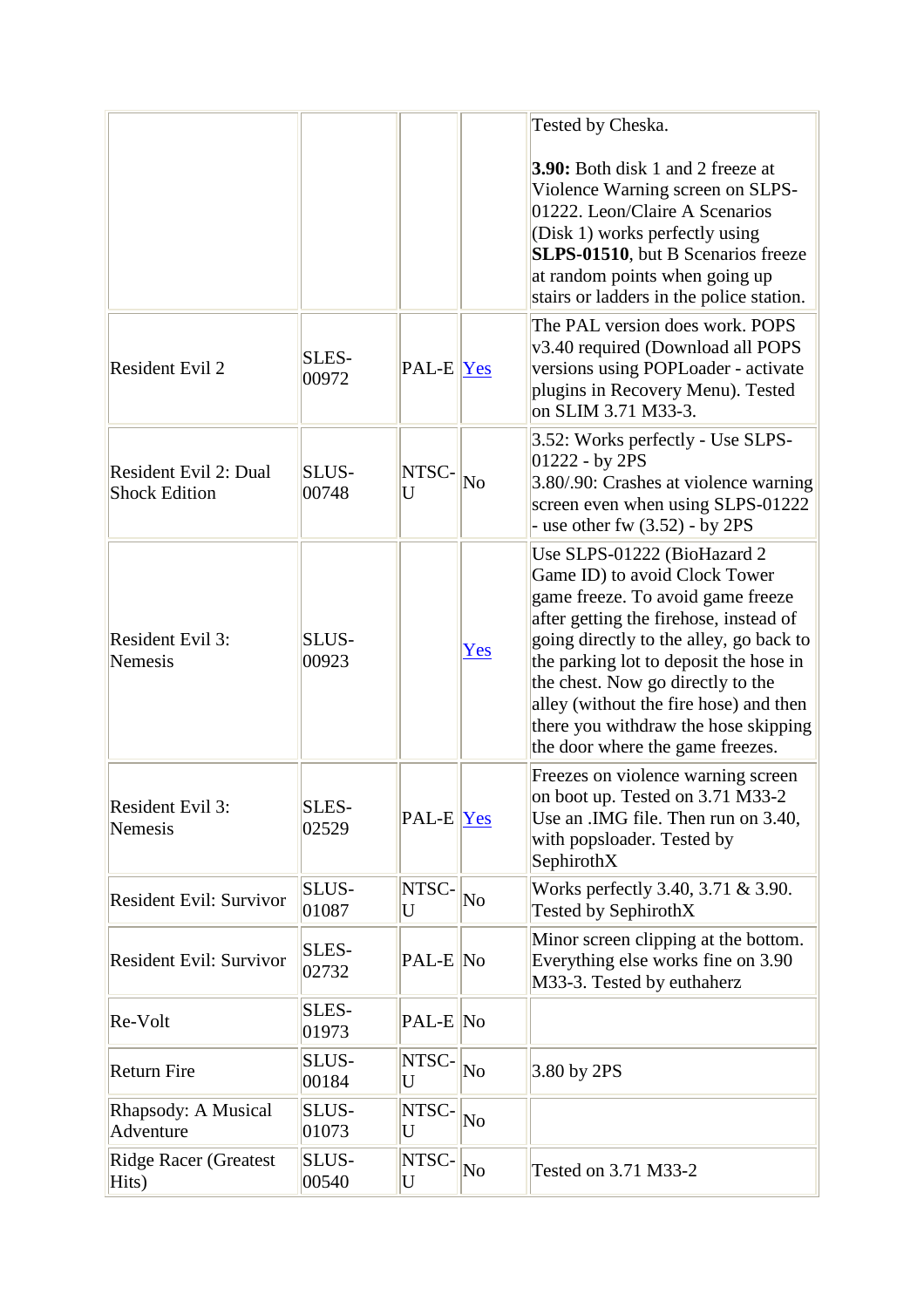| <b>Ridge Racer</b>                                                      | <b>SCES-</b><br>00001 | PAL-E No   |                        | Screen clipping at bottom                                                                              |
|-------------------------------------------------------------------------|-----------------------|------------|------------------------|--------------------------------------------------------------------------------------------------------|
| Ridge Racer 2 (A.K.A.<br>Revolution)                                    | SLUS-<br>00214        | NTSC-<br>U | $\overline{\text{No}}$ | Tested on 3.71 M33-2                                                                                   |
| Ridge Racer 3 (A.K.A.<br>Rage Racer)                                    | SLUS-<br>00403        | NTSC-<br>U | $\overline{\text{No}}$ | Tested on 3.71 M33-2                                                                                   |
| Ridge Racer 4 (A.K.A.<br>R4: Ridge Racer Type<br>$\vert 4)$             | SLUS-<br>00797        | NTSC-<br>U | $\overline{\text{No}}$ | Tested on 3.71 M33-2                                                                                   |
| Ridge Racer High<br><b>Definition Edition (RR</b><br>Type 4 Bonus Disc) | <b>SLUS-</b><br>90049 | NTSC-<br>U | $\overline{\text{No}}$ | Tested on 3.71 M33-2; hangs at the<br>Namco logo                                                       |
| Rival Schools: United<br>by Fate (Arcade Disc)                          | SLUS-<br>00681        | NTSC-<br>U | No                     |                                                                                                        |
| Rival Schools: United<br>by Fate (Evolution Disc)                       | SLUS-<br> 00771       | NTSC-<br>U | $\overline{\text{No}}$ |                                                                                                        |
| Road Rash 3D                                                            | SLUS-<br>00524        | NTSC-<br>U | Yes                    |                                                                                                        |
| Road Rash Jailbreak                                                     | SLUS-<br>01053        | NTSC-<br>U | No                     |                                                                                                        |
| Rock'em Sock'em<br>Robots Arena                                         | SLUS-<br>01124        | NTSC-<br>U | $\overline{\text{No}}$ | 3.80 by 2PS                                                                                            |
| Rockman X5                                                              | SLPM-<br>86666        | NTSC-<br>J | No                     |                                                                                                        |
| Roll Away/Kula World                                                    | SLUS-<br>00724        | NTSC-<br>U | No                     |                                                                                                        |
| Rollcage                                                                | SLUS-<br>00800        | NTSC-<br>U | No                     | 3.90: PAL (SLES-00539) by 2PS.                                                                         |
| Rollcage Stage II                                                       | SLUS-<br>00867        | NTSC-<br>U | $\overline{\text{No}}$ | Does not boot at all. (3.90 M33)                                                                       |
| Romance of the Three<br>Kingdoms IV: Wall of<br>Fire                    | SLUS-<br>00195        | NTSC-<br>U | N <sub>o</sub>         | Works fine on 3.90 M33-3. Tested by<br>euthaherz                                                       |
| Romance of the Three<br>Kingdoms VI:<br>Awakening of the<br>Dragon      | SLUS-<br>00918        | NTSC-<br>U | No                     | FMV's have no sound. Everything<br>else works fine. Tested on 3.71 M33-<br>$4/3.90$ M33-3 by euthaherz |
| $R-Types$                                                               | SLUS-<br>00753        | NTSC-<br>U | No                     | Works on 3.10OE-A'<br>No Errors on 3.71 M33-3. Tested by<br>MonkeyJamboree                             |
| R-Type Delta                                                            | SLUS-<br>00877        | NTSC-<br>U | $\overline{\text{No}}$ | No Errors on 3.71 M33-3. Tested by<br>MonkeyJamboree                                                   |
| <b>Running Wild</b>                                                     | SCUS-<br>94272        | NTSC-<br>U | No                     |                                                                                                        |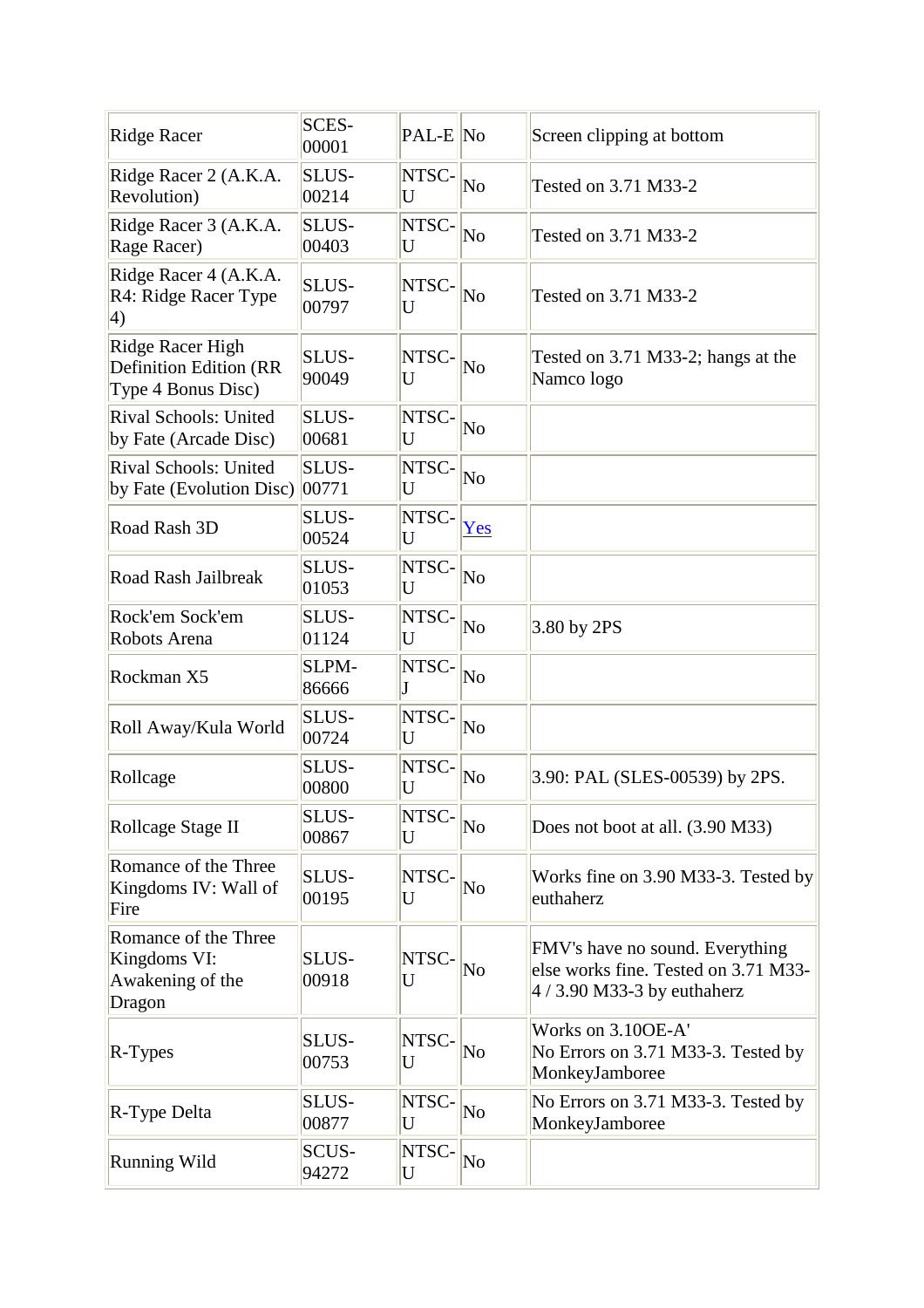## **S**

| <b>Name</b>                              | <b>PSX</b><br>ID      | TV<br>Type | Manual<br>(Y/N)        | <b>Notes</b>                                                                                                                                                                        |
|------------------------------------------|-----------------------|------------|------------------------|-------------------------------------------------------------------------------------------------------------------------------------------------------------------------------------|
| Saga Frontier                            | SCUS-<br>94230        | NTSC-<br>U | Yes                    | May encounter flickering backgrounds<br>on lower firmware/Popstation versions.<br>Use 3.10 Popstation with Popsloader if<br>using 3.03 OE-C or lower, or use<br>firmware 3.30 OE-A. |
| Saga Frontier 2                          | SLUS-<br>00933        | NTSC-<br>U | No                     | Does not load Duel fights, causing the<br>game to be unplayable on 3.71 M33-2.                                                                                                      |
| Samurai Shodown:<br><b>Warriors Rage</b> | SLPM-<br>86345        | NTSC-      | No                     | Also known as Samurai Spirits<br>Shinshou - kenkaku Ibunroku<br>Yomigaerishi Soukou no Yaiba                                                                                        |
| Samurai Shodown:<br><b>Warriors Rage</b> | SLUS-<br>01039        | NTSC-<br>U | No                     | 3.80 by 2PS                                                                                                                                                                         |
| Sentient                                 | <b>SCUS-</b><br>94110 | NTSC-<br>U | $\overline{\text{No}}$ |                                                                                                                                                                                     |
| <b>Sentinel Returns</b>                  | SLUS-<br>00604        | NTSC-<br>U | No                     | 3.80 by 2PS                                                                                                                                                                         |
| <b>Sexy Parodius</b>                     | SLPM-<br>86009        | NTSC-      | No                     |                                                                                                                                                                                     |
| Shadow Man                               | SLUS-<br>00895        | NTSC-<br>U | No                     | Working, but slow (like on PSX)                                                                                                                                                     |
| Shaolin                                  | SLES-<br>01658        | PAL-E      | $\overline{\text{No}}$ | 3.80 Runs ok but crashes when coming<br>out of options menu - by 2PS                                                                                                                |
| Sheep Dog and Wolf                       | SLES-<br>02895        | PAL-E      | $\overline{\text{No}}$ | Some sound desynchronization                                                                                                                                                        |
| Silhouette Mirage                        | SLUS-<br>00728        | NTSC-<br>U | $\overline{\text{No}}$ | 3.90 by 2PS.                                                                                                                                                                        |
| Silent Bomber                            | SLUS-<br>00902        | NTSC-<br>U | No                     | 3.90: Severe slowdown issues whenever<br>explosions occur at the tutorial, after<br>that everything runs fine! - by 2PS                                                             |
| Silent Hill                              | <b>SLUS-</b><br>00707 | NTSC-<br>U | Yes                    | No Errors on 3.71 M33-3. Tested by<br>MonkeyJamboree Works fine on 3.90<br>M33-3. Tested by euthaherz                                                                               |
| Silent Hill                              | SLES-<br>01514        | PAL-E      | Yes                    | Tested on Firmware 3.40 OE-A by<br>dvdchas                                                                                                                                          |
| Silverload                               | SLUS-<br>00050        | NTSC-<br>U | $\overline{\text{No}}$ | 3.80 by 2PS                                                                                                                                                                         |
| <b>Simpsons Wrestling</b>                | <b>SLUS-</b><br>01227 | NTSC-<br>U | Yes                    |                                                                                                                                                                                     |
| <b>Skeleton Warriors</b>                 | <b>SLUS-</b><br>00209 | NTSC-<br>U | $\overline{\rm No}$    | 3.80 by 2PS<br>No Errors on 3.71 M33-3. Tested by<br>MonkeyJamboree                                                                                                                 |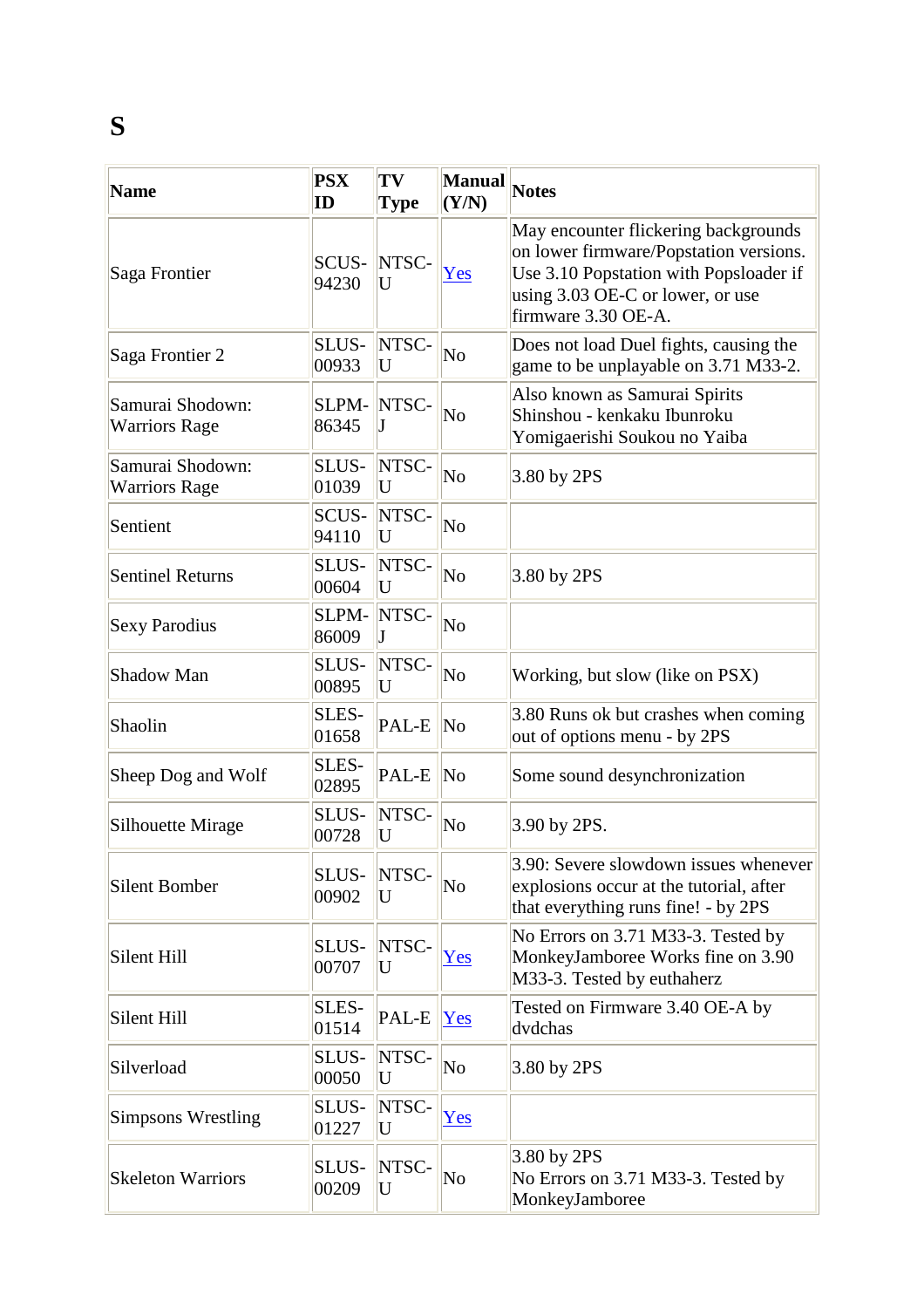| Skullmonkeys                        | SLUS-<br>00601        | NTSC-<br>U | No                     | 3.52/.80/.90: Same issue applies as with<br>3.71 M33-3. By 2PS<br>Will not work on PSP at all as of 3.71<br>M33-3, nor on PS2 with original disc.<br><b>Tested by MonkeyJamboree</b>                                                                                                                                                                 |
|-------------------------------------|-----------------------|------------|------------------------|------------------------------------------------------------------------------------------------------------------------------------------------------------------------------------------------------------------------------------------------------------------------------------------------------------------------------------------------------|
| Slap Happy Rhythm<br><b>Busters</b> | SLPS-<br>02789        | NTSC-      | $\overline{\text{No}}$ | 3.90 by 2PS.                                                                                                                                                                                                                                                                                                                                         |
| Smash Court 3                       | SLPS-<br>03001        | NTSC-      | No                     | 3.90 by 2PS.                                                                                                                                                                                                                                                                                                                                         |
| Smurfs, The                         | SLUS-<br>01008        | NTSC-<br>U | No                     |                                                                                                                                                                                                                                                                                                                                                      |
| Sonic Wings Special                 | SLPS-<br>00307        | NTSC-      | $\overline{\text{No}}$ | 3.80 by 2PS                                                                                                                                                                                                                                                                                                                                          |
| Soul Blade                          | SLUS-<br>00240        | NTSC-<br>U | Yes                    | Not at fullspeed, Crashes at 2nd stage<br>(3.51 update: Now runs at fullspeed,<br>2nd-stage bug fixed. Edge Master mode<br>freezes at 'Mission 1' screen. SLPS-<br>01222 increases compatibility, but re-<br>introduces slowdown.)<br><b>UPDATE:</b> Running at full speed, no<br>crashes in 3.71 pops. Converted using<br>Icetea using id SLUS00240 |
| Soul Blade                          | SCES-<br>00577        | PAL-E No   |                        | Screen Offset due to PAL, but not<br>severe, Fullspeed<br>(3.51 update: Screen centering fixed,<br>Edge Master mode freezes at 'Mission 1'<br>screen. SLPS-01222 introduces the<br>same compatibility and slowdown<br>issues as the NTSC version.)                                                                                                   |
| Soul Edge                           | SLPS-<br>00555        | NTSC-      | Yes                    | Fullspeed<br>(Running 3.80 with popstation:<br>Popped in 3.71 and it ran fine. This is a<br>Jap PS game I imported this off ebay.<br>Created using all the default numbers.<br>GIDN off disk etc. Tested by<br>MasterTurkey. see youtube ncpr707.                                                                                                    |
| Soul Of The Samurai                 | SLUS-<br>00822        | NTSC-<br>U | No                     | 3.90: No problems, dojo-crash<br>bypassed! - by 2PS<br>3.80 M33-5: Crash occurs when<br>attemping to exit out of the dojo<br>sparring-game when SELECT is<br>pressed - by 2PS                                                                                                                                                                        |
| Southpark                           | <b>SLES-</b><br>02158 | PAL-E      | $\overline{\text{No}}$ |                                                                                                                                                                                                                                                                                                                                                      |
| Soviet Strike                       | SLUS-<br>00061        | NTSC-<br>U | No                     | 3.90 by 2PS.<br>Tested on 3.52 M33 by GamerbyDesign                                                                                                                                                                                                                                                                                                  |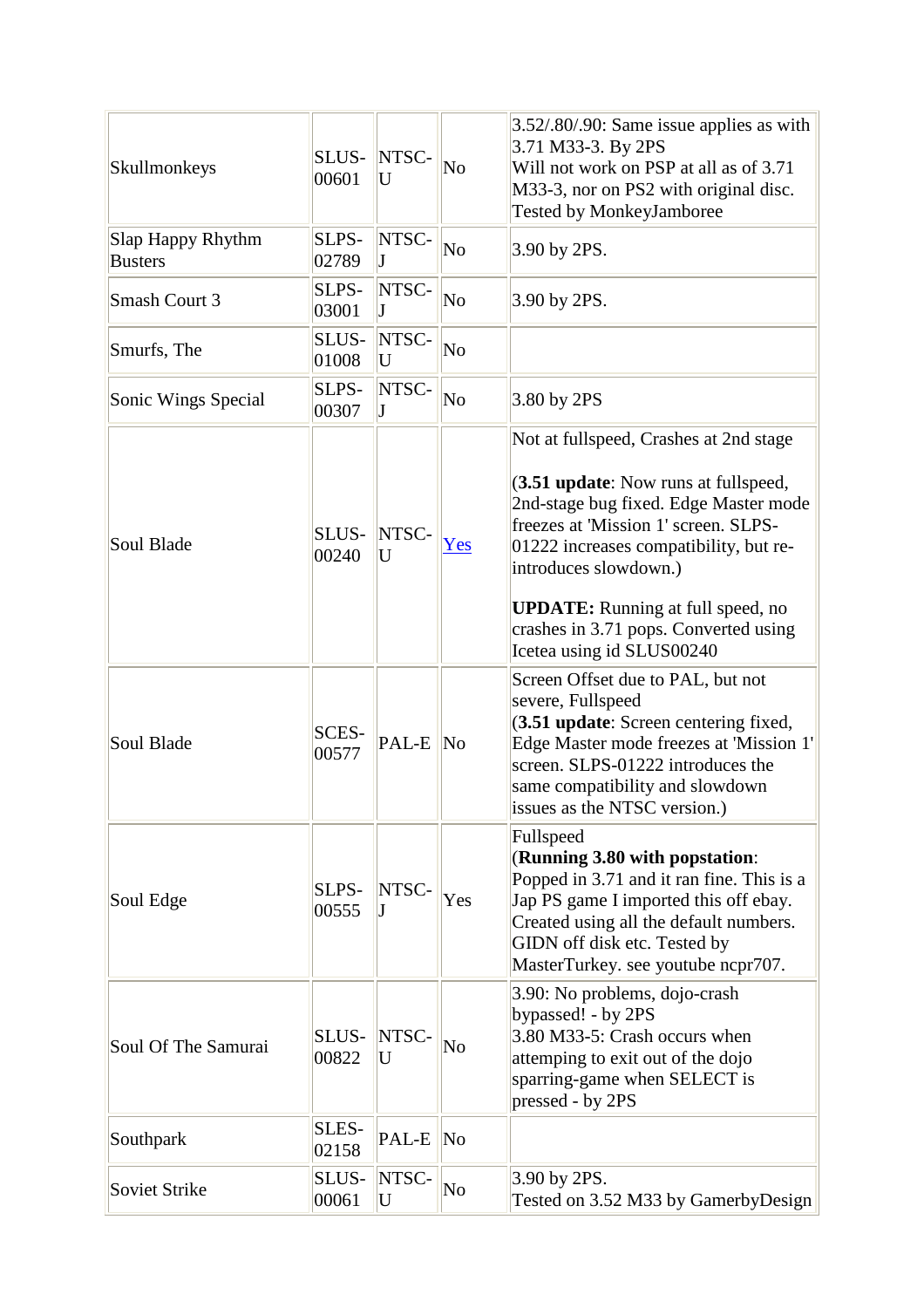| <b>Speed Freaks</b>                                                  | SCES-<br>01763 | PAL-E      | $\overline{\text{No}}$ |                                                                                                                                                                                                    |
|----------------------------------------------------------------------|----------------|------------|------------------------|----------------------------------------------------------------------------------------------------------------------------------------------------------------------------------------------------|
| Spider - The Video Game                                              | SLUS-<br>00230 | NTSC-<br>U | No                     | 3.80 by 2PS                                                                                                                                                                                        |
| Spiderman 2 - Enter<br>Electro                                       | SLUS-<br>01378 | NTSC-<br>U | $\overline{\text{No}}$ | Sound and video seem fine, tested in<br>3.71 M33-3 by Don Roberto                                                                                                                                  |
| Spyro The Dragon                                                     | SCUS-<br>94228 | NTSC-<br>U | Yes                    | cutscene sound out of sync, screen<br>offset slightly<br><b>UPDATE:</b> Everything seems working<br>ok in 3.71 M33-3. Tested by<br>MonkeyJamboree                                                  |
| Spyro 2: Ripto's Rage                                                | SCUS-<br>94425 | NTSC-<br>U | Yes                    | The voice overs sometimes drop out                                                                                                                                                                 |
| Spyro 3: Year of the<br>Dragon                                       | SCUS-<br>94467 | NTSC-<br>U | Yes                    | Works poorly 3.71 & 3.40. Can crash<br>randomly while entering worlds. Tested<br>by SephirothX                                                                                                     |
| Stahlfeder                                                           | SLPS-<br>00162 | NTSC-<br>J | No                     | 3.90 by 2PS                                                                                                                                                                                        |
| <b>Star Gladiator</b>                                                | SLPS-<br>00539 | NTSC-      | $\overline{\text{No}}$ | 3.80 (SLUS-00372) by 2PS                                                                                                                                                                           |
| <b>Star Ocean: The Second</b><br>Story                               | SCUS-<br>94421 | NTSC-<br>U | Yes                    | Possible freeze when you first enter<br>Fienal Tower and watch FMV with fast<br>disc loading setting. Change to normal<br>to fix this                                                              |
| <b>Star Sweep</b>                                                    | SLPS-<br>01040 | NTSC-<br>J | N <sub>o</sub>         | 3.80 by 2PS                                                                                                                                                                                        |
| <b>Star Wars: Dark Forces</b>                                        | SLUS-<br>00297 | NTSC-<br>U | No                     | Seems to play fine but the weapon<br>graphics and enemy sprites are "junked"<br>and blend with the wall texture.                                                                                   |
| <b>Star Wars: Masters of</b><br>Teras Kasi                           | SCUS-<br>00562 | NTSC-<br>U | No                     | Extreme graphical problems 3.02.<br>Tested by SephirothX                                                                                                                                           |
| Starblade Alpha                                                      | SLUS-<br>00057 | NTSC-<br>U | No                     | 3.80 Works fine on NTSC-J (SLPS-<br>$00022$ ) - by 2PS.<br>Continuing or pausing the game will<br>send you back to the start of the first<br>level, may sometimes warp you to the<br>second level. |
| Starfighter                                                          | SLUS-<br>00241 | NTSC-<br>U | N <sub>o</sub>         | 3.80 by 2PS                                                                                                                                                                                        |
| <b>Starfighter Sanvein</b>                                           | SLUS-<br>01302 | NTSC-<br>U | N <sub>o</sub>         | 3.80 by 2PS                                                                                                                                                                                        |
| Street Fighter Alpha 2<br>Gold (Street Fighter<br>Collection Disc 1) | SLUS-<br>00258 | NTSC-<br>U | No                     |                                                                                                                                                                                                    |
| Street Fighter Alpha 3                                               | SLUS-<br>00821 | NTSC-<br>U | Yes                    |                                                                                                                                                                                                    |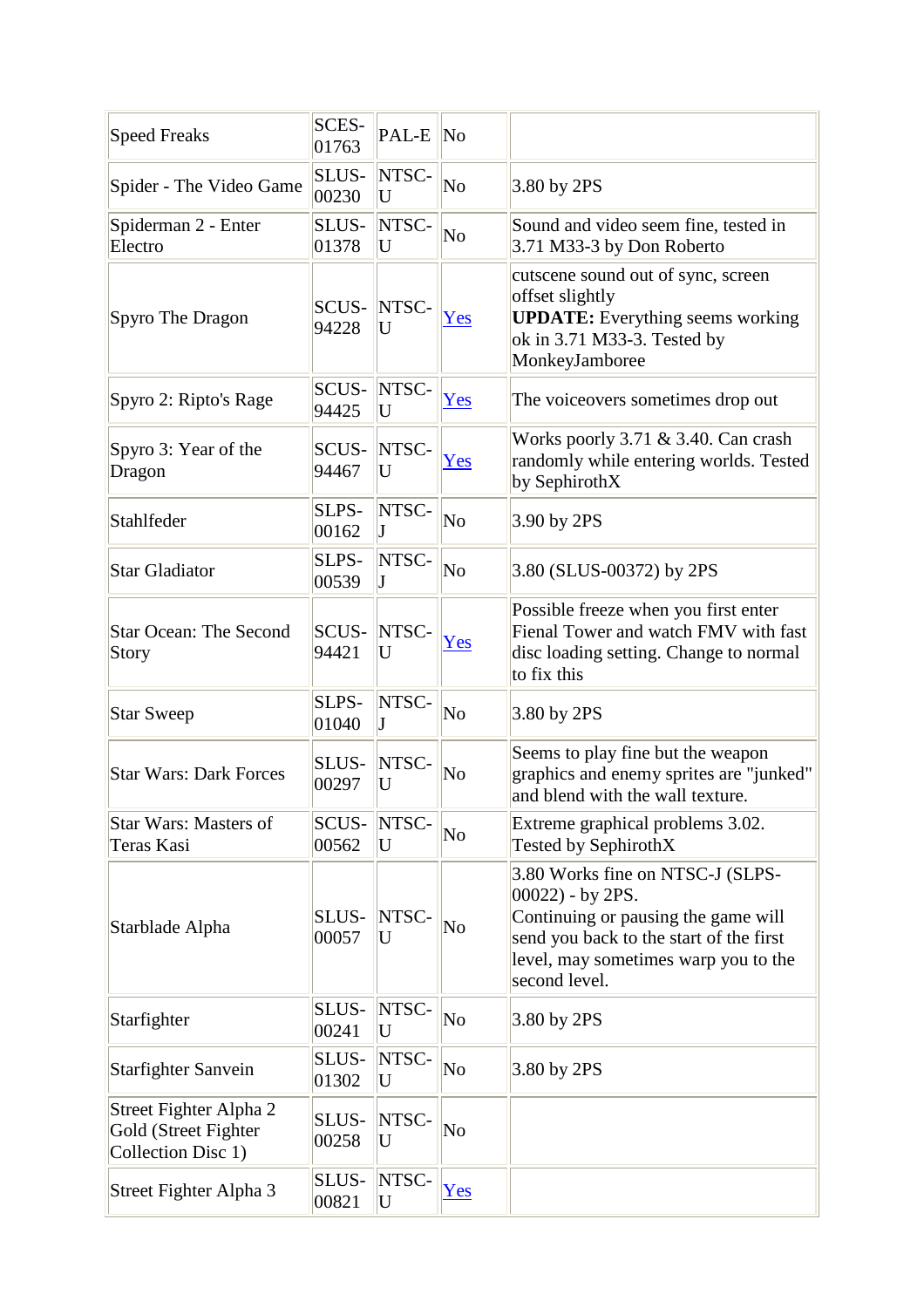| <b>Street Fighter Collection</b>           | SLUS-<br>00423 | NTSC-<br>U | No                     |                                                                                                                                                                                                      |
|--------------------------------------------|----------------|------------|------------------------|------------------------------------------------------------------------------------------------------------------------------------------------------------------------------------------------------|
| <b>Street Fighter EX Plus</b><br>Alpha     | SLUS-<br>00548 | PAL-E      | N <sub>0</sub>         |                                                                                                                                                                                                      |
| Street Fighter Plus EX 2                   | SLUS-<br>01105 | NTSC-<br>U | No                     |                                                                                                                                                                                                      |
| Strider 1                                  | SLPS-<br>02620 | NTSC-      | No                     |                                                                                                                                                                                                      |
| Strider 2                                  | SLPS-<br>02621 | NTSC-<br>J | No                     |                                                                                                                                                                                                      |
| Strikers 1945                              | SLUS-<br>01337 | NTSC-<br>U | No                     |                                                                                                                                                                                                      |
| Suiko Enbu: Outlaws of<br>the lost dynasty | SLPS-<br>00137 | NTSC-      | No                     | <b>3.52 M33-4:</b> On the VS screen and the<br>victory screen, the overall picture is<br>discolored. Other than that, it runs<br>smoothly                                                            |
| Suikoden                                   | SLUS-<br>00292 | NTSC-<br>U | Yes                    | 3.90 Freezes when you entered then exit<br>Neclord's Castle in Neclord Sidequest.<br>Just Set the Disc-Load Speed to normal<br>- tested by kryst abegnalie                                           |
| Suikoden 2                                 | SLUS-<br>00958 | NTSC-<br>U | Yes                    | Freezes on Mist monster in 3.40 and<br>below. WORKS 100% on new 3.51<br>M33 Firmware - see <b>Installing PSP 3.51</b><br>M33 Firmware.<br><b>3.90</b> Works perfectly - tested by kryst<br>abegnalie |
| Super Bubble Pop                           | SLUS-<br>01528 | NTSC-<br>U | No                     | 3.80 by 2PS                                                                                                                                                                                          |
| Super Puzzle Fighter II<br>Turbo           | SLES-<br>00605 | PAL-E      | $\overline{\text{No}}$ |                                                                                                                                                                                                      |
| Super Puzzle Fighter II<br>Turbo           | SLUS-<br>00418 | NTSC-<br>U | No                     |                                                                                                                                                                                                      |
| Super Robot Wars Alpha<br>Gaiden           | SLPS-<br>03147 | NTSC-      | No                     |                                                                                                                                                                                                      |
| <b>Super Robot Wars F</b>                  | SLPS-<br>01727 | NTSC-      | No                     |                                                                                                                                                                                                      |
| Syndicate Wars                             | SLUS-<br>00262 | NTSC-<br>U | Yes                    |                                                                                                                                                                                                      |
| Syphon Filter                              | SCUS-<br>94240 | NTSC-<br>U | Yes                    | Works fine on 3.90 M33-3. Tested by<br>euthaherz                                                                                                                                                     |
| Syphon Filter 2                            | SCUS-<br>94451 | NTSC-<br>U | No                     | Doesn't go past beginning FMV on 3.90<br>M33_2. Loaded fine with popsloader<br>using 3.71 official. Works fine on 3.90<br>M33-3. Tested by euthaherz                                                 |
| Syphon Filter 3                            | SCUS-          | NTSC-      | $\overline{\text{No}}$ | Works fine on 3.90 M33-3. Tested by                                                                                                                                                                  |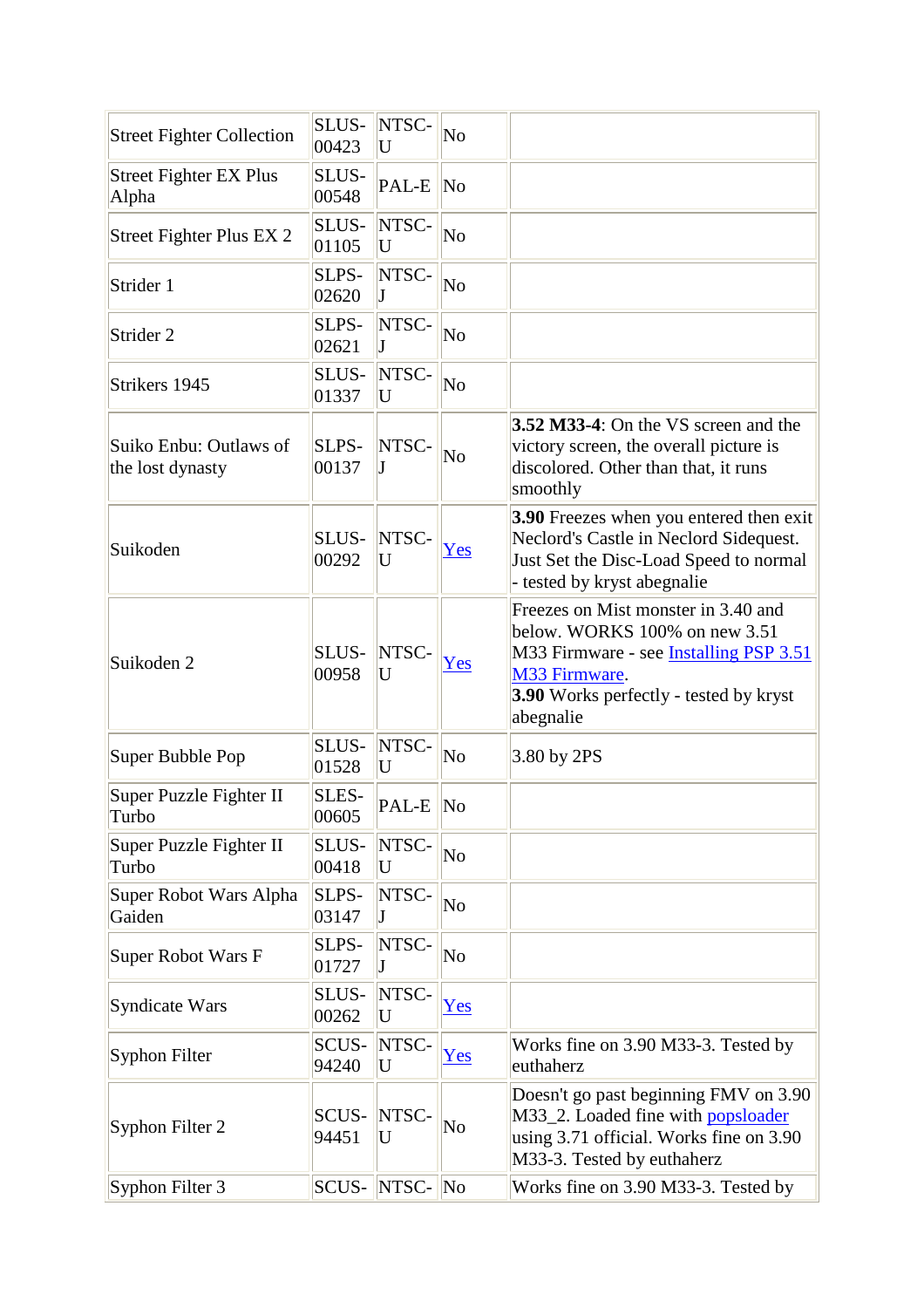|  |  | $\sim$ 44 $-$ |
|--|--|---------------|
|  |  |               |

#### **T**

| <b>Name</b>                                         | <b>PSX</b><br>ID | TV<br><b>Type</b>        | Manual<br>(Y/N)        | <b>Notes</b>                                                                                                                                                                                                                                                                                                                                                                                                                                                                                                         |
|-----------------------------------------------------|------------------|--------------------------|------------------------|----------------------------------------------------------------------------------------------------------------------------------------------------------------------------------------------------------------------------------------------------------------------------------------------------------------------------------------------------------------------------------------------------------------------------------------------------------------------------------------------------------------------|
| <b>Tail Concerto</b>                                | SLUS-<br>00660   | NTSC-<br>U               | No                     |                                                                                                                                                                                                                                                                                                                                                                                                                                                                                                                      |
| Tactics Ogre: Let Us<br>Cling Together              | SLUS-<br>00560   | NTSC-<br>U               | No                     | Works great on 3.71 and above - big<br>thanks to Mr. SaintPizzy for the update.                                                                                                                                                                                                                                                                                                                                                                                                                                      |
| Tail of the Sun                                     | SLUS-<br>94607   | NTSC-<br>U               | $\overline{\text{No}}$ | Works perfectly on 3.71 M33                                                                                                                                                                                                                                                                                                                                                                                                                                                                                          |
| <b>Tales of Destiny</b>                             | SLUS-<br>00626   | NTSC-<br>U               | No                     | When I was playing on 3.71 sometimes<br>after a battle it would get stuck at a<br>black screen, this was really rare<br>though. Other than that the game works<br>great just be sure to save often.<br><b>3.03 OE-C:</b> When using spells with<br>animations(spells that make every unit<br>on the screen stop their movement until<br>the attack finishes), the game may<br>freeze. Spells that don't have animation<br>may freeze but with extremely low<br>chance(only encountered once out of<br>$20+ hours$ ). |
| Tales of Destiny II                                 | SLUS-<br>01355   | NTSC-<br>U               | $\overline{\text{No}}$ |                                                                                                                                                                                                                                                                                                                                                                                                                                                                                                                      |
| <b>Team Buddies</b>                                 | SLUS-<br>00869   | NTSC-<br>U               | $\overline{\text{No}}$ | Freezes on loading screen on 3.71 m33 -<br>2 & 4                                                                                                                                                                                                                                                                                                                                                                                                                                                                     |
| <b>Tecmo Stackers</b>                               | SLUS-<br>00560   | NTSC-<br>U               | N <sub>o</sub>         | 3.90 by 2PS.                                                                                                                                                                                                                                                                                                                                                                                                                                                                                                         |
| Tecmo's Deception:<br><b>Invitation To Darkness</b> | SLUS-<br>00340   | NTSC-<br>U               | $\overline{\text{No}}$ |                                                                                                                                                                                                                                                                                                                                                                                                                                                                                                                      |
| Tekken 2                                            | 00213            | <b>SLUS- INTSC-</b><br>U | Yes                    |                                                                                                                                                                                                                                                                                                                                                                                                                                                                                                                      |
| Tekken 3                                            | SLUS-<br>00402   | NTSC-<br>U               | Yes                    |                                                                                                                                                                                                                                                                                                                                                                                                                                                                                                                      |
| Tekken 3 Golden Lion<br>Edition                     | SLUS-<br>00402   | NTSC-                    | No                     |                                                                                                                                                                                                                                                                                                                                                                                                                                                                                                                      |
| Tempest X3                                          | SLUS-<br>00283   | NTSC-<br>U               | No                     | 3.90 by 2PS.                                                                                                                                                                                                                                                                                                                                                                                                                                                                                                         |
| <b>Tenchu Stealth Assassins</b>                     | SLUS-<br>00706   | NTSC-<br>U               | Yes                    |                                                                                                                                                                                                                                                                                                                                                                                                                                                                                                                      |
| Tenchu 2                                            | SLUS-            | NTSC-                    | Yes                    | Lots of skipping during cutscenes,                                                                                                                                                                                                                                                                                                                                                                                                                                                                                   |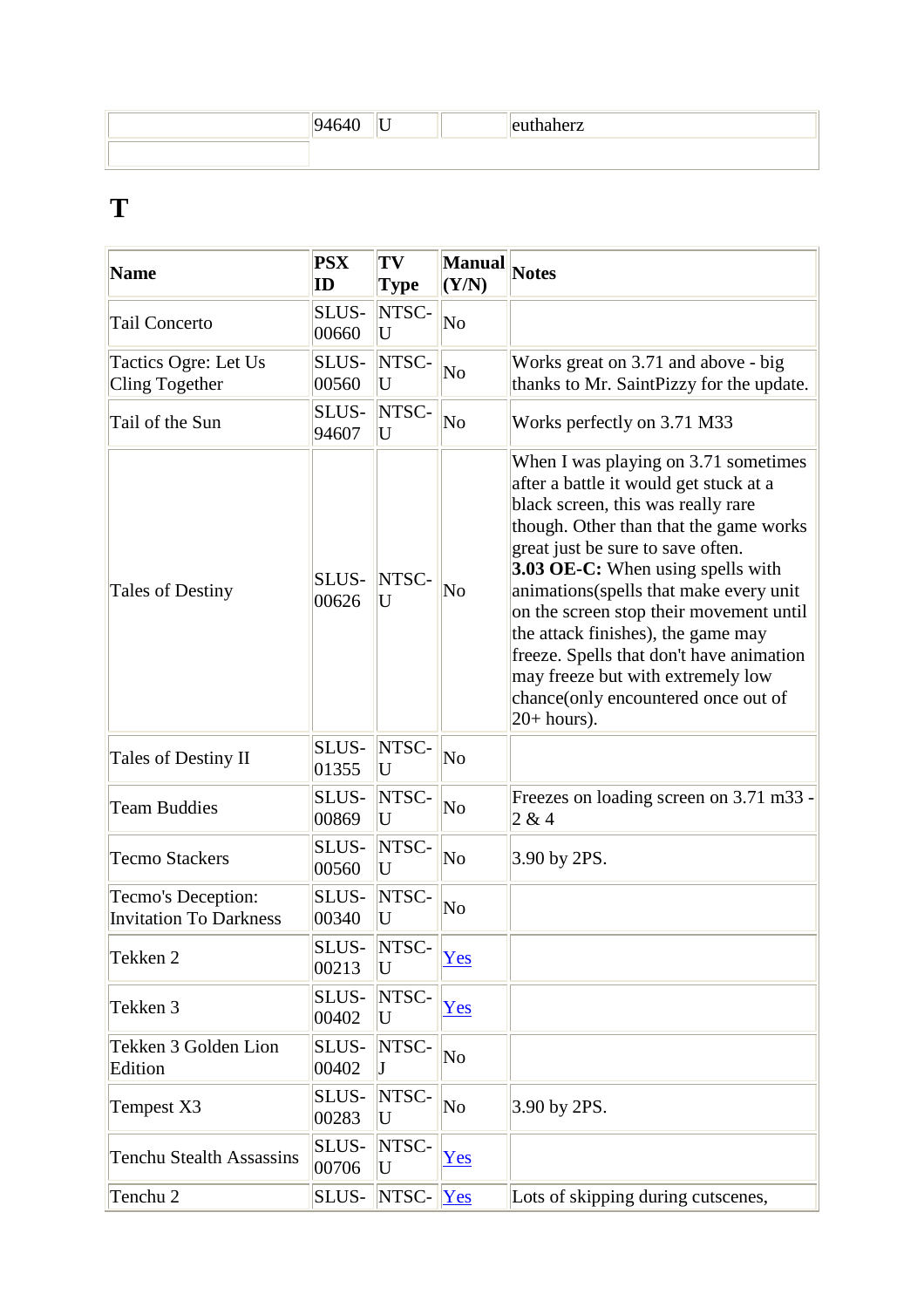|                                                                  | 00939          | U             |                        | music, and dialogue.                                                                                                   |
|------------------------------------------------------------------|----------------|---------------|------------------------|------------------------------------------------------------------------------------------------------------------------|
| <b>Test Drive 5</b>                                              | SLUS-<br>00610 | NTSC-<br>U    | N <sub>o</sub>         |                                                                                                                        |
| <b>Test Drive Offroad</b>                                        | SLUS-<br>00396 | NTSC-<br>U    | $\overline{\text{No}}$ |                                                                                                                        |
| <b>Tetris Plus</b>                                               | SLUS-<br>00338 | NTSC-<br>U    | $\overline{\text{No}}$ |                                                                                                                        |
| Theme Hospital                                                   | SLUS-<br>00275 | NTSC-<br>U    | No                     | Runs great on 3.71.                                                                                                    |
| <b>Theme Park</b>                                                | SLES-<br>02688 | PAL-E         | $\overline{\text{No}}$ | 3.90 by 2PS.                                                                                                           |
| <b>Thousand Arms</b>                                             | SLUS-<br>00845 | NTSC-<br>U    | N <sub>o</sub>         | Hangs during opening sequence on 3.52<br>M33.                                                                          |
| Thrasher Skate and<br>Destroy                                    | SLUS-<br>00935 | NTSC-<br>U    | No                     |                                                                                                                        |
| Thrasher Skate and<br>Destroy                                    | SLES-<br>02340 | PAL-E         | $\overline{\text{No}}$ |                                                                                                                        |
| Threads of Fate                                                  | SLUS-<br>01019 | NTSC-<br>U    | No                     |                                                                                                                        |
| Thrill Kill                                                      | SLUS-<br>00752 | NTSC-<br>U    | No                     | Freezes on exit load 3.80 M33 (Tested<br>by J30H30)<br>Tested on 3.52 M33 by GamerbyDesign                             |
| Thunder Force V: Perfect<br>System                               | SLUS-<br>00727 | NTSC-<br>U    | $\overline{\text{No}}$ | 3.90 by 2PS.                                                                                                           |
| <b>Time Bokan Series:</b><br><b>Bokan to Ippatsu!</b><br>Doronbo | SLPS-<br>00609 | NTSC-         | No                     | 3.80 by 2PS.                                                                                                           |
| Time Bokan: Yattaman                                             | SLES-<br>03651 | PAL-I $\ $ No |                        | 3.80 by 2PS.                                                                                                           |
| <b>Time Crisis</b>                                               | SLUS-<br>00405 | NTSC-<br>U    | $\overline{\text{No}}$ | No Music 3.71 M33-4 ~Beaniehat~                                                                                        |
| Time Crisis - Project<br>Titan                                   | SLUS-<br>00405 | NTSC-<br>U    | N <sub>o</sub>         |                                                                                                                        |
| <b>Tiny Tank</b>                                                 | SCUS-<br>94427 | NTSC-<br>U    | N <sub>o</sub>         | 3.80 by 2PS.                                                                                                           |
| Tom & Jerry In: House<br>Trap                                    | SLUS-<br>00638 | NTSC-<br>U    | N <sub>o</sub>         | 3.90 by 2PS.                                                                                                           |
| <b>Tomb Raider</b>                                               | SLUS-<br>00152 | NTSC-<br>U    | Yes                    |                                                                                                                        |
| <b>Tomb Raider</b>                                               | SLES-<br>00024 | PAL-E         | Yes                    | Tested on Firmware 3.40 OE-A by<br>dvdchas                                                                             |
| Tomb Raider II                                                   | SLUS-<br>00437 | NTSC-<br>U    | N <sub>o</sub>         | It loads up but freezes after 5 seconds<br>after loading the trianning level. Tested<br>on 3.52 M33-4 by GamerbyDesign |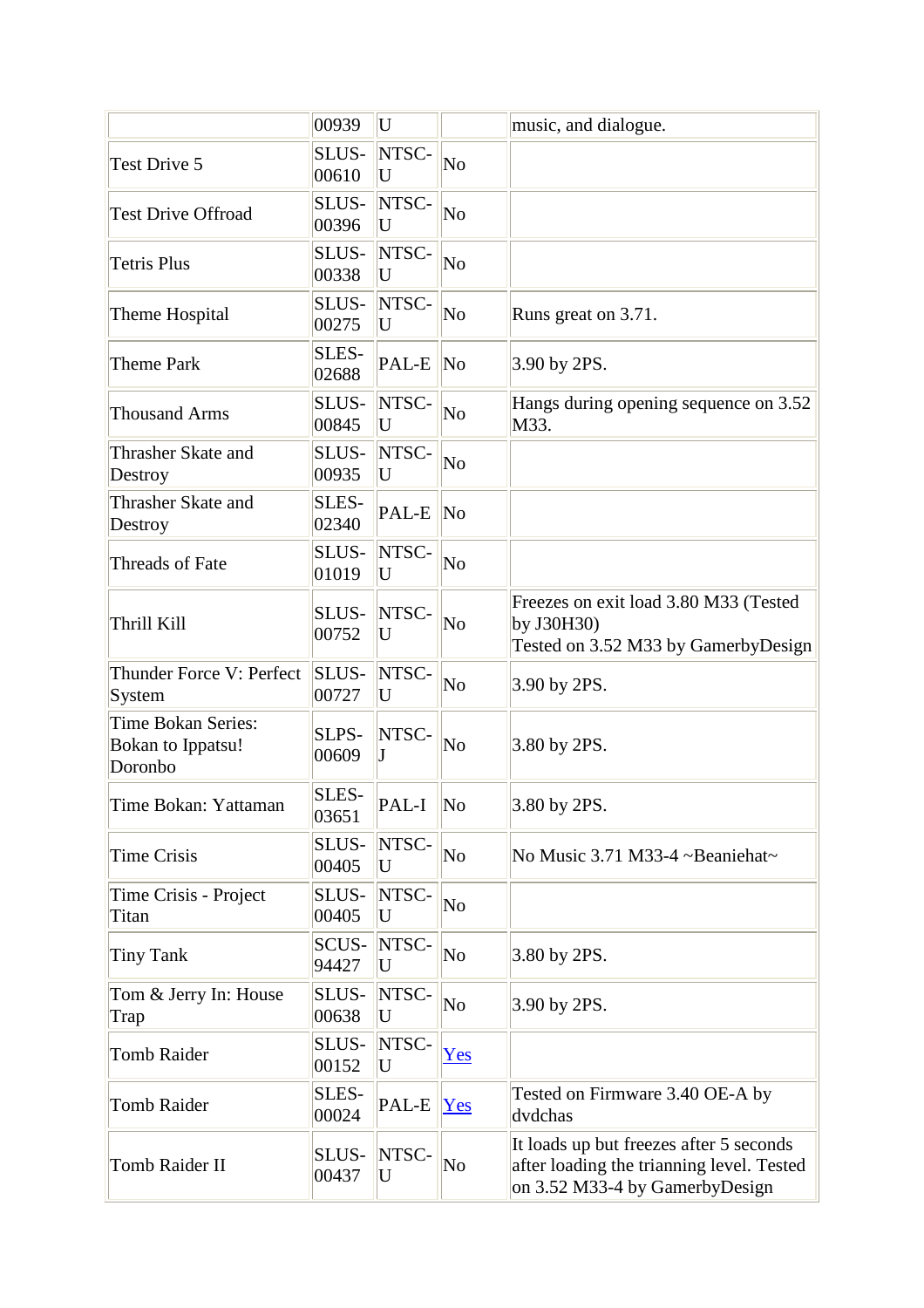|                                                |                |            |                        | Tested on slim psp 3.90 m33 3.03<br><b>pops.</b> Works perfectly (as far as I can<br>tell) doesn't freeze at training level.<br>Used alcohol 52% to rip .ccd, sub, img<br>from disc then <b>PSX2PSP</b> v.1.2 to make<br>the eboot. by Mornaug |
|------------------------------------------------|----------------|------------|------------------------|------------------------------------------------------------------------------------------------------------------------------------------------------------------------------------------------------------------------------------------------|
| Tomb Raider II                                 | SLES-<br>00718 | PAL-E      | N <sub>0</sub>         | Works with the new CDDA enabled<br>version of Popstation - we'll post a link<br>once we have one!<br>Doesn't work with Firmware 3.40 OE-A<br>by dvdchas                                                                                        |
| Tomb Raider IV (A.K.A.<br>The Last Revelation) | SLUS-<br>00885 | NTSC-<br>U | N <sub>o</sub>         | Works with 3.03 OE-C ripped with<br>CloneCD and processed with Zinga<br><b>Burga PopstationGUI 3.00</b>                                                                                                                                        |
| Tomb Raider V (A.K.A.<br>Chronicles)           | SLUS-<br>01311 | NTSC-<br>U | No                     |                                                                                                                                                                                                                                                |
| Tomba!                                         | SCUS-<br>94236 | NTSC-<br>U | Yes                    |                                                                                                                                                                                                                                                |
| Tomba! 2                                       | SCUS-<br>94454 | NTSC-<br>U | No                     |                                                                                                                                                                                                                                                |
| Tony Hawk Pro Skater                           | SLUS-<br>00860 | NTSC-<br>U | Yes                    |                                                                                                                                                                                                                                                |
| Tony Hawk Pro Skater 2                         | SLUS-<br>01066 | NTSC-<br>U | No                     | works on 3.72. failed at main screen on<br>3.90                                                                                                                                                                                                |
| Tony Hawk Pro Skater 3                         | SLUS-<br>01419 | NTSC-<br>U | No                     |                                                                                                                                                                                                                                                |
| Tony Hawk Pro Skater 4                         | SLUS-<br>00967 | NTSC-<br>U | No                     |                                                                                                                                                                                                                                                |
| <b>Trap Gunner</b>                             | SLPS-<br>01076 | NTSC-      | N <sub>o</sub>         | 3.90: US version doesn't work either<br>(SCUS-94397) try Trap Runner - By<br>2PS.                                                                                                                                                              |
| Trap Runner (PAL<br>version of Trap Gunner)    | SLES-<br>01628 | PAL-E      | $\overline{\text{No}}$ | 3.90: Runs great! by 2PS.                                                                                                                                                                                                                      |
| Treasures of the Deep                          | SLUS-<br>00430 | NTSC-<br>U | No                     | 3.90 by 2PS                                                                                                                                                                                                                                    |
| Triple Play '99                                | SLUS-<br>00618 | NTSC-<br>U | N <sub>o</sub>         |                                                                                                                                                                                                                                                |
| Turnabout                                      | SLUS-<br>01499 | NTSC-<br>U | No                     | 3.80 by 2PS                                                                                                                                                                                                                                    |
| <b>Twisted Metal</b>                           | SCUS-<br>94304 | NTSC-<br>U | No                     | Works fine. ~Beaniehat~                                                                                                                                                                                                                        |
| <b>Twisted Metal 2</b>                         | SCUS-<br>94306 | NTSC-<br>U | Yes                    |                                                                                                                                                                                                                                                |
| <b>Twisted Metal 3</b>                         | SCUS-          | NTSC-      | $\sqrt{N}$             | Odd audio glitch when approached by                                                                                                                                                                                                            |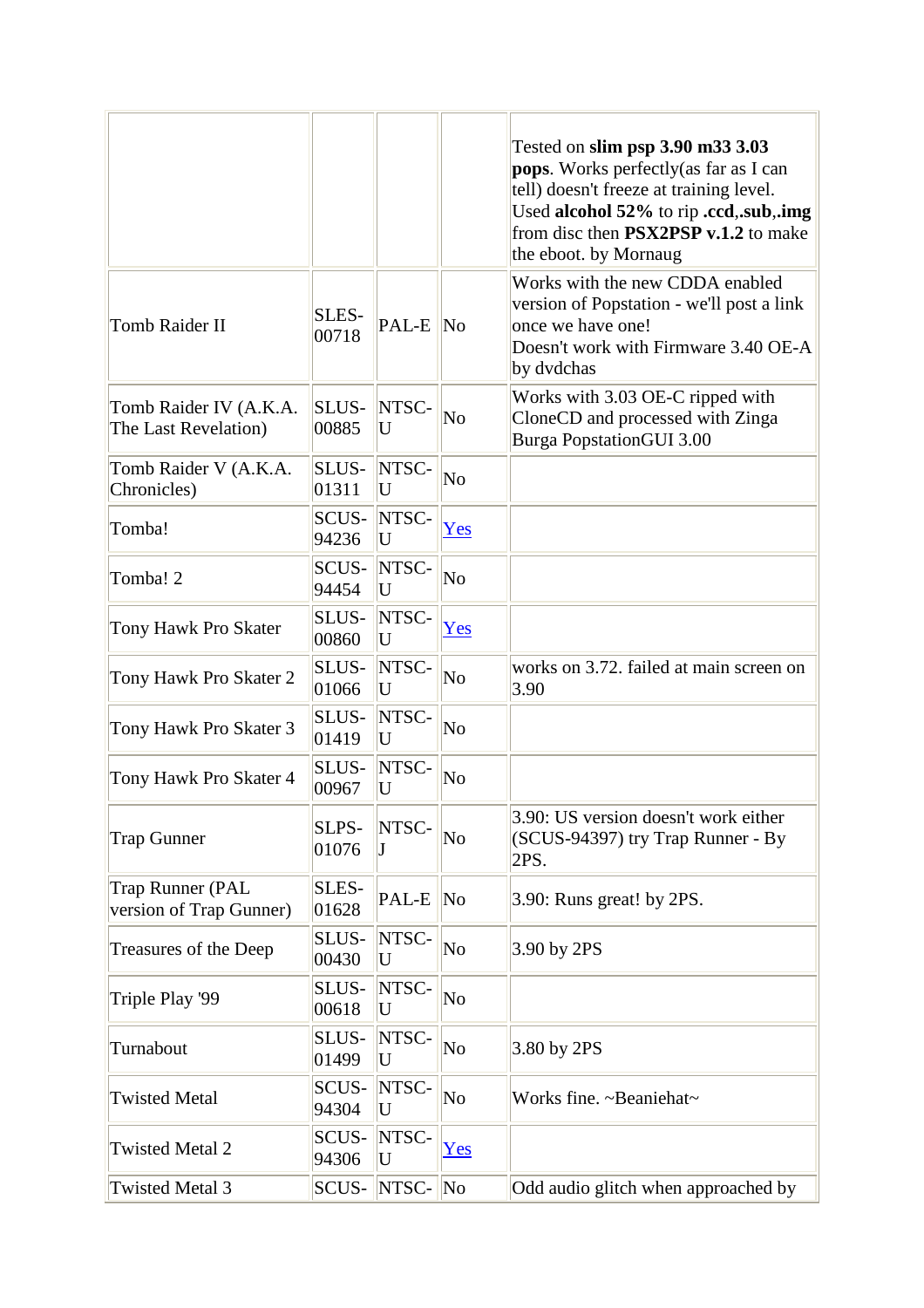|                 | 94249          |                   |    | enemy vehicle |
|-----------------|----------------|-------------------|----|---------------|
| Twisted Metal 4 | SCUS-<br>94560 | NTSC<br>∵−ب10 ادن | No |               |

## **U**

| <b>Name</b>                             | <b>PSX</b><br>ID      | TV<br><b>Type</b> | <b>Manual</b><br>(Y/N) | <b>Notes</b>                                                                                |
|-----------------------------------------|-----------------------|-------------------|------------------------|---------------------------------------------------------------------------------------------|
| Ultimate Fighting<br>Championship (UFC) | SLES-<br>02903        | PAL-E             | N <sub>0</sub>         | $3.90$ by 2PS.                                                                              |
| Um Jammer Lammy                         | <b>SCUS-</b><br>94448 | NTSC-             | $\overline{\text{No}}$ | $3.90$ Sound issues - by 2PS.<br>Sound is messed up                                         |
| Umihara Kawase Shun:<br>Second Edition  | SLPS-<br>02549        | NTSC-             | No                     |                                                                                             |
| Unholy War                              | <b>SLUS-</b><br>00676 | NTSC-             | Yes                    | <b>3.03:</b> Freezes on Pause screen after<br>starting a new game. 3.10-3.72: Works<br>fine |

#### **V**

| <b>Name</b>                         | <b>PSX ID</b>         | TV<br><b>Type</b>     | <b>Manual</b><br>(Y/N) | <b>Notes</b>                                                                                                                                                                                                                                                            |
|-------------------------------------|-----------------------|-----------------------|------------------------|-------------------------------------------------------------------------------------------------------------------------------------------------------------------------------------------------------------------------------------------------------------------------|
| Vagrant Story                       | <b>SLUS01040</b>      | NTSC-<br>U            | Yes                    | Some slowdown at cut scenes with<br>heavy 3D                                                                                                                                                                                                                            |
| Valkyrie Profile                    | SLUS-<br>01156        | NTSC-<br>U            | Yes                    | 3.03 OE-C: Dialog voices are glitchy.<br>Freezes after talking with Odin.                                                                                                                                                                                               |
| Vampire Hunter D                    | SLUS-<br>01138        | NTSC-<br>U            | N <sub>o</sub>         |                                                                                                                                                                                                                                                                         |
| Vanark - Astro Trooper              | <b>SLUS-</b><br>01035 | NTSC-<br>U            | $\overline{\text{No}}$ | 3.90: No probs. 3.80: Hangs at boot -<br>by 2PS.                                                                                                                                                                                                                        |
| <b>Vandal Hearts</b>                | SLUS-<br>00447        | NTSC-<br>U            | $\overline{\text{No}}$ |                                                                                                                                                                                                                                                                         |
| <b>Vanguard Bandits</b>             | SLUS-<br>01071        | NTSC-<br>U            | $\overline{\text{No}}$ | Flawless with 3.03 OEA                                                                                                                                                                                                                                                  |
| Vib Ribbon                          | SCES-<br>02873        | $\overline{PAL-E}$ No |                        | 3.80: Runs fine BUT is not playable<br>as the game does not appear to<br>stream any music from the game<br>itself (once in-game the level is just<br>straight (Flatlined). By 2PS<br>3.90: Crashes after the initial menus<br>are bypassed (graphical crash). By<br>2PS |
| <b>Victory Boxing</b><br>Challenger | SLES-<br>02727        | PAL-E No              |                        | 3.90 by 2PS                                                                                                                                                                                                                                                             |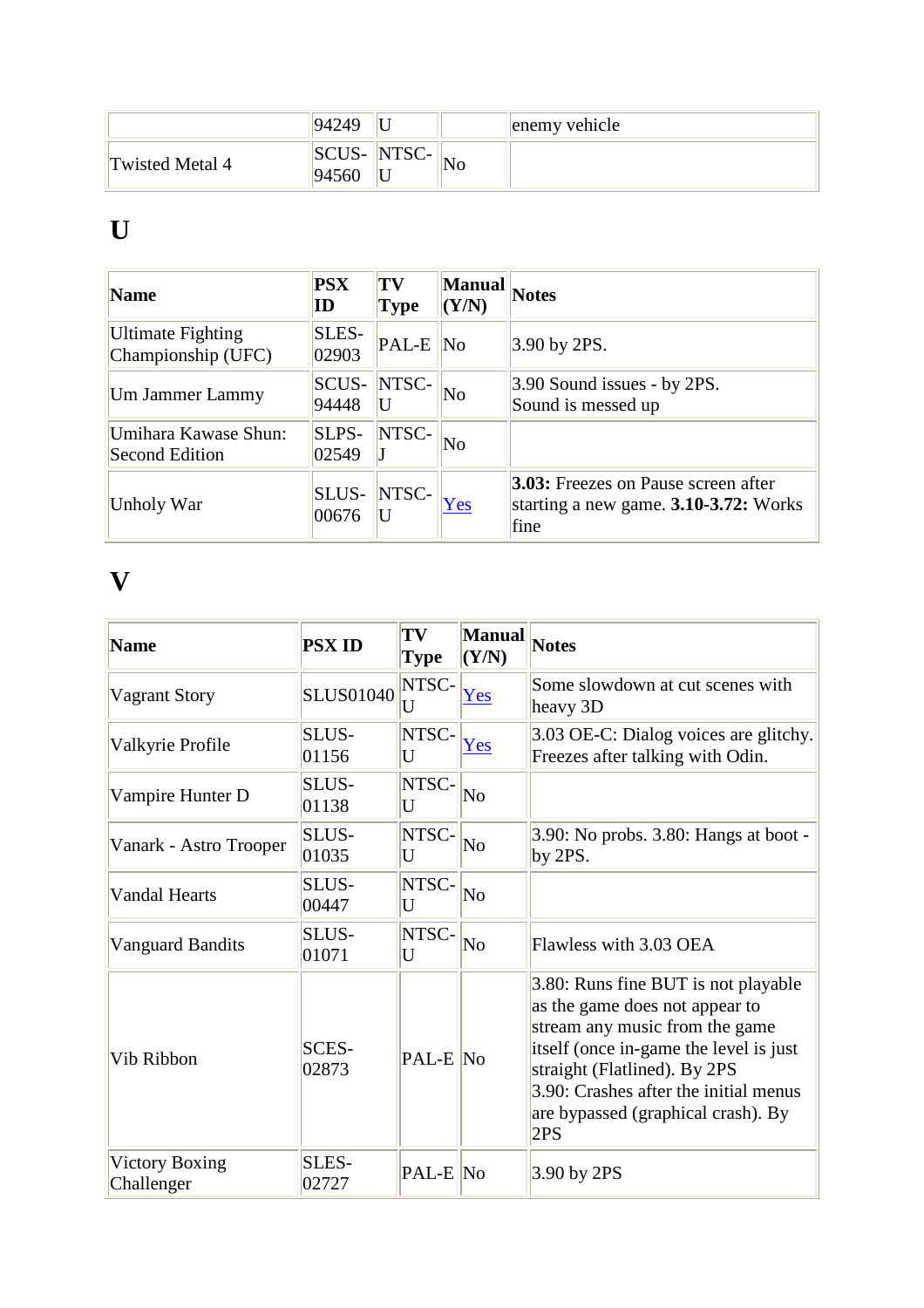|                                |                       |              |                        | 3.52: Runs fine - by 2PS                                                                                                                                                                                                                                         |
|--------------------------------|-----------------------|--------------|------------------------|------------------------------------------------------------------------------------------------------------------------------------------------------------------------------------------------------------------------------------------------------------------|
| Viewpoint                      | SLES-<br>00123        | $PAL-E$ No   |                        | 3.80/90: Loops to PS logo when<br>game is started (After the 'Prepare to<br>Engage' screen)- by 2PS                                                                                                                                                              |
| Vigilante 8                    | SLUS-<br>00510        | NTSC-<br>U   | $\overline{\text{No}}$ | Half of the levels won't run, redraw<br>problems for distant objects (no<br>textures), some sound problems<br>Update from dopi: On POP's 3.40 -<br>sound works only sfx no music.<br>Every level works no freezes,<br>completed "quest mode" with no<br>prob.    |
| Vigilante 8: Second<br>Offense | <b>SLUS-</b><br>00868 | NTSC-<br>U   | No                     | Redraw problems for distant objects<br>(no textures), lens flare redraw<br>problem, some sound problems,<br>occasional crash--edit 3.03 oe-A has<br>sound(music) problems when you<br>change music in game but when used<br>in 3.30 oe-A sound(music) work fine. |
| Virtual Hiyru No Ken           | SLPS-<br>00338        | NTSC-<br>J   | $\overline{\text{No}}$ | 3.90 by 2PS                                                                                                                                                                                                                                                      |
| VIRUS: It is aware             | SLES-<br>01317        | $ PAL-E $ No |                        | 3.90 by 2PS                                                                                                                                                                                                                                                      |
| <b>VR Powerboat Racing</b>     | <b>SLUS-</b><br>00625 | NTSC-<br>U   | $\overline{\text{No}}$ |                                                                                                                                                                                                                                                                  |
| V-Rally '97                    | SLES-<br>00250        | $ PAL-E $ No |                        |                                                                                                                                                                                                                                                                  |
| V-Tennis                       | SLES-<br>00285        | <b>PAL</b>   | $\overline{\rm No}$    | 3.80 by 2PS                                                                                                                                                                                                                                                      |

## **W**

| Name                                    | <b>PSX</b><br>ID      | TV<br><b>Type</b> | Manual<br>(Y/N)        | <b>Notes</b>                                                               |
|-----------------------------------------|-----------------------|-------------------|------------------------|----------------------------------------------------------------------------|
| <b>Warcraft II: The Dark</b><br>Saga    | SLUS-<br>00480        | NTSC-             | Yes                    |                                                                            |
| Warhammer: Shadows of<br>the Horned Rat | <b>SLUS-</b><br>00117 | PAL-E             | $\overline{\text{No}}$ |                                                                            |
| Warhawk                                 | SCUS-<br>94305        | NTSC-             | $\overline{\text{No}}$ | Plays fine on 3.72. Minor strangeness<br>during some FMV's. By RandomManA. |
| WCW vs. NWO: Thunder                    | <b>SLUS-</b><br>00779 | NTSC-             | Yes                    |                                                                            |
| Wild Arms                               | SCUS-<br>94608        | NTSC-             | Yes                    |                                                                            |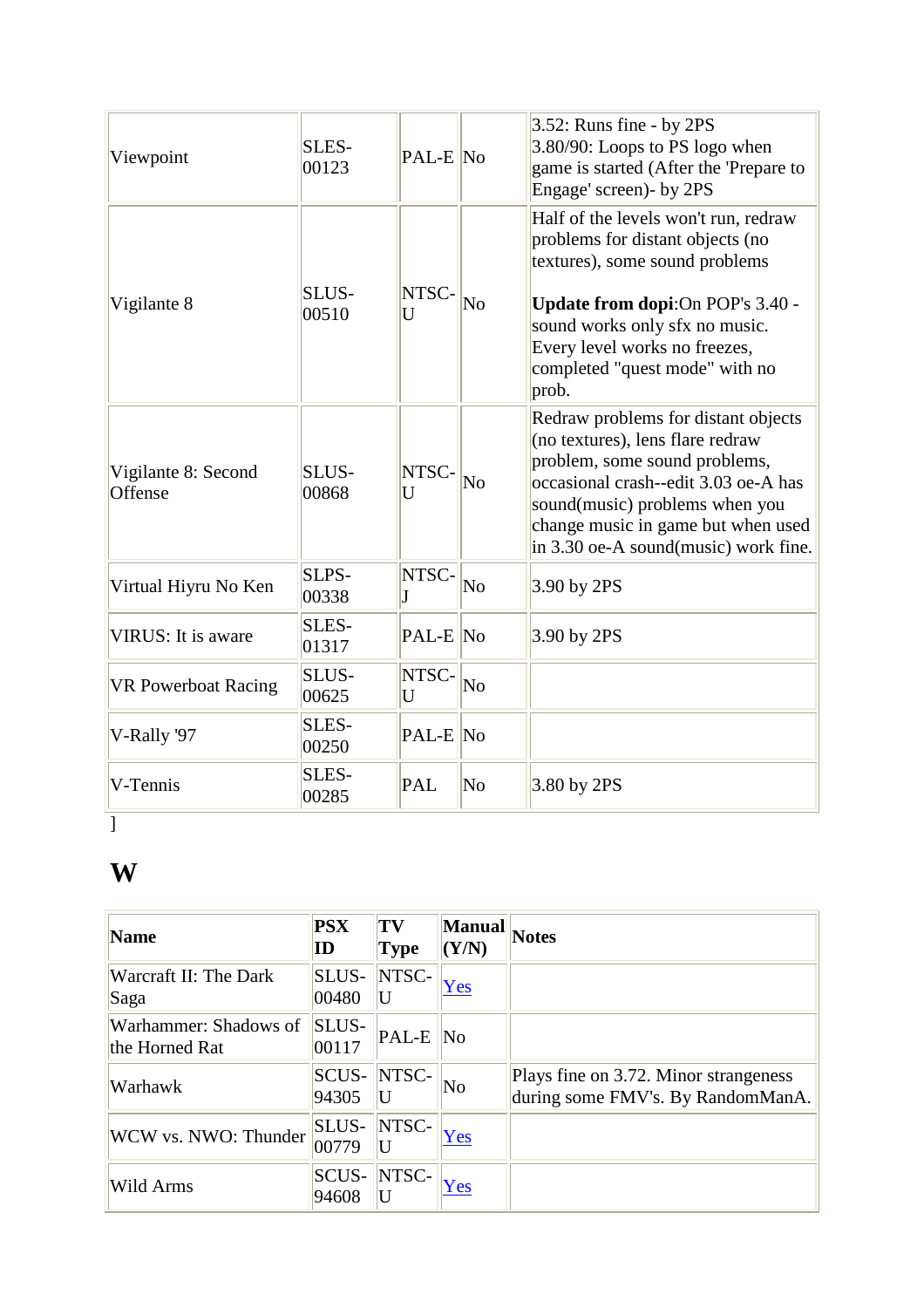| Wild Arms 2                                      | SCUS-<br>94484        | NTSC-<br>U | No                     |                                                                                                                                                                                                |
|--------------------------------------------------|-----------------------|------------|------------------------|------------------------------------------------------------------------------------------------------------------------------------------------------------------------------------------------|
| Wild 9                                           | SLUS-<br>00425        | NTSC-<br>U | No                     | $3.90$ by 2PS<br>Music works just fine on 3.71 M33-3 if<br>using a GOOD disc image. most out<br>there seem to be without the audio track<br>info in the .cue file. Tested by<br>MonkeyJamboree |
| WipeOut                                          | <b>SCUS-</b><br>94301 | NTSC-<br>U | No                     | Tested on 3.52 M33-4 by<br>GamerbyDesign                                                                                                                                                       |
| WipeOut                                          | SCES-<br>00010        | PAL-E      | $\overline{\text{No}}$ | Tested on 3.80m33-5                                                                                                                                                                            |
| WipeOut 2097                                     | SLES-<br>00327        | PAL-E      | $\sqrt{N_0}$           | Hangs after intro. Tested on Firmware<br>3.40 OE-A by dvdchas<br><b>UPDATE:</b> Working fine in 3.80 M33-<br>5.                                                                                |
| WipeOut XL                                       | SCUS-<br>94351        | NTSC-<br>U | Yes                    | Tested on 3.52 M33 by GamerbyDesign                                                                                                                                                            |
| Wip3Out (WipeOut 3)                              | SCES-<br>01909        | PAL-E      | $\overline{\text{No}}$ | Crashes 2-5 secs after starting race on<br>all courses/teams. Tested on 3.71 M33-<br>$ 2 + 3.80 \text{ M}33 - 5 $                                                                              |
| Worms                                            | SLUS-<br>00336        | NTSC-<br>U | No                     |                                                                                                                                                                                                |
| <b>WTC World Touring</b><br>Championship         | SLPS-<br>02852        | NTSC-      | No                     |                                                                                                                                                                                                |
| Wu-Tang Shaolin Style                            | SLUS-<br>00929        | NTSC-<br>U | $\overline{\text{No}}$ |                                                                                                                                                                                                |
| <b>WWF Attitude</b>                              | SLUS-<br>00831        | NTSC-<br>U | No                     |                                                                                                                                                                                                |
| <b>WWF Smackdown</b>                             | SLUS-<br>0927         | NTSC-<br>U | Yes                    |                                                                                                                                                                                                |
| <b>WWF Smackdown 2:</b><br><b>Know Your Role</b> | SLUS-<br>01234        | NTSC-<br>U | No                     | Works fine on 3.71 M33-4. Tested by<br>euthaherz                                                                                                                                               |
| <b>WWF Smackdown 2:</b><br>Know Your Role        | SLES-<br>03251        | PAL-E      | No                     |                                                                                                                                                                                                |
| <b>WWF Warzone</b>                               | SLUS-<br>00495        | NTSC-<br>U | Yes                    |                                                                                                                                                                                                |
| WWF Wrestlemania: The<br><b>Arcade Game</b>      | SLUS-<br>00013        | NTSC-<br>U | No                     |                                                                                                                                                                                                |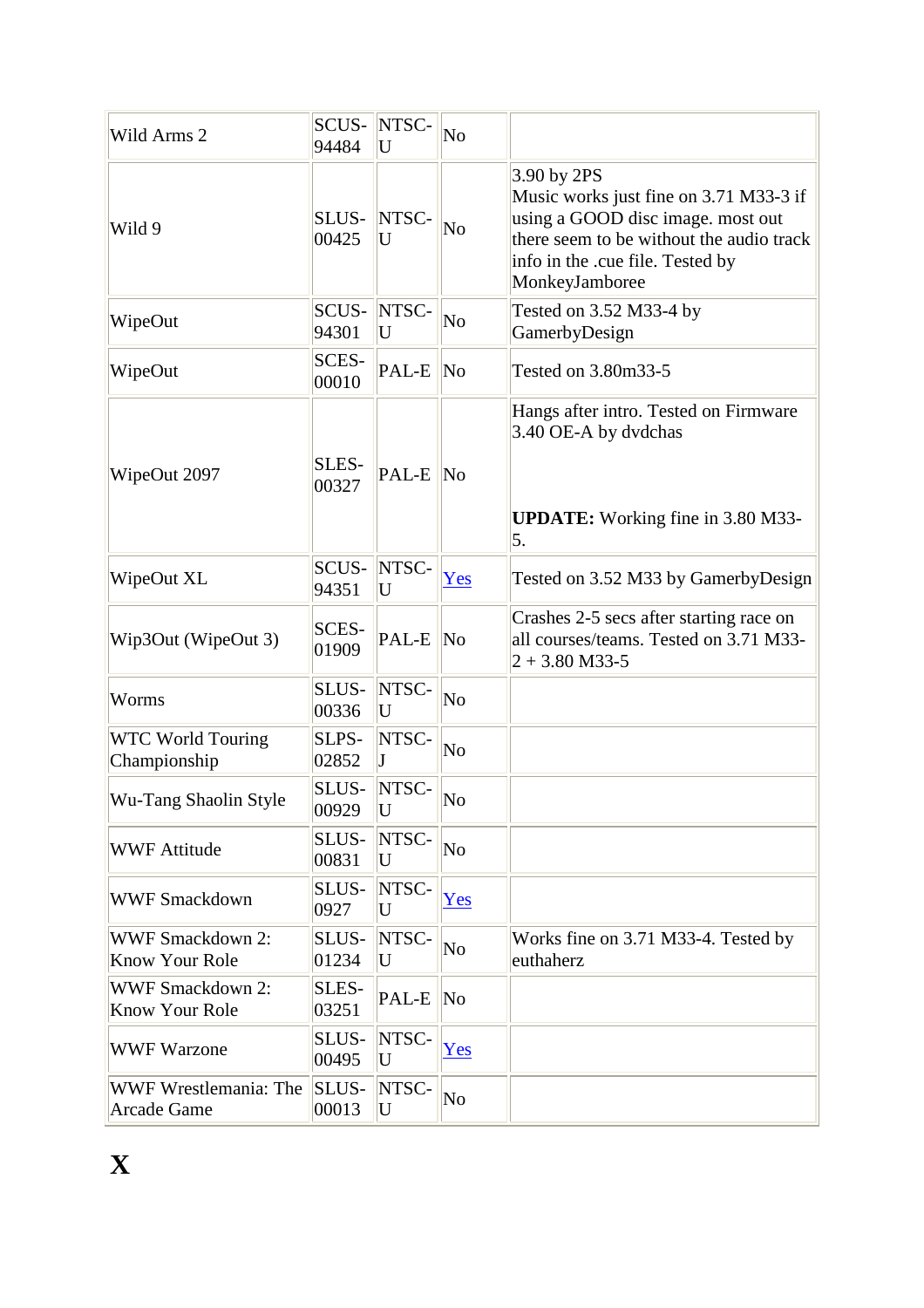| Name                           | <b>PSX</b><br>ID | TV<br><b>Type</b> | <b>Manual</b><br>(Y/N) | <b>Notes</b>                                                                                                                                                                                                                                                                                                                                                                                                                                                                                                                                                                                                                                                                                                                                                                                                                                                                                                                                                                               |
|--------------------------------|------------------|-------------------|------------------------|--------------------------------------------------------------------------------------------------------------------------------------------------------------------------------------------------------------------------------------------------------------------------------------------------------------------------------------------------------------------------------------------------------------------------------------------------------------------------------------------------------------------------------------------------------------------------------------------------------------------------------------------------------------------------------------------------------------------------------------------------------------------------------------------------------------------------------------------------------------------------------------------------------------------------------------------------------------------------------------------|
| X-Com: Terror from the<br>Deep | SLES-<br>00077   | PAL-E             | $\gamma$ es            |                                                                                                                                                                                                                                                                                                                                                                                                                                                                                                                                                                                                                                                                                                                                                                                                                                                                                                                                                                                            |
| X-Com UFO Defence              | SLUS-<br>00141   | NTSC-<br>U        | No                     |                                                                                                                                                                                                                                                                                                                                                                                                                                                                                                                                                                                                                                                                                                                                                                                                                                                                                                                                                                                            |
| $X$ -Files                     | SLUS-<br>00915   | NTSC-<br>U        | No                     |                                                                                                                                                                                                                                                                                                                                                                                                                                                                                                                                                                                                                                                                                                                                                                                                                                                                                                                                                                                            |
| X-Men Vs Street Fighter        | SLUS-<br>00627   | NTSC-<br>U        | No                     |                                                                                                                                                                                                                                                                                                                                                                                                                                                                                                                                                                                                                                                                                                                                                                                                                                                                                                                                                                                            |
| Xenogears                      | SLUS-<br>00664   | NTSC-<br>U        | Yes                    | First form Deus has an attack that locks<br>game. (beat him quickly)<br>3.52 m33: May freeze during the "Old"<br>Movie Countdown" scene. Use 3.40 if<br>this happens.<br>There's no need to beat Deus quickly,<br>you only must wait his attack wich<br>drops his energy and yours at 50%, but<br>do not fear, that attack do not kill<br>anybody, then wait until his energy (and<br>maybe yours) is below of 1000 HPs<br>then use System ID with Fei and attack<br>with X button, that attack should kill<br>Deus, is important that you don't attack<br>Deus before, if you do, then Deus will<br>counterattack with the attack that freeze<br>the game. By JuanMan.<br>3.71 M33: Seems to work without<br>problems, except a small sound hitch<br>upon leaving the Save menu. May be in<br>the original game?<br><b>3.90 M33:</b> Freezes after the "shatter"<br>effect during the first battle of the intro,<br>with a sound loop. Use 3.71 if you<br>require multi-disc PBP support. |

# **Y**

| Name                            | <b>PSX</b><br>ID     | TV<br><b>Type</b>  | $\langle (Y/N) \rangle$ | $\ \mathbf{M}{\mathbf{anual}}\ _{\mathbf{Notes}}$ |
|---------------------------------|----------------------|--------------------|-------------------------|---------------------------------------------------|
| Yu-Gi-Oh! Forbidden<br>Memories | <b>SLUS-</b><br>0141 | $\vert\vert$ NTSC- | 'No                     |                                                   |